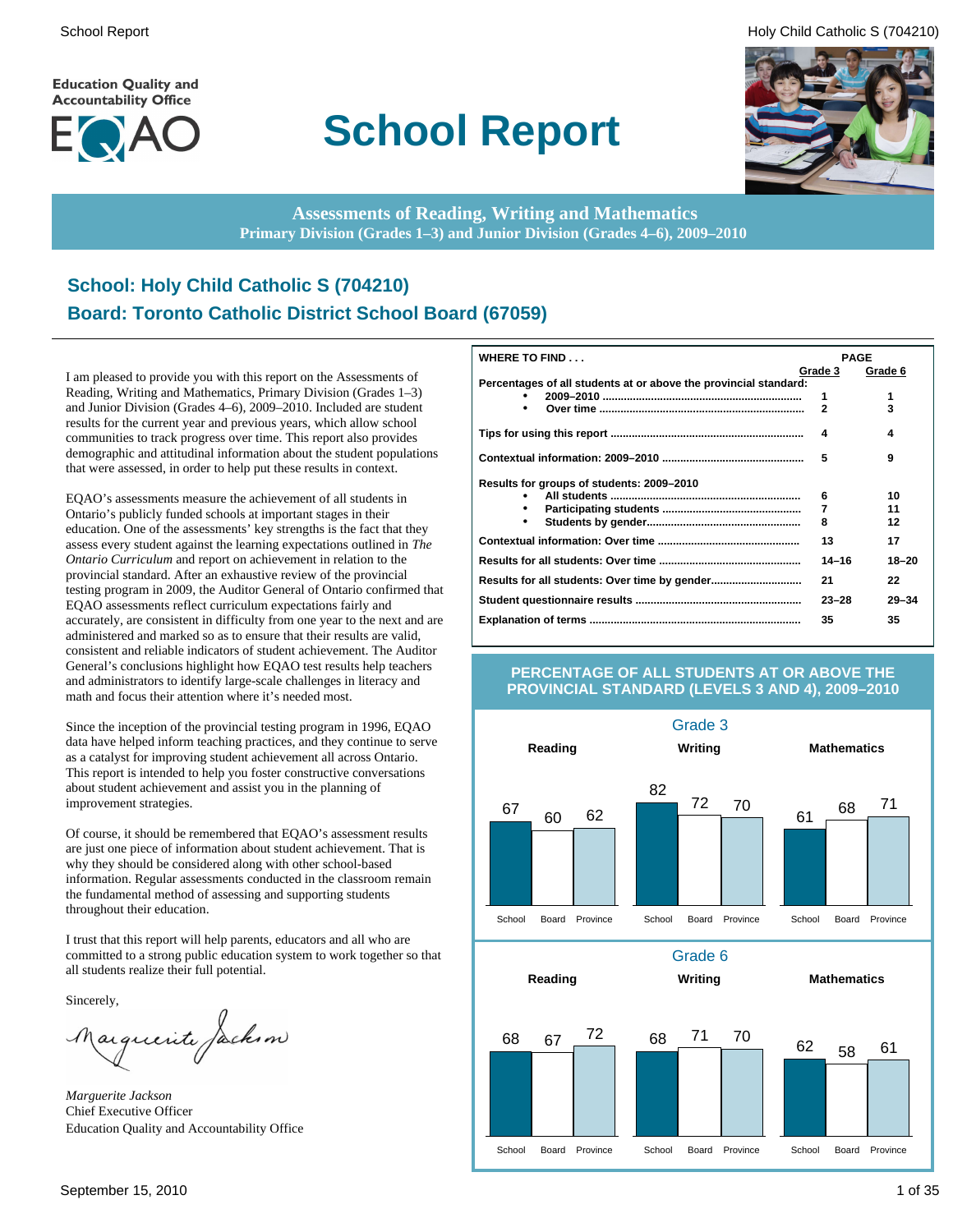#### **RESULTS FOR ALL STUDENTS AT OR ABOVE THE PROVINCIAL STANDARD (LEVELS 3 AND 4) OVER TIME** Percentage of Students: Grade 3 2005–2006 2006–2007 2007–2008 2008–2009 Reading Network Controllery Mathematics Mathematics Mathematics **SCHOOL** BOARD **PROVINCE** 2009–2010 *127 789 6 293 33* **2009–2010** *125 481 5 960 28* **2008–2009** *128 660 6 305 34* **2007–2008** *131 012 6 243 30* **2006–2007** *132 782 6 501 33* **2005–2006** Province Board **School Total Number of Grade 3 Students** 36 70 <sup>44</sup> <sup>50</sup> 67 58 83 50 64 82 42 80 32 64 61 70 69 70 72 72<br>66 68 68 72 68 62 60 62 62 60  $62$   $61$   $61$   $62$   $64$   $64$   $66$   $68$   $70$   $68$   $69$   $68$   $70$   $71$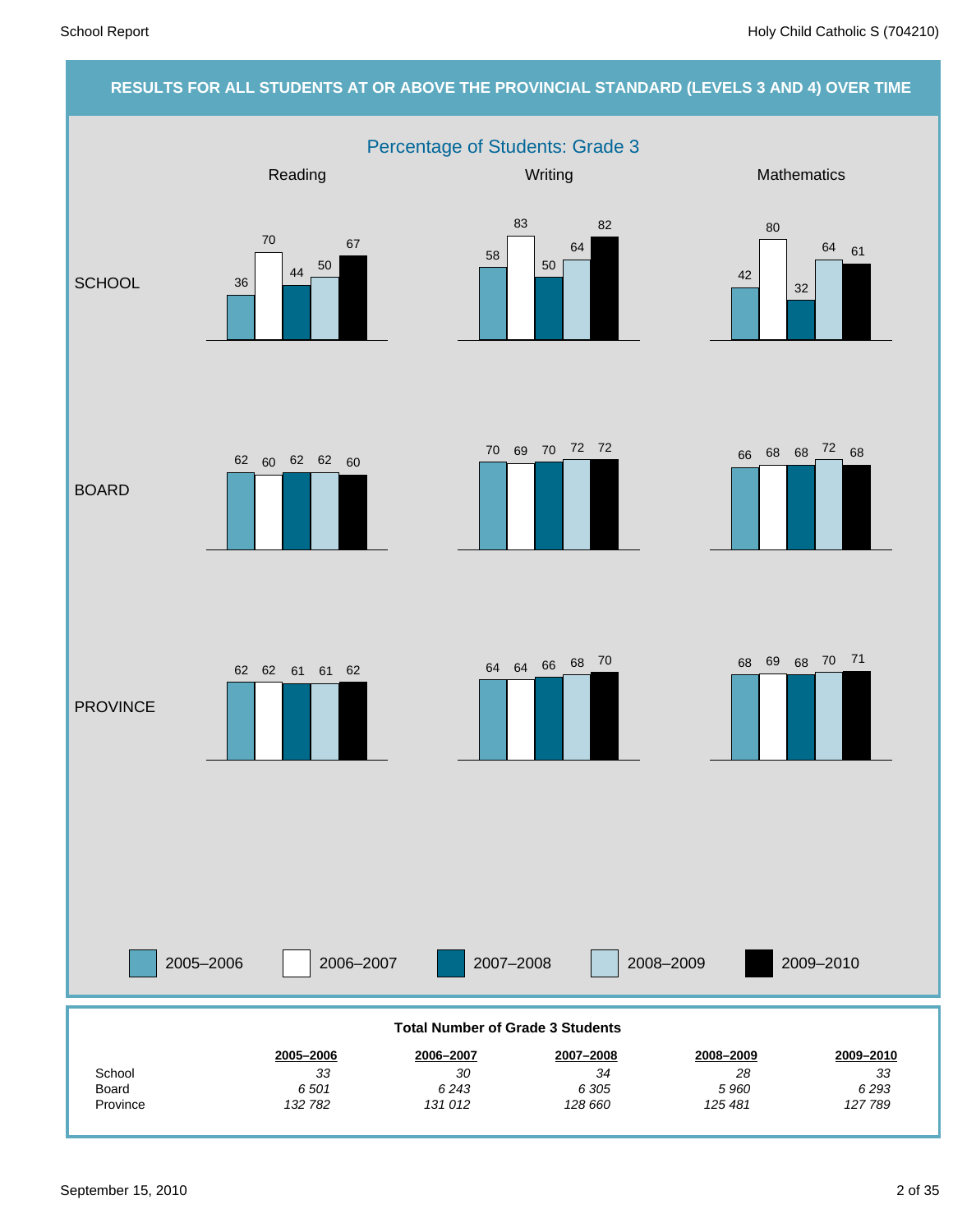#### **RESULTS FOR ALL STUDENTS AT OR ABOVE THE PROVINCIAL STANDARD (LEVELS 3 AND 4) OVER TIME** Percentage of Students: Grade 6 2005–2006 2006-2007 2007-2008 2008-2009 Reading Network Controllery Mathematics Mathematics Mathematics **SCHOOL** BOARD **PROVINCE** 2009-2010 *134 294 6 507 34* **2009–2010** *136 076 6 756 28* **2008–2009** *140 420 6 702 37* **2007–2008** *145 901 7 061 42* **2006–2007** *146 711 7 029 37* **2005–2006** Province Board **School Total Number of Grade 6 Students** 49 67 57 68 68 46 76 78 79 68 43 <sup>64</sup> <sup>59</sup> 46 62  $\frac{65}{2}$  64  $\frac{69}{2}$   $\frac{71}{21}$  71  $\frac{71}{21}$  58 58 59  $\frac{62}{2}$  58 <sup>61</sup> <sup>63</sup> <sup>64</sup> <sup>66</sup> <sup>67</sup> 64 64 66 69 72<br>61 61 67 67 70 61 59 61 63 61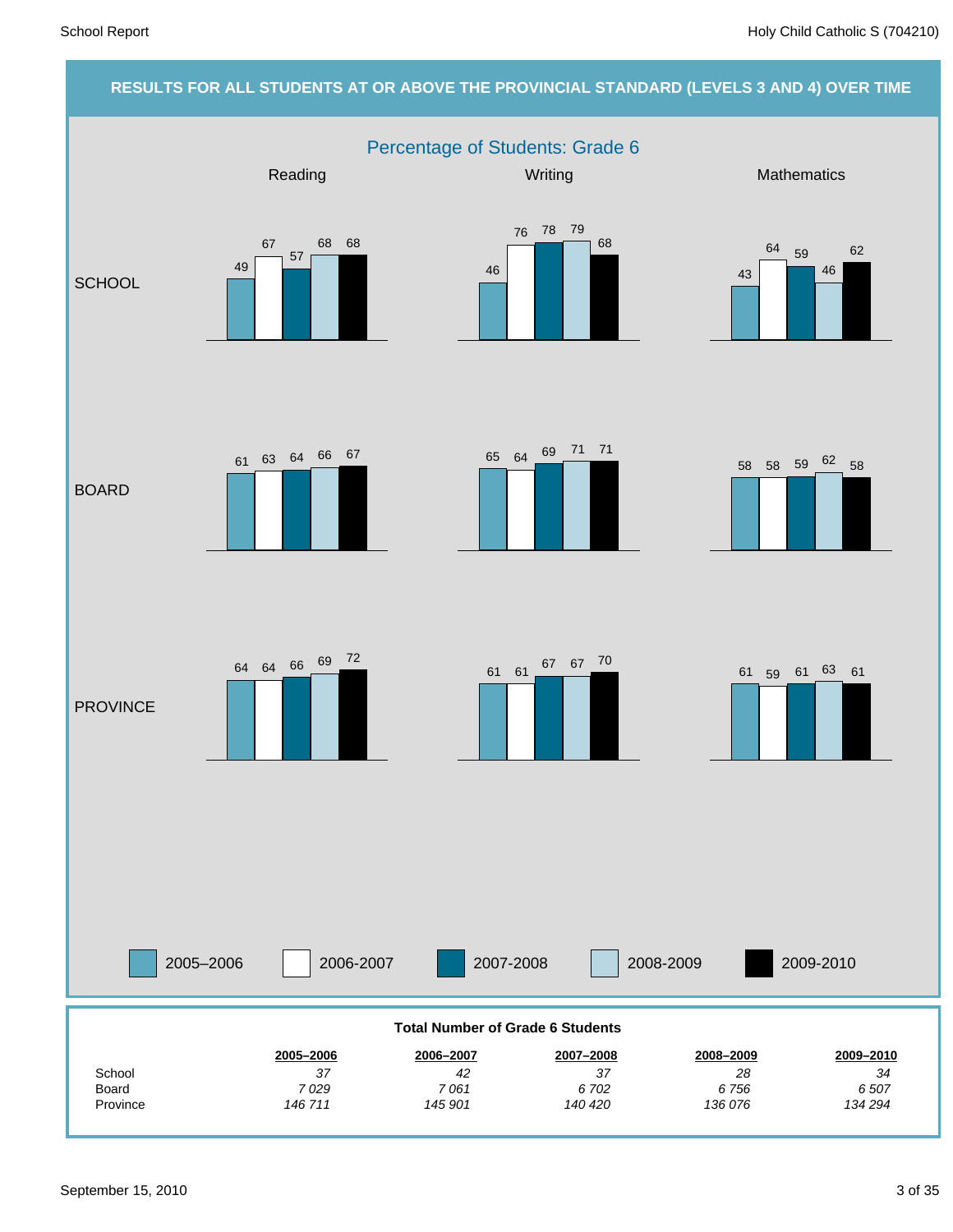Each school or board is unique. To appreciate the distinctive character of a school or board, look at the contextual information to understand the features and characteristics of the community it serves.

#### $C<sub>3</sub>$

Every assessment captures the performance of students at one point in time each year. Consider the results along with other information about students' achievement in reading, writing and mathematics.

#### $\alpha$

Exercise caution when interpreting results for small schools or boards. Results may vary considerably from year to year, and differences may look exaggerated. For example, in a school of 20 students, a difference of 10% represents only two students.

#### $C<sub>3</sub>$

Trends may be difficult to identify or to interpret. This is especially true in small schools or boards, or in schools where there is a high turnover in the student population.

#### $C<sub>3</sub>$

EQAO values students' privacy. Results are not reported publicly for schools where fewer than 15 students participated, because it might be possible to identify individual students.

### **TIPS ABOUT THIS SCHOOL OR BOARD REPORT**

This report shows how well students have met curriculum expectations to the end of the Primary Division and the end of the Junior Division. Students complete a set of test booklets that allow them to show what they have learned in reading, writing and mathematics. The assessments are based on *The Ontario Curriculum.*

#### **This report includes**

- $\bullet$  results for this year
- a comparison of results over the past four years to aid in monitoring improvement
- $\bullet$  information about the characteristics of the students who participated
- summary graphs showing the percentage of students achieving the provincial standard in reading, writing and mathematics
- detailed tables and graphs showing results for all levels of achievement, results for gender and participation information
- student questionnaire results
- an explanation of all terms used in this report.

### **HOW TO USE THIS REPORT**

- ¨ Examine the contextual information to understand the similarities and differences between the school, the board and the province; the board and the province. Consider the challenges that any differences might present.
- Examine the results for reading, writing and mathematics.
	- Are these results consistent with what you would expect?
	- · How do the school results compare to the board and the province; the board results compare to the province?
	- · How do these results compare over time?
	- What influence might students' attitudes have on student performance (refer to the questionnaire results)?
- Speak to school or board staff about the goals for school improvement related to reading, writing and mathematics.

The Education Quality and Accountability Office is an independent agency that gathers information about student achievement through province-wide assessments. Each year, all Grade 3 and Grade 6 students across Ontario take part in these assessments of reading, writing and mathematics. Individual results are reported to students and to parents and guardians. School, board and provincial results are released publicly.

Learn more about us at www.eqao.com.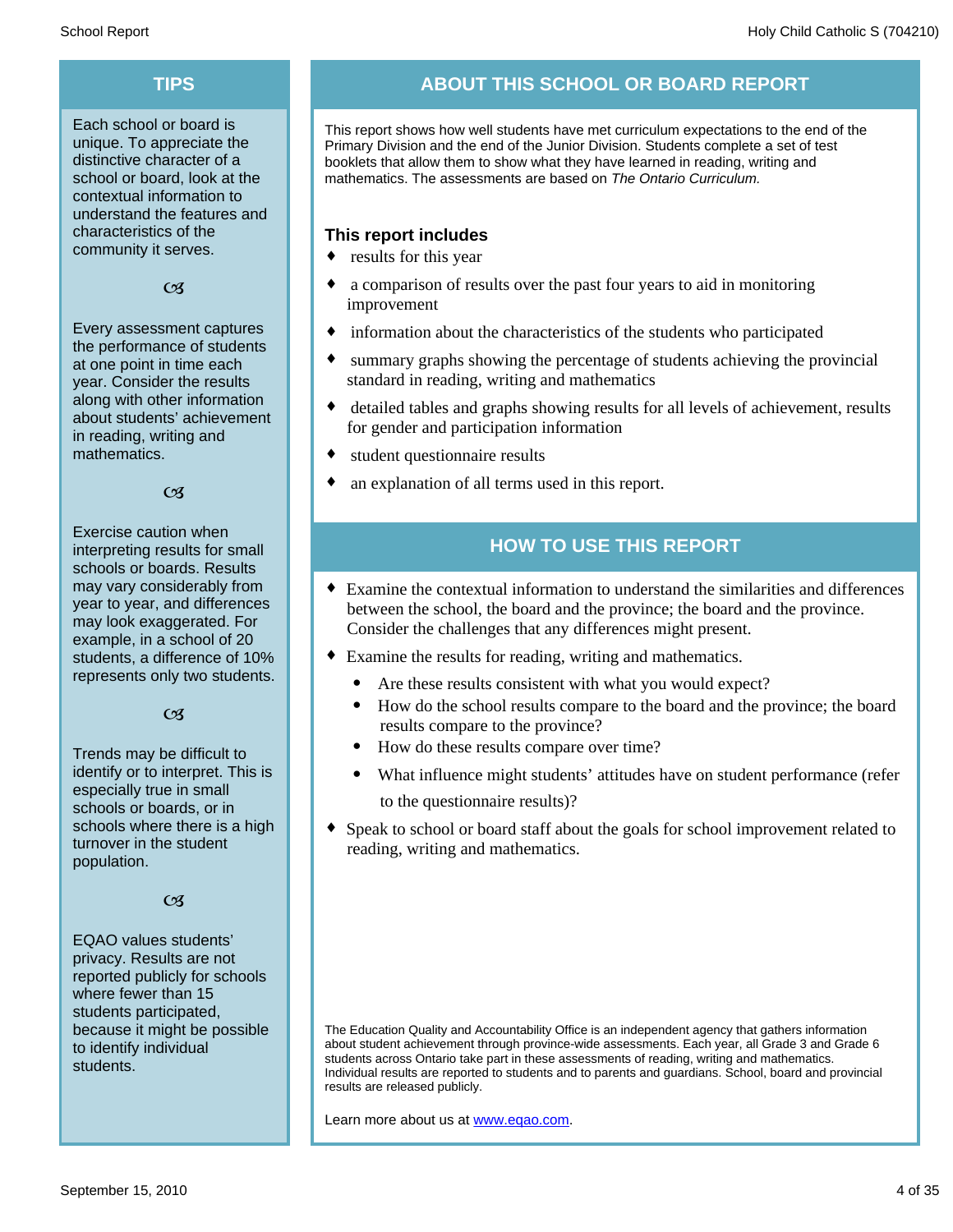### **Contextual Information: Grade 3\***

This information provides a context for interpreting the school's results.

| <b>Demographic Information</b>                             | <b>School</b>    |                | <b>Board</b> |        | <b>Province</b>                              |            |
|------------------------------------------------------------|------------------|----------------|--------------|--------|----------------------------------------------|------------|
| <b>Enrolment</b>                                           |                  |                |              |        |                                              |            |
| Number of Grade 3 students                                 |                  | 33             |              | 6293   |                                              | 127 789    |
| Number of classes with Grade 3 students                    |                  |                |              | 485    |                                              | 9461       |
| Number of schools with Grade 3 classes                     |                  | Not applicable |              | 169    |                                              | 3 3 7 5    |
|                                                            |                  |                |              |        | Number Percent Number Percent Number Percent |            |
| Gender                                                     |                  |                |              |        |                                              |            |
| Female                                                     | 15               | 45%            | 3 103        | 49%    | 62 341                                       | 49%        |
| Male                                                       | 18               | 55%            | 3 190        | 51%    | 65 4 46                                      | 51%        |
| Gender not specified                                       | 0                | 0%             | 0            | 0%     | 2                                            | $<\!\!1\%$ |
| <b>Student Status</b>                                      |                  |                |              |        |                                              |            |
| English language learners**                                | $\overline{4}$   | 12%            | 548          | 9%     | 11 992                                       | 9%         |
| Students with special education needs (excluding gifted)** | 3                | 9%             | 909          | 14%    | 19 352                                       | 15%        |
| <b>Place of Birth</b>                                      |                  |                |              |        |                                              |            |
| Born in Canada                                             | 26               | 79%            | 5 2 6 8      | 84%    | 114 929                                      | 90%        |
| Born outside Canada                                        | 7                | 21%            | 1011         | 16%    | 12 670                                       | 10%        |
| In Canada less than one year                               | 0                | $0\%$          | 62           | 1%     | 747                                          | 1%         |
| In Canada one year or more but less than three years       | 3                | 9%             | 331          | 5%     | 2865                                         | 2%         |
| In Canada three years or more                              | 4                | 12%            | 616          | 10%    | 8 2 7 1                                      | 6%         |
| Language                                                   |                  |                |              |        |                                              |            |
| First language learned at home was other than English      | $\boldsymbol{8}$ | 24%            | 1901         | 30%    | 27 27 9                                      | 21%        |
| <b>Year Student Entered Current School</b>                 |                  |                |              |        |                                              |            |
| Year of the assessment                                     | 5                | 15%            | 723          | 11%    | 16829                                        | 13%        |
| Year prior to the assessment                               | 1                | 3%             | 592          | 9%     | 13 604                                       | 11%        |
| 2 years prior to the assessment                            | 7                | 21%            | 755          | 12%    | 17460                                        | 14%        |
| 3 or more years prior to the assessment                    | 20               | 61%            | 4 2 0 8      | 67%    | 79 491                                       | 62%        |
| Data not available                                         | 0                | 0%             | 15           | $<$ 1% | 405                                          | $<$ 1%     |
| <b>Year Student Entered Current Board</b>                  |                  |                |              |        |                                              |            |
| Year of the assessment                                     | $\mathfrak{Z}$   | 9%             | 384          | 6%     | 8 3 2 3                                      | 7%         |
| Year prior to the assessment                               | 1                | 3%             | 361          | 6%     | 7489                                         | 6%         |
| 2 years prior to the assessment                            | 5                | 15%            | 533          | 8%     | 11033                                        | 9%         |
| 3 or more years prior to the assessment                    | 24               | 73%            | 4 9 6 9      | 79%    | 97453                                        | 76%        |
| Data not available                                         | $\theta$         | $0\%$          | 46           | $1\%$  | 3 4 9 1                                      | 3%         |

\* Contextual data pertaining to gender, student status, place of birth, language learned at home and year entered school and board are provided by schools and/or boards through the Student Data Collection process. Some data may be missing because they were not provided by the school or the board.

\*\* See the Explanation of Terms.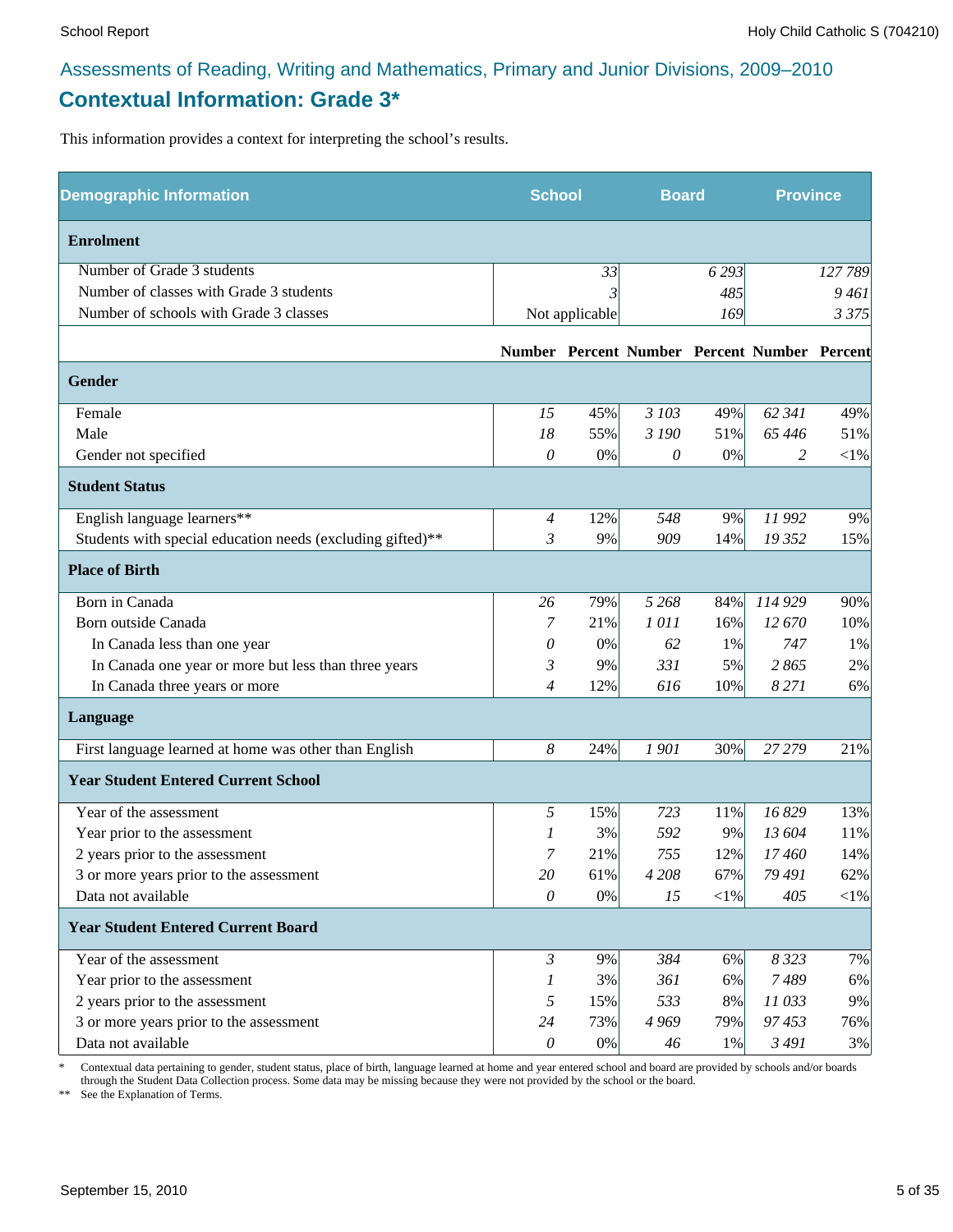#### Results in Reading, Writing and Mathematics, 2009–2010 **Grade 3: All Students††**

| <b>Grade 3: Reading*</b>                                                              |                     |      |                       |                           |  |  |  |  |
|---------------------------------------------------------------------------------------|---------------------|------|-----------------------|---------------------------|--|--|--|--|
| Number of Students                                                                    | <b>School</b><br>33 |      | <b>Board</b><br>6 100 | <b>Province</b><br>123813 |  |  |  |  |
|                                                                                       | #                   | $\%$ | $\frac{0}{0}$         | $\%$                      |  |  |  |  |
| Level 4                                                                               |                     | 3%   | 9%                    | 8%                        |  |  |  |  |
| Level 3                                                                               | 21                  | 64%  | 51%                   | 54%                       |  |  |  |  |
| Level 2                                                                               | 7                   | 21%  | 27%                   | 25%                       |  |  |  |  |
| <b>Level 1</b>                                                                        | 3                   | 9%   | 8%                    | 7%                        |  |  |  |  |
| $NE1**$                                                                               | 0                   | 0%   | 2%                    | 2%                        |  |  |  |  |
| Participating<br><b>Students</b>                                                      | 32                  | 97%  | 96%                   | 96%                       |  |  |  |  |
| No Data                                                                               | 0                   | 0%   | 1%                    | 1%                        |  |  |  |  |
| <b>Exempt</b>                                                                         |                     | 3%   | 3%                    | 3%                        |  |  |  |  |
| <b>At or Above</b><br>67%<br><b>Provincial Standard</b><br>(Levels 3 and 4) $\bar{ }$ |                     |      | 60%                   | 62%                       |  |  |  |  |







\* Because percentages in tables and graphs are rounded, and because graphs do not show all reporting categories, percentages may not add to 100.

See the Explanation of Terms.

† These percentages are based on the actual number of students and cannot be calculated simply by adding the rounded percentages of students at Levels 3 and 4.

Some French Immersion students do not write all components of the assessment in Grade 3; the numbers shown reflect those students who were expected to write each component as determined by the French Immersion participation option selected by boards.

| Grade 3: Writing*  |                     |               |                       |                            |  |  |  |  |  |
|--------------------|---------------------|---------------|-----------------------|----------------------------|--|--|--|--|--|
| Number of Students | <b>School</b><br>33 |               | <b>Board</b><br>6 100 | <b>Province</b><br>123 800 |  |  |  |  |  |
|                    | #                   | $\frac{0}{0}$ | $\frac{0}{0}$         | $\frac{0}{0}$              |  |  |  |  |  |
| Level 4            |                     | 3%            | 5%                    | 4%                         |  |  |  |  |  |
| Level 3            | 26                  | 79%           | 67%                   | 66%                        |  |  |  |  |  |
| Level 2            | 5                   | 15%           | 24%                   | 26%                        |  |  |  |  |  |
| <b>Level 1</b>     | 0                   | $0\%$         | $<$ 1%                | $<$ 1%                     |  |  |  |  |  |
| -----              |                     |               |                       |                            |  |  |  |  |  |

| $\mathbf{v}$ $\mathbf{v}$ $\mathbf{v}$ $\mathbf{v}$ $\mathbf{v}$ $\mathbf{v}$                        | <b>School</b> |            | <b>Board</b><br><u>a nnn</u> | <b>Province</b><br>$\sqrt{2}$ |  |  |  |
|------------------------------------------------------------------------------------------------------|---------------|------------|------------------------------|-------------------------------|--|--|--|
| <b>Grade 3: Mathematics*</b>                                                                         |               |            |                              |                               |  |  |  |
| <b>At or Above</b><br><b>Provincial Standard</b><br>(Levels 3 and 4) <sup><math>\dagger</math></sup> |               | 82%<br>72% | 70%                          |                               |  |  |  |
| <b>Exempt</b>                                                                                        |               | 3%         | 3%                           | 3%                            |  |  |  |
| No Data                                                                                              |               | 0%         | 1%                           | 1%                            |  |  |  |
| Participating<br><i>Students</i>                                                                     | 32            | 97%        | 97%                          | 97%                           |  |  |  |
| $NE1**$                                                                                              |               | 0%         | $< 1\%$                      | $<$ 1%                        |  |  |  |

| Number of Students                                                                    | <b>School</b><br>33 |      | <b>Board</b><br>6 2 9 2 | <b>Province</b><br>127 726 |
|---------------------------------------------------------------------------------------|---------------------|------|-------------------------|----------------------------|
|                                                                                       | #                   | $\%$ | $\frac{0}{0}$           | $\%$                       |
| Level 4                                                                               |                     | 3%   | 13%                     | 12%                        |
| Level 3                                                                               | 19                  | 58%  | 56%                     | 58%                        |
| Level 2                                                                               | 10                  | 30%  | 25%                     | 23%                        |
| <b>Level 1</b>                                                                        | 2                   | 6%   | 3%                      | 3%                         |
| $NE1**$                                                                               | 0                   | 0%   | $<$ 1%                  | ${<}1\%$                   |
| Participating<br><b>Students</b>                                                      | 32                  | 97%  | 97%                     | 97%                        |
| No Data                                                                               | 0                   | 0%   | 1%                      | 1%                         |
| <b>Exempt</b>                                                                         |                     | 3%   | 3%                      | 3%                         |
| <b>At or Above</b><br>61%<br><b>Provincial Standard</b><br>(Levels 3 and 4) $\dagger$ |                     |      | 68%                     | 71%                        |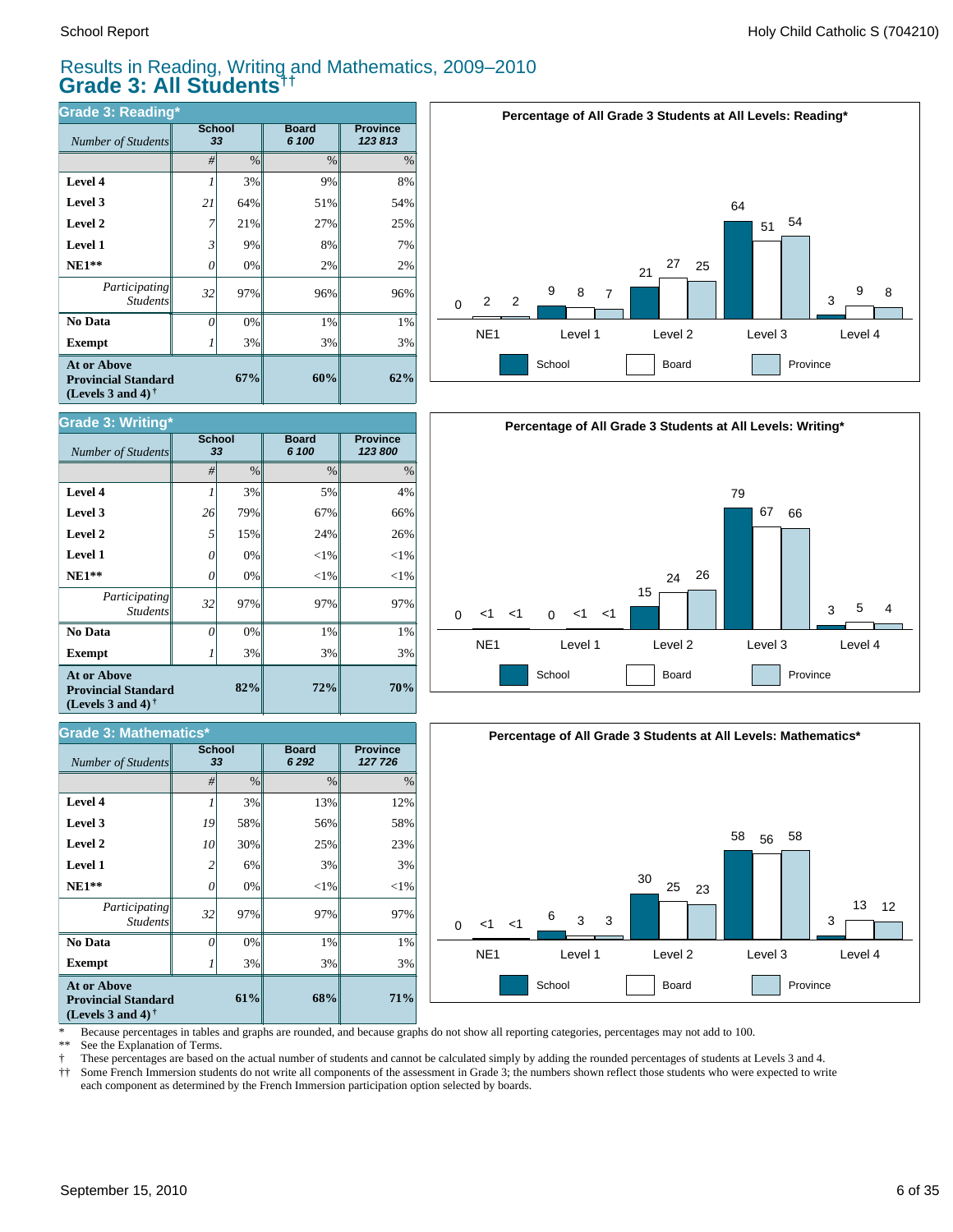#### Results in Reading, Writing and Mathematics, 2009–2010

### **Grade 3: Participating Students (excludes "no data" and "exempt" categories)**

| Number of Students                                                             | <b>School</b><br>32 |      | <b>Board</b><br>5877 | <b>Province</b><br>119 249 |
|--------------------------------------------------------------------------------|---------------------|------|----------------------|----------------------------|
|                                                                                | #                   | $\%$ | $\frac{0}{0}$        | %                          |
| Level 4                                                                        |                     | 3%   | 9%                   | 8%                         |
| Level 3                                                                        | 21                  | 66%  | 53%                  | 56%                        |
| Level 2                                                                        | 7                   | 22%  | 28%                  | 26%                        |
| Level 1                                                                        | 3                   | 9%   | 8%                   | 8%                         |
| $NE1**$                                                                        | 0                   | 0%   | 2%                   | 2%                         |
| <b>At or Above</b><br><b>Provincial Standard</b><br>(Levels 3 and 4) $\dagger$ |                     | 69%  | 62%                  | 64%                        |



| <b>Grade 3: Writing*</b>                                                |                     |               |                      |                            |  |  |  |
|-------------------------------------------------------------------------|---------------------|---------------|----------------------|----------------------------|--|--|--|
| Number of Students                                                      | <b>School</b><br>32 |               | <b>Board</b><br>5890 | <b>Province</b><br>119 771 |  |  |  |
|                                                                         | #                   | $\frac{0}{0}$ | $\frac{0}{0}$        | $\frac{0}{0}$              |  |  |  |
| Level 4                                                                 |                     | 3%            | 6%                   | 5%                         |  |  |  |
| Level 3                                                                 | 26                  | 81%           | 69%                  | 68%                        |  |  |  |
| Level 2                                                                 | 5                   | 16%           | 25%                  | 27%                        |  |  |  |
| Level 1                                                                 | 0                   | 0%            | $<$ 1%               | $<$ 1%                     |  |  |  |
| $NE1**$                                                                 | 0                   | 0%            | $<$ 1%               | <1%                        |  |  |  |
| At or Above<br><b>Provincial Standard</b><br>(Levels 3 and 4) $\dagger$ |                     | 84%           | 75%                  | 73%                        |  |  |  |



| <b>Grade 3: Mathematics*</b>                                                   |                     |               |                      |                            |  |  |  |  |
|--------------------------------------------------------------------------------|---------------------|---------------|----------------------|----------------------------|--|--|--|--|
| Number of Students                                                             | <b>School</b><br>32 |               | <b>Board</b><br>6080 | <b>Province</b><br>123 568 |  |  |  |  |
|                                                                                | #                   | $\frac{0}{0}$ | $\frac{0}{0}$        | $\frac{0}{0}$              |  |  |  |  |
| Level 4                                                                        |                     | 3%            | 13%                  | 13%                        |  |  |  |  |
| Level 3                                                                        | 19                  | 59%           | 57%                  | 60%                        |  |  |  |  |
| Level 2                                                                        | 10                  | 31%           | 26%                  | 24%                        |  |  |  |  |
| Level 1                                                                        | 2                   | 6%            | 3%                   | 3%                         |  |  |  |  |
| $NE1**$                                                                        | O                   | 0%            | $<$ 1%               | $<$ 1%                     |  |  |  |  |
| <b>At or Above</b><br><b>Provincial Standard</b><br>(Levels 3 and 4) $\dagger$ |                     | 62%           | 71%                  | 73%                        |  |  |  |  |



\* Because percentages in tables and graphs are rounded, percentages may not add to 100.<br>\*\* See the Explanation of Terms

See the Explanation of Terms.

† These percentages are based on the actual number of students and cannot be calculated simply by adding the rounded percentages of students at Levels 3 and 4.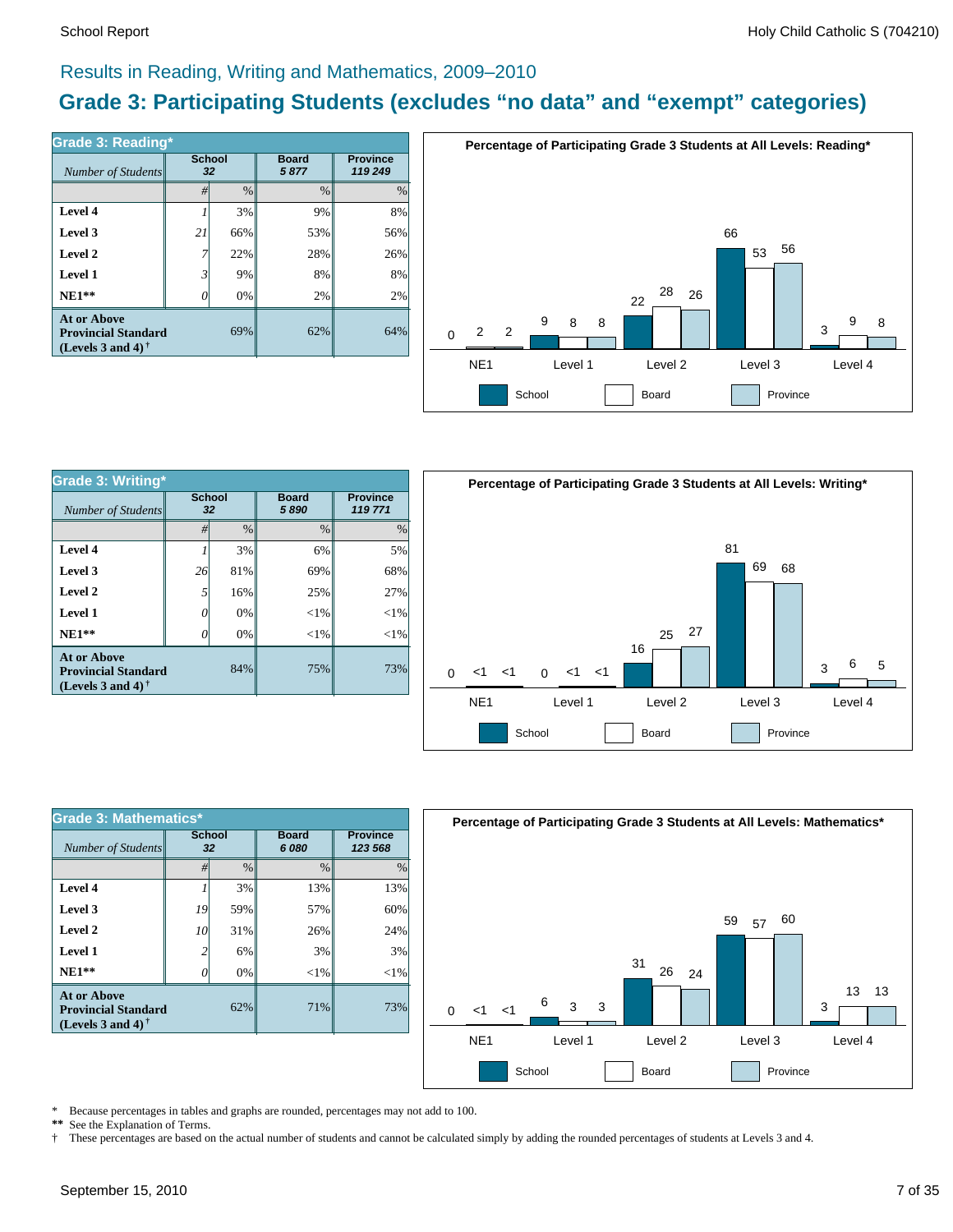### Results in Reading, Writing and Mathematics, 2009–2010

### **Grade 3: Gender††**

| Grade 3: School*                                                                                     |              |            |                |            |                     |                    |  |
|------------------------------------------------------------------------------------------------------|--------------|------------|----------------|------------|---------------------|--------------------|--|
|                                                                                                      | Reading      |            | <b>Writing</b> |            |                     | <b>Mathematics</b> |  |
| Number of Students                                                                                   | Female<br>15 | Male<br>18 | Female<br>15   | Male<br>18 | <b>Female</b><br>15 | Male<br>18         |  |
| Level 4                                                                                              | 7%           | 0%         | 7%             | 0%         | 7%                  | 0%                 |  |
| Level 3                                                                                              | 73%          | 56%        | 73%            | 83%        | 47%                 | 67%                |  |
| Level 2                                                                                              | 7%           | 33%        | 20%            | 11%        | 33%                 | 28%                |  |
| <b>Level 1</b>                                                                                       | 13%          | 6%         | 0%             | 0%         | 13%                 | 0%                 |  |
| $NE1**$                                                                                              | 0%           | 0%         | 0%             | 0%         | 0%                  | 0%                 |  |
| <i>Participating</i><br><i>Students</i>                                                              | 100%         | 94%        | 100%           | 94%        | 100%                | 94%                |  |
| No Data                                                                                              | 0%           | 0%         | 0%             | 0%         | 0%                  | 0%                 |  |
| <b>Exempt</b>                                                                                        | 0%           | 6%         | 0%             | 6%         | 0%                  | 6%                 |  |
| <b>At or Above</b><br><b>Provincial Standard</b><br>(Levels 3 and 4) <sup><math>\dagger</math></sup> | 80%          | 56%        | 80%            | 83%        | 53%                 | 67%                |  |

| Grade 3: Board*                                                                |                       |                |                       |                |                        |                    |  |
|--------------------------------------------------------------------------------|-----------------------|----------------|-----------------------|----------------|------------------------|--------------------|--|
|                                                                                | Reading               |                | <b>Writing</b>        |                |                        | <b>Mathematics</b> |  |
| Number of Students                                                             | <b>Female</b><br>2976 | Male<br>3 1 24 | <b>Female</b><br>2976 | Male<br>3 1 24 | <b>Female</b><br>3 102 | Male<br>3 190      |  |
| Level 4                                                                        | 11%                   | 7%             | 8%                    | 3%             | 12%                    | 14%                |  |
| Level 3                                                                        | 54%                   | 48%            | 70%                   | 63%            | 58%                    | 53%                |  |
| Level 2                                                                        | 24%                   | 29%            | 19%                   | 29%            | 25%                    | 25%                |  |
| Level 1                                                                        | 7%                    | 9%             | ${<}1\%$              | $<$ 1%         | 3%                     | 3%                 |  |
| $NE1**$                                                                        | 1%                    | 2%             | ${<}1\%$              | ${<}1\%$       | ${<}1\%$               | ${<}1\%$           |  |
| Participating<br><i>Students</i>                                               | 97%                   | 95%            | 97%                   | 96%            | 97%                    | 96%                |  |
| No Data                                                                        | 1%                    | $< 1\%$        | 1%                    | $<$ 1%         | 1%                     | $1\%$              |  |
| <b>Exempt</b>                                                                  | 2%                    | 4%             | 2%                    | 4%             | 2%                     | $4\%$              |  |
| <b>At or Above</b><br><b>Provincial Standard</b><br>(Levels 3 and 4) $\dagger$ | 65%                   | 55%            | 78%                   | 67%            | 69%                    | 67%                |  |

| <b>Grade 3: Province*</b>                                                                            |                  |                       |                         |                       |                    |               |  |
|------------------------------------------------------------------------------------------------------|------------------|-----------------------|-------------------------|-----------------------|--------------------|---------------|--|
|                                                                                                      | <b>Reading</b>   |                       | <b>Writing</b>          |                       | <b>Mathematics</b> |               |  |
| Number of Students                                                                                   | Female<br>60 067 | <b>Male</b><br>63 745 | <b>Female</b><br>60 060 | <b>Male</b><br>63 739 | Female<br>62 307   | Male<br>65418 |  |
| Level 4                                                                                              | 10%              | 6%                    | 6%                      | 3%                    | 11%                | 13%           |  |
| Level 3                                                                                              | 57%              | 52%                   | 70%                     | 61%                   | 59%                | 58%           |  |
| Level 2                                                                                              | 23%              | 27%                   | 21%                     | 32%                   | 24%                | 22%           |  |
| Level 1                                                                                              | 6%               | 8%                    | ${<}1\%$                | ${<}1\%$              | 3%                 | 2%            |  |
| $NE1**$                                                                                              | 1%               | 2%                    | ${<}1\%$                | ${<}1\%$              | ${<}1\%$           | ${<}1\%$      |  |
| <i>Participating</i><br><i>Students</i>                                                              | 97%              | 95%                   | 98%                     | 96%                   | 98%                | 96%           |  |
| No Data                                                                                              | 1%               | 1%                    | 1%                      | 1%                    | 1%                 | 1%            |  |
| <b>Exempt</b>                                                                                        | 2%               | 4%                    | 2%                      | 3%                    | 2%                 | 3%            |  |
| <b>At or Above</b><br><b>Provincial Standard</b><br>(Levels 3 and 4) <sup><math>\dagger</math></sup> | 67%              | 58%                   | 77%                     | 64%                   | 71%                | 71%           |  |

\* Because percentages in tables are rounded, percentages may not add to 100.<br>\*\* See the Explanation of Terms.

See the Explanation of Terms.

† These percentages are based on the actual number of students and cannot be calculated simply by adding the rounded percentages of students at Levels 3 and 4.<br>†† Results include only students for whom gender data were ava

†† Results include only students for whom gender data were available.





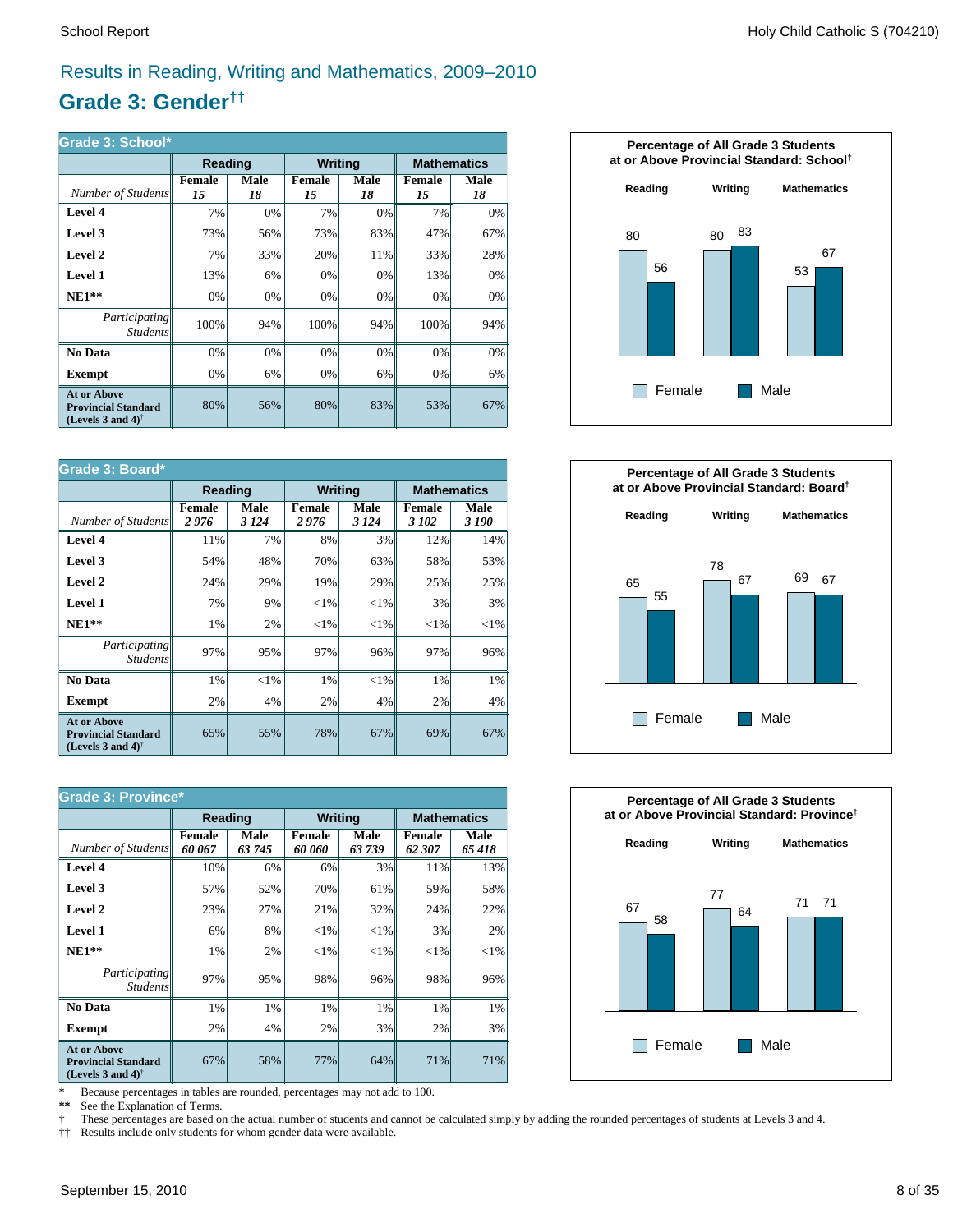### Assessments of Reading, Writing and Mathematics, Primary and Junior Divisions, 2009–2010 **Contextual Information: Grade 6\***

This information provides a context for interpreting the school's results.

| <b>Demographic Information</b>                             | <b>School</b>    |                | <b>Board</b> |            | <b>Province</b>                              |            |
|------------------------------------------------------------|------------------|----------------|--------------|------------|----------------------------------------------|------------|
| <b>Enrolment</b>                                           |                  |                |              |            |                                              |            |
| Number of Grade 6 students                                 |                  | 34             |              | 6 5 0 7    |                                              | 134 294    |
| Number of classes with Grade 6 students                    |                  |                |              | 406        |                                              | 8258       |
| Number of schools with Grade 6 classes                     |                  | Not applicable |              | 169        |                                              | 3 1 9 4    |
|                                                            |                  |                |              |            | Number Percent Number Percent Number Percent |            |
| Gender                                                     |                  |                |              |            |                                              |            |
| Female                                                     | 17               | 50%            | 3 2 2 4      | 50%        | 65 369                                       | 49%        |
| Male                                                       | 17               | 50%            | 3 2 7 8      | 50%        | 68 904                                       | 51%        |
| Gender not specified                                       | 0                | 0%             | 5            | $<\!\!1\%$ | 21                                           | $<\!\!1\%$ |
| <b>Student Status</b>                                      |                  |                |              |            |                                              |            |
| English language learners**                                | $\boldsymbol{l}$ | 3%             | 661          | 10%        | 7794                                         | 6%         |
| Students with special education needs (excluding gifted)** | 5                | 15%            | 1093         | 17%        | 24 831                                       | 18%        |
| <b>Place of Birth</b>                                      |                  |                |              |            |                                              |            |
| Born in Canada                                             | 29               | 85%            | 5058         | 78%        | 116 650                                      | 87%        |
| Born outside Canada                                        | 5                | 15%            | 1442         | 22%        | 17457                                        | 13%        |
| In Canada less than one year                               | 0                | 0%             | 76           | 1%         | 749                                          | 1%         |
| In Canada one year or more but less than three years       | 0                | 0%             | 344          | 5%         | 2 9 0 4                                      | 2%         |
| In Canada three years or more                              | 5                | 15%            | 1022         | 16%        | 12 991                                       | 10%        |
| Language                                                   |                  |                |              |            |                                              |            |
| First language learned at home was other than English      | $\mathfrak{Z}$   | 9%             | 2 2 0 5      | 34%        | 28 173                                       | 21%        |
| <b>Year Student Entered Current School</b>                 |                  |                |              |            |                                              |            |
| Year of the assessment                                     | 4                | 12%            | 682          | 10%        | 30 185                                       | 22%        |
| Year prior to the assessment                               | 0                | 0%             | 565          | 9%         | 13 136                                       | 10%        |
| 2 years prior to the assessment                            | 2                | 6%             | 485          | 7%         | 12 429                                       | 9%         |
| 3 or more years prior to the assessment                    | 28               | 82%            | 4762         | 73%        | 78 037                                       | 58%        |
| Data not available                                         | $\theta$         | $0\%$          | 13           | $<$ 1%     | 507                                          | $<$ 1%     |
| <b>Year Student Entered Current Board</b>                  |                  |                |              |            |                                              |            |
| Year of the assessment                                     | $\mathfrak{Z}$   | 9%             | 383          | 6%         | 8972                                         | 7%         |
| Year prior to the assessment                               | 0                | 0%             | 319          | 5%         | 7 2 6 2                                      | 5%         |
| 2 years prior to the assessment                            | 2                | 6%             | 262          | 4%         | 7005                                         | 5%         |
| 3 or more years prior to the assessment                    | 29               | 85%            | 5 5 1 4      | 85%        | 105 816                                      | 79%        |
| Data not available                                         | $\mathcal O$     | $0\%$          | 29           | $<\!\!1\%$ | 5 2 3 9                                      | 4%         |

\* Contextual data pertaining to gender, student status, place of birth, language learned at home and year entered school and board are provided by schools and/or boards through the Student Data Collection process. Some data may be missing because they were not provided by the school or the board.

\*\* See the Explanation of Terms.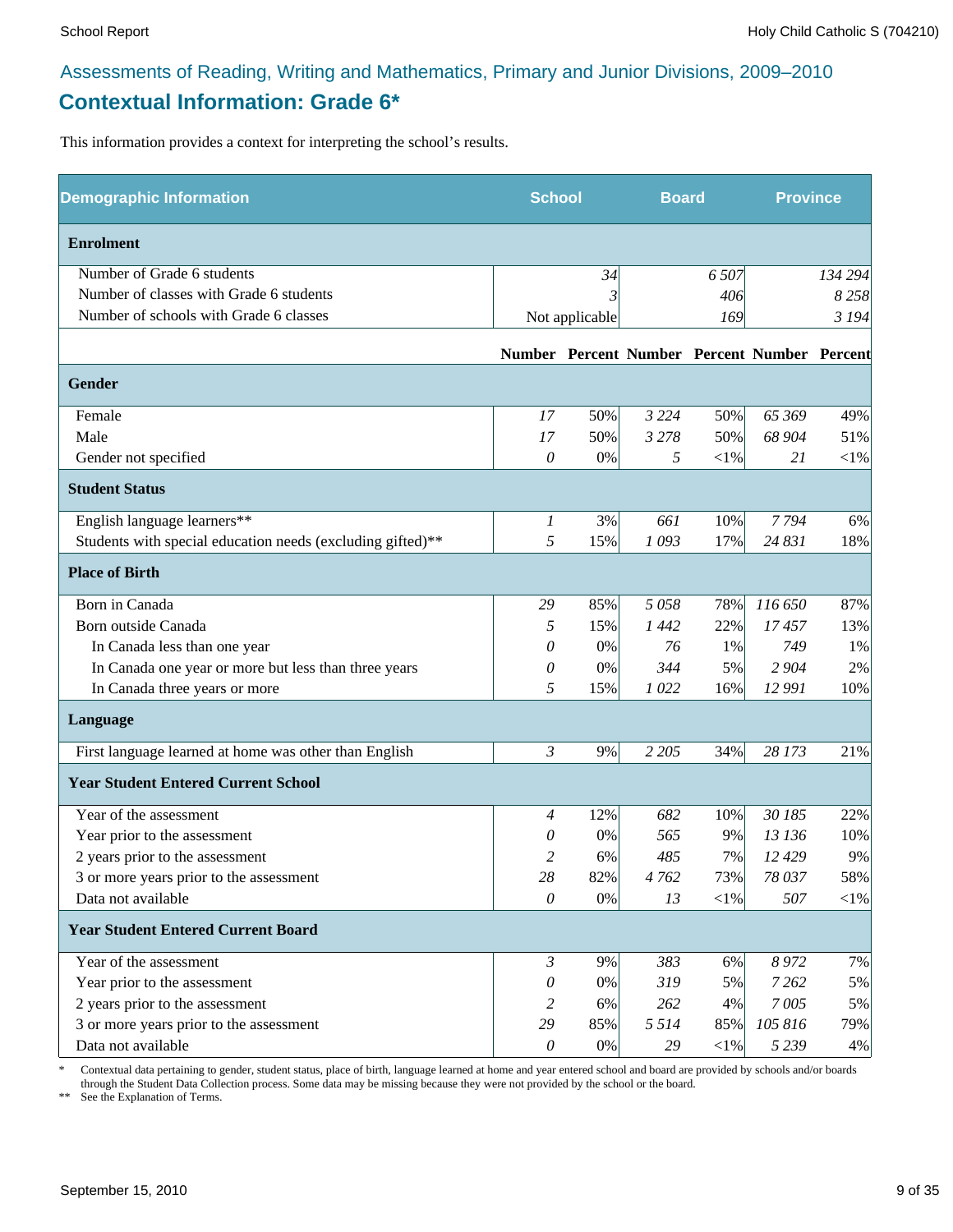#### Results in Reading, Writing and Mathematics, 2009–2010 **Grade 6: All Students**

| Grade 6: Reading*                                                              |                     |      |                       |                            |  |  |  |  |
|--------------------------------------------------------------------------------|---------------------|------|-----------------------|----------------------------|--|--|--|--|
| Number of Students                                                             | <b>School</b><br>34 |      | <b>Board</b><br>6 507 | <b>Province</b><br>134 201 |  |  |  |  |
|                                                                                | #                   | $\%$ | $\frac{0}{0}$         | $\%$                       |  |  |  |  |
| Level 4                                                                        |                     | 3%   | 10%                   | 11%                        |  |  |  |  |
| Level 3                                                                        | 22                  | 65%  | 57%                   | 61%                        |  |  |  |  |
| Level 2                                                                        | 8                   | 24%  | 23%                   | 20%                        |  |  |  |  |
| <b>Level 1</b>                                                                 | 2                   | 6%   | 7%                    | 5%                         |  |  |  |  |
| $NE1**$                                                                        | 0                   | 0%   | 1%                    | $<$ 1%                     |  |  |  |  |
| Participating<br><b>Students</b>                                               | 33                  | 97%  | 97%                   | 97%                        |  |  |  |  |
| No Data                                                                        | 0                   | 0%   | 1%                    | 1%                         |  |  |  |  |
| <b>Exempt</b>                                                                  |                     | 3%   | 2%                    | 2%                         |  |  |  |  |
| <b>At or Above</b><br><b>Provincial Standard</b><br>(Levels 3 and 4) $\dagger$ |                     | 67%  | 72%                   |                            |  |  |  |  |



| Grade 6: Writing*                                                                                           |                     |               |                       |                            |  |  |  |  |
|-------------------------------------------------------------------------------------------------------------|---------------------|---------------|-----------------------|----------------------------|--|--|--|--|
| Number of Students                                                                                          | <b>School</b><br>34 |               | <b>Board</b><br>6 507 | <b>Province</b><br>134 288 |  |  |  |  |
|                                                                                                             | #                   | $\frac{0}{0}$ | $\frac{0}{0}$         | $\frac{0}{0}$              |  |  |  |  |
| Level 4                                                                                                     | $\overline{c}$      | 6%            | 10%                   | 9%                         |  |  |  |  |
| Level 3                                                                                                     | 21                  | 62%           | 62%                   | 61%                        |  |  |  |  |
| Level 2                                                                                                     | 10                  | 29%           | 25%                   | 26%                        |  |  |  |  |
| Level 1                                                                                                     | 0                   | 0%            | 1%                    | $<$ 1%                     |  |  |  |  |
| $NE1**$                                                                                                     | 0                   | 0%            | $<$ 1%                | $<$ 1%                     |  |  |  |  |
| Participating<br><b>Students</b>                                                                            | 33                  | 97%           | 97%                   | 97%                        |  |  |  |  |
| No Data                                                                                                     | O                   | 0%            | 1%                    | 1%                         |  |  |  |  |
| <b>Exempt</b>                                                                                               |                     | 3%            | 2%                    | 2%                         |  |  |  |  |
| <b>At or Above</b><br>68%<br><b>Provincial Standard</b><br>(Levels 3 and 4) <sup><math>\dagger</math></sup> |                     |               | 71%                   | 70%                        |  |  |  |  |

| Grade 6: Mathematics*                                                          |                     |               |                       |                            |  |  |  |  |
|--------------------------------------------------------------------------------|---------------------|---------------|-----------------------|----------------------------|--|--|--|--|
| Number of Students                                                             | <b>School</b><br>34 |               | <b>Board</b><br>6 502 | <b>Province</b><br>134 241 |  |  |  |  |
|                                                                                | #                   | $\frac{0}{0}$ | $\frac{0}{0}$         | $\%$                       |  |  |  |  |
| Level 4                                                                        | $\overline{4}$      | 12%           | 13%                   | 14%                        |  |  |  |  |
| Level 3                                                                        | 17                  | 50%           | 45%                   | 47%                        |  |  |  |  |
| Level 2                                                                        | 11                  | 32%           | 31%                   | 30%                        |  |  |  |  |
| Level 1                                                                        |                     | 3%            | 8%                    | 6%                         |  |  |  |  |
| $NE1**$                                                                        | 0                   | 0%            | $<$ 1%                | $<$ 1%                     |  |  |  |  |
| Participating<br><b>Students</b>                                               | 33                  | 97%           | 97%                   | 97%                        |  |  |  |  |
| No Data                                                                        | $\theta$            | 0%            | 1%                    | 1%                         |  |  |  |  |
| <b>Exempt</b>                                                                  |                     | 3%            | 2%                    | 3%                         |  |  |  |  |
| <b>At or Above</b><br><b>Provincial Standard</b><br>(Levels 3 and 4) $\dagger$ |                     | 58%           | 61%                   |                            |  |  |  |  |





\* Because percentages in tables and graphs are rounded, and because graphs do not show all reporting categories, percentages may not add to 100.

**\*\*** See the Explanation of Terms.

† These percentages are based on the actual number of students and cannot be calculated simply by adding the rounded percentages of students at Levels 3 and 4.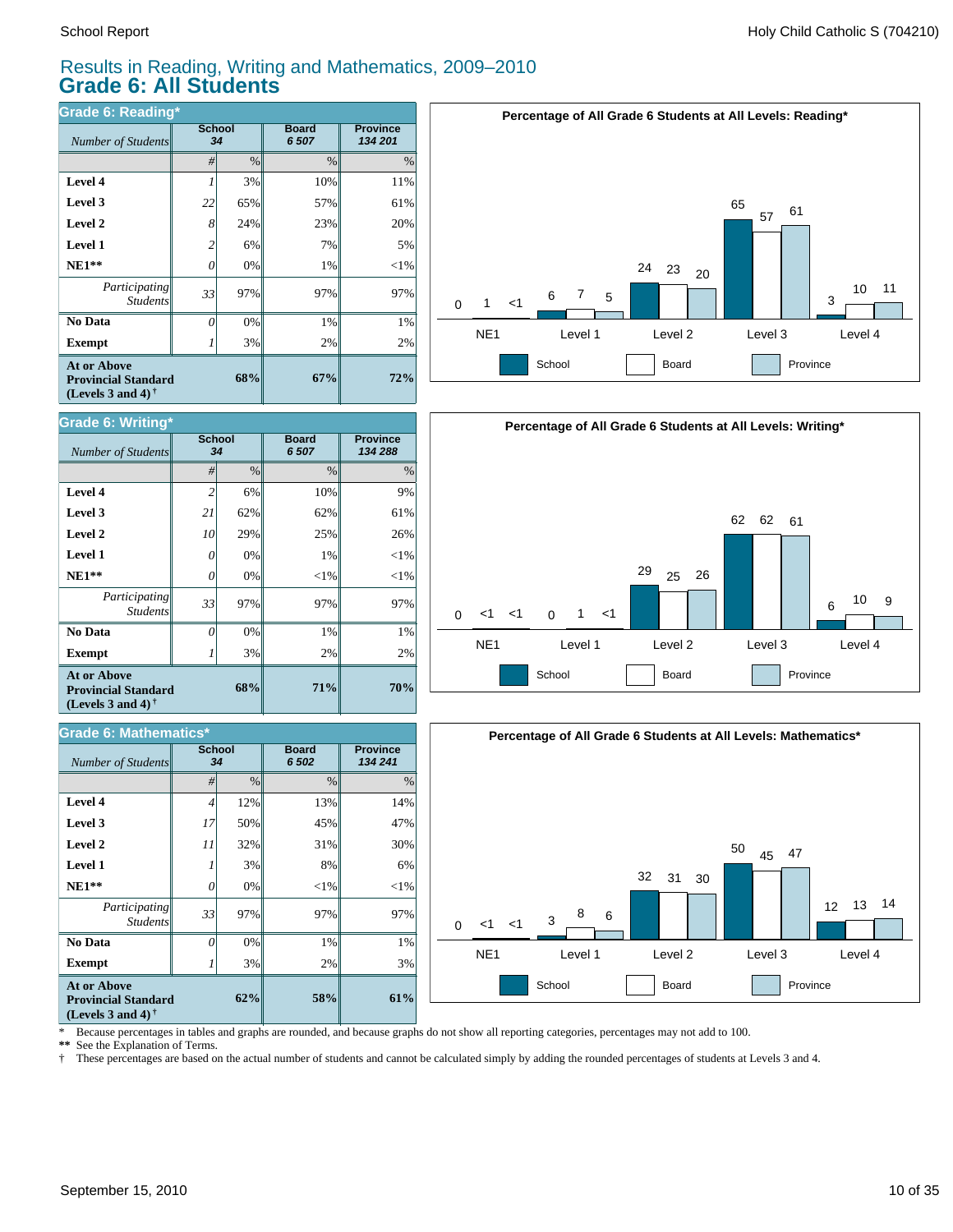#### Results in Reading, Writing and Mathematics, 2009–2010

### **Grade 6: Participating Students (excludes "no data" and "exempt" categories)**

| Number of Students                                                             | <b>School</b><br>33 |      | <b>Board</b><br>6 3 2 4 | <b>Province</b><br>130 135 |  |
|--------------------------------------------------------------------------------|---------------------|------|-------------------------|----------------------------|--|
|                                                                                | #                   | $\%$ | $\frac{0}{0}$           | $\frac{0}{0}$              |  |
| Level 4                                                                        |                     | 3%   | 10%                     | 11%                        |  |
| Level 3                                                                        | 22                  | 67%  | 58%                     | 62%                        |  |
| Level 2                                                                        | 8                   | 24%  | 23%                     | 21%                        |  |
| Level 1                                                                        | 2                   | 6%   | 7%                      | 5%                         |  |
| $NE1**$                                                                        | 0                   | 0%   | 1%                      | $<$ 1%                     |  |
| <b>At or Above</b><br><b>Provincial Standard</b><br>(Levels 3 and 4) $\dagger$ |                     | 70%  | 69%                     | 74%                        |  |



| Grade 6: Writing*                                                              |                     |               |                        |                            |  |  |  |  |
|--------------------------------------------------------------------------------|---------------------|---------------|------------------------|----------------------------|--|--|--|--|
| Number of Students                                                             | <b>School</b><br>33 |               | <b>Board</b><br>6 3 28 | <b>Province</b><br>130 304 |  |  |  |  |
|                                                                                | #                   | $\frac{0}{0}$ | $\frac{0}{0}$          | $\frac{0}{0}$              |  |  |  |  |
| Level 4                                                                        | 2                   | 6%            | 10%                    | 9%                         |  |  |  |  |
| Level 3                                                                        | 21                  | 64%           | 64%                    | 63%                        |  |  |  |  |
| Level 2                                                                        | 10                  | 30%           | 26%                    | 27%                        |  |  |  |  |
| Level 1                                                                        | 0                   | 0%            | 1%                     | 1%                         |  |  |  |  |
| $NE1**$                                                                        | $\theta$            | 0%            | $<$ 1%                 | $<$ 1%                     |  |  |  |  |
| <b>At or Above</b><br><b>Provincial Standard</b><br>(Levels 3 and 4) $\dagger$ |                     | 70%           | 73%                    | 72%                        |  |  |  |  |



| Grade 6: Mathematics*                                                                 |                     |      |                      |                            |  |  |  |  |
|---------------------------------------------------------------------------------------|---------------------|------|----------------------|----------------------------|--|--|--|--|
| Number of Students                                                                    | <b>School</b><br>33 |      | <b>Board</b><br>6314 | <b>Province</b><br>129 882 |  |  |  |  |
|                                                                                       | #                   | $\%$ | $\frac{0}{0}$        | $\frac{0}{0}$              |  |  |  |  |
| Level 4                                                                               | 4                   | 12%  | 14%                  | 14%                        |  |  |  |  |
| Level 3                                                                               | 17                  | 52%  | 46%                  | 48%                        |  |  |  |  |
| Level 2                                                                               | 11                  | 33%  | 32%                  | 31%                        |  |  |  |  |
| Level 1                                                                               |                     | 3%   | 8%                   | 7%                         |  |  |  |  |
| $NE1**$                                                                               | 0                   | 0%   | $<$ 1%               | $<$ 1%                     |  |  |  |  |
| <b>At or Above</b><br>64%<br><b>Provincial Standard</b><br>(Levels 3 and 4) $\dagger$ |                     |      | 60%                  | 63%                        |  |  |  |  |



\* Because percentages in tables and graphs are rounded, percentages may not add to 100.<br>\*\* See the Explanation of Terms

See the Explanation of Terms.

† These percentages are based on the actual number of students and cannot be calculated simply by adding the rounded percentages of students at Levels 3 and 4.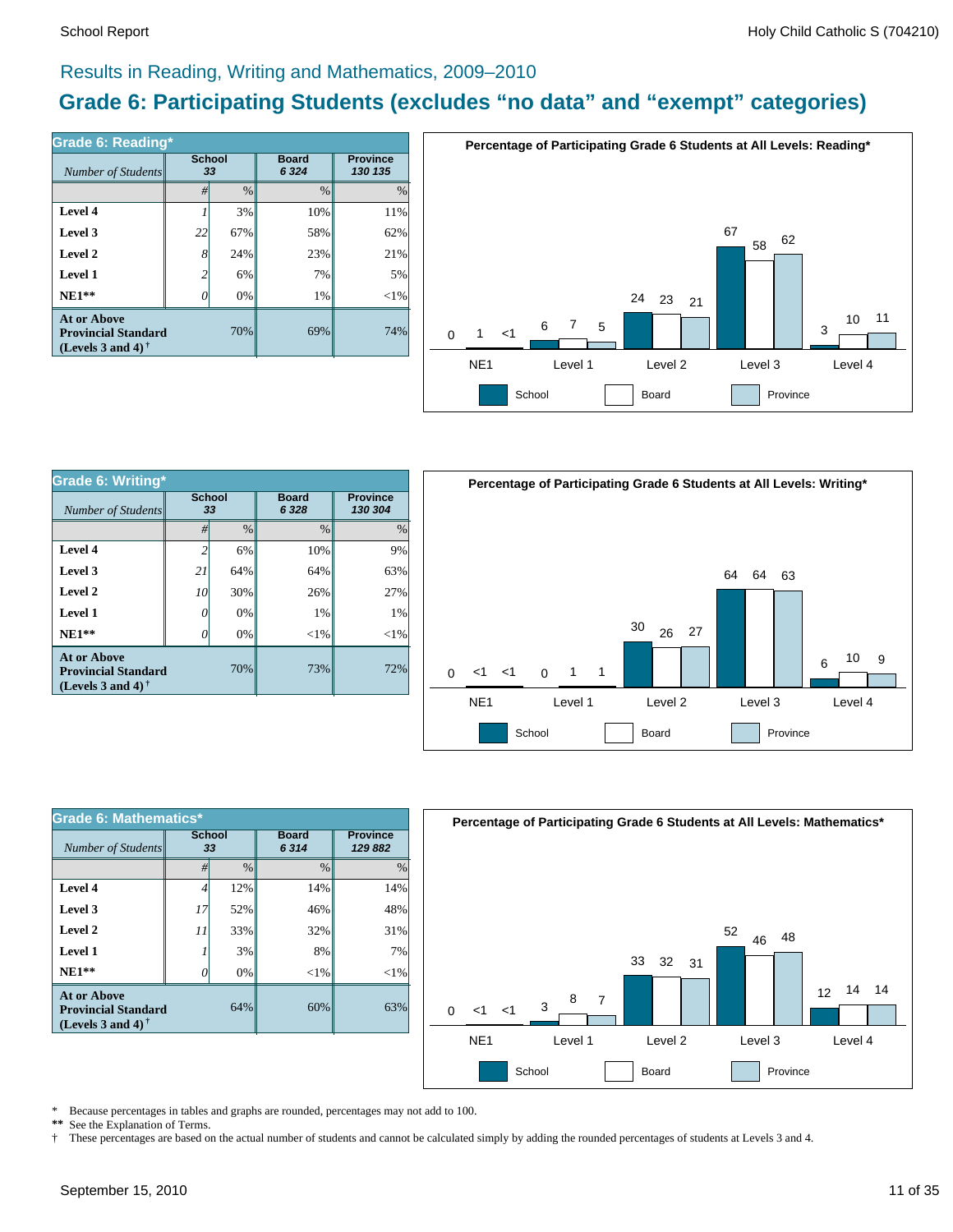### Results in Reading, Writing and Mathematics, 2009–2010

### **Grade 6: Gender††**

| Grade 6: School*                                                                                     |              |            |                     |            |                     |            |  |  |
|------------------------------------------------------------------------------------------------------|--------------|------------|---------------------|------------|---------------------|------------|--|--|
|                                                                                                      | Reading      |            | <b>Writing</b>      |            | <b>Mathematics</b>  |            |  |  |
| Number of Students                                                                                   | Female<br>17 | Male<br>17 | <b>Female</b><br>17 | Male<br>17 | <b>Female</b><br>17 | Male<br>17 |  |  |
| Level 4                                                                                              | 0%           | 6%         | 0%                  | 12%        | 12%                 | 12%        |  |  |
| Level 3                                                                                              | 71%          | 59%        | 65%                 | 59%        | 47%                 | 53%        |  |  |
| Level 2                                                                                              | 24%          | 24%        | 35%                 | 24%        | 35%                 | 29%        |  |  |
| <b>Level 1</b>                                                                                       | 6%           | 6%         | 0%                  | 0%         | 6%                  | 0%         |  |  |
| $NE1**$                                                                                              | 0%           | 0%         | 0%                  | 0%         | 0%                  | 0%         |  |  |
| Participating<br><i>Students</i>                                                                     | 100%         | 94%        | 100%                | 94%        | 100%                | 94%        |  |  |
| No Data                                                                                              | 0%           | $0\%$      | 0%                  | $0\%$      | 0%                  | 0%         |  |  |
| <b>Exempt</b>                                                                                        | 0%           | 6%         | 0%                  | 6%         | 0%                  | 6%         |  |  |
| <b>At or Above</b><br><b>Provincial Standard</b><br>(Levels 3 and 4) <sup><math>\dagger</math></sup> | 71%          | 65%        | 65%                 | 71%        | 59%                 | 65%        |  |  |

| Grade 6: Board*                                                                |                          |                 |                          |                 |                          |                    |  |
|--------------------------------------------------------------------------------|--------------------------|-----------------|--------------------------|-----------------|--------------------------|--------------------|--|
|                                                                                | Reading                  |                 | <b>Writing</b>           |                 |                          | <b>Mathematics</b> |  |
| Number of Students                                                             | <b>Female</b><br>3 2 2 4 | Male<br>3 2 7 8 | <b>Female</b><br>3 2 2 4 | Male<br>3 2 7 8 | <b>Female</b><br>3 2 2 1 | Male<br>3 2 7 6    |  |
| Level 4                                                                        | 12%                      | 8%              | 13%                      | 6%              | 14%                      | 13%                |  |
| Level 3                                                                        | 58%                      | 56%             | 66%                      | 58%             | 46%                      | 43%                |  |
| Level 2                                                                        | 22%                      | 24%             | 18%                      | 32%             | 31%                      | 31%                |  |
| <b>Level 1</b>                                                                 | 6%                       | 8%              | ${<}1\%$                 | 1%              | 7%                       | 9%                 |  |
| $NE1**$                                                                        | ${<}1\%$                 | 1%              | ${<}1\%$                 | ${<}1\%$        | ${<}1\%$                 | ${<}1\%$           |  |
| Participating<br><b>Students</b>                                               | 98%                      | 96%             | 98%                      | 97%             | 98%                      | 96%                |  |
| No Data                                                                        | 1%                       | 1%              | 1%                       | 1%              | 1%                       | 1%                 |  |
| Exempt                                                                         | 2%                       | 3%              | 2%                       | 3%              | 2%                       | 3%                 |  |
| <b>At or Above</b><br><b>Provincial Standard</b><br>(Levels 3 and 4) $\dagger$ | 70%                      | 64%             | 79%                      | 64%             | 59%                      | 57%                |  |

| <b>Grade 6: Province*</b>                                                      |                         |                |                         |                |                         |               |  |
|--------------------------------------------------------------------------------|-------------------------|----------------|-------------------------|----------------|-------------------------|---------------|--|
|                                                                                | Reading                 |                | <b>Writing</b>          |                | <b>Mathematics</b>      |               |  |
| Number of Students                                                             | <b>Female</b><br>65 329 | Male<br>68 851 | <b>Female</b><br>65 369 | Male<br>68 898 | <b>Female</b><br>65 342 | Male<br>68878 |  |
| Level 4                                                                        | 13%                     | 9%             | 13%                     | 5%             | 14%                     | 14%           |  |
| Level 3                                                                        | 62%                     | 59%            | 67%                     | 56%            | 49%                     | 45%           |  |
| Level 2                                                                        | 18%                     | 22%            | 18%                     | 34%            | 30%                     | 30%           |  |
| Level 1                                                                        | 4%                      | 6%             | ${<}1\%$                | 1%             | 6%                      | 7%            |  |
| $NE1**$                                                                        | ${<}1\%$                | 1%             | ${<}1\%$                | ${<}1\%$       | ${<}1\%$                | ${<}1\%$      |  |
| <i>Participating</i><br><i>Students</i>                                        | 98%                     | 96%            | 98%                     | 96%            | 98%                     | 96%           |  |
| No Data                                                                        | 1%                      | 1%             | 1%                      | 1%             | 1%                      | 1%            |  |
| <b>Exempt</b>                                                                  | 2%                      | 3%             | 2%                      | 3%             | 2%                      | 3%            |  |
| <b>At or Above</b><br><b>Provincial Standard</b><br>(Levels 3 and 4) $\dagger$ | 76%                     | 68%            | 79%                     | 61%            | 62%                     | 59%           |  |

\* Because percentages in tables are rounded, percentages may not add to 100.<br>\*\* See the Explanation of Terms.

See the Explanation of Terms.

† These percentages are based on the actual number of students and cannot be calculated simply by adding the rounded percentages of students at Levels 3 and 4.<br>†† Results include only students for whom gender data were ava

†† Results include only students for whom gender data were available.





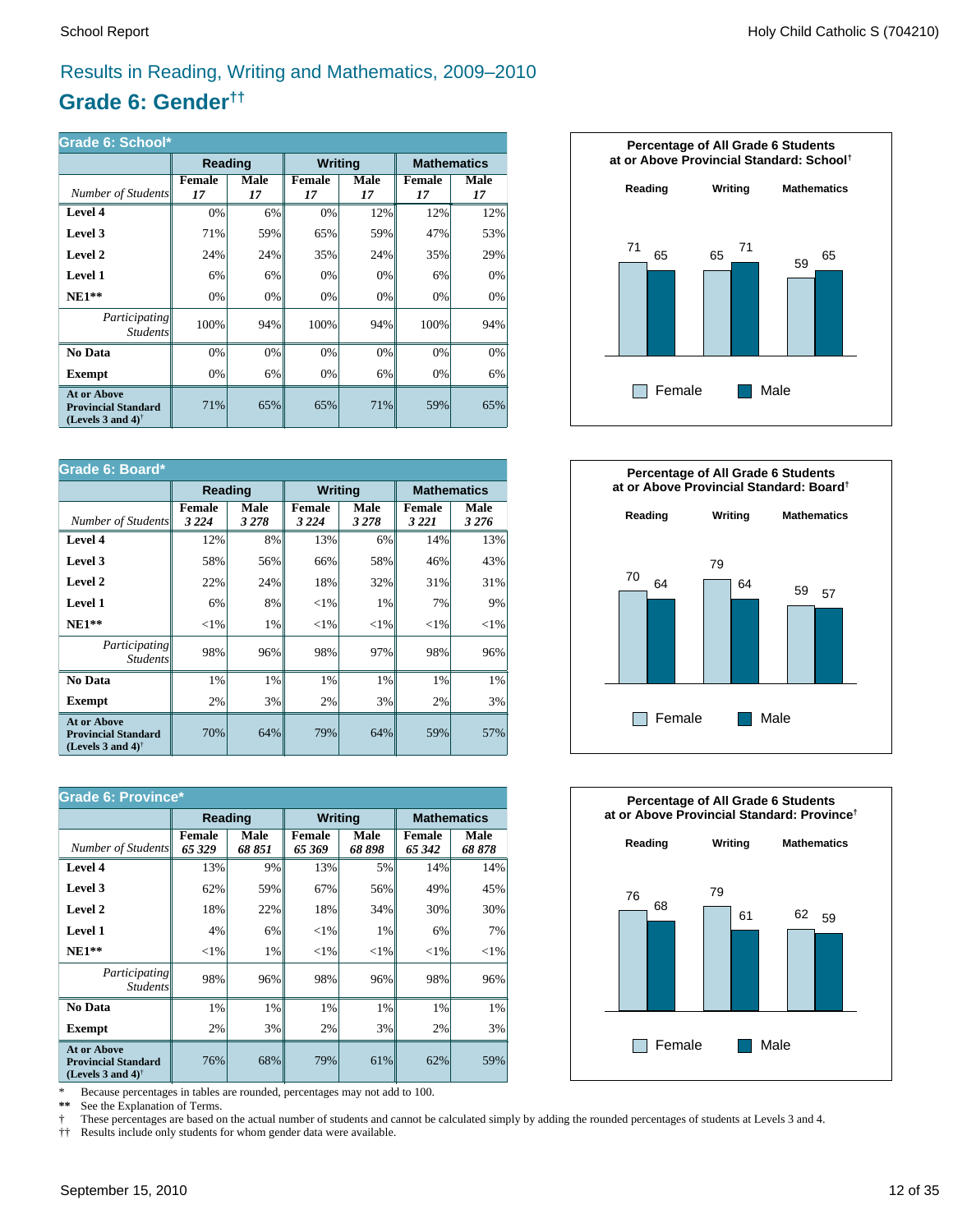### **Contextual Information over Time: Grade 3\*** Assessments of Reading, Writing and Mathematics, Primary and Junior Divisions, 2009–2010

This information provides a context for interpreting the school's results over the past five years.

| Grade 3                                                       | 2005-2006 | 2006-2007       | 2007-2008 | 2008-2009 | 2009-2010 |
|---------------------------------------------------------------|-----------|-----------------|-----------|-----------|-----------|
| <b>Enrolment</b>                                              |           |                 |           |           |           |
| Number of students                                            | 33        | 30 <sup>l</sup> | 34        | 28        | 33        |
| <b>Participation in the Assessment</b>                        |           |                 |           |           |           |
| Reading <sup>†</sup>                                          | 97%       | 97%             | 88%       | 100%      | 97%       |
| Writing <sup>†</sup>                                          | 97%       | 97%             | 88%       | 100%      | 97%       |
| Mathematics <sup>†</sup>                                      | 97%       | 97%             | 88%       | 100%      | 97%       |
| <b>Gender</b>                                                 |           |                 |           |           |           |
| Female                                                        | 58%       | 57%             | 56%       | 68%       | 45%       |
| Male                                                          | 42%       | 43%             | 44%       | 32%       | 55%       |
| <b>Student Status</b>                                         |           |                 |           |           |           |
| English language learners**                                   | 0%        | 7%              | 0%        | 11%       | 12%       |
| Students with special education needs (excluding<br>gifted)** | 9%        | 10%             | 29%       | 0%        | 9%        |
| <b>Place of Birth</b>                                         |           |                 |           |           |           |
| Born in Canada                                                | 76%       | 83%             | 82%       | 79%       | 79%       |
| Born outside Canada                                           | 21%       | 17%             | 18%       | 21%       | 21%       |
| In Canada less than one year                                  | 0%        | 0%              | 6%        | 0%        | 0%        |
| In Canada one year or more but less than three years          | 6%        | 7%              | 3%        | 7%        | 9%        |
| In Canada three years or more                                 | 15%       | 10%             | 9%        | 14%       | 12%       |
| <b>Language</b>                                               |           |                 |           |           |           |
| First language learned at home was other than English         | 12%       | 10%             | 12%       | 18%       | 24%       |
| <b>Year Student Entered Current School</b>                    |           |                 |           |           |           |
| Year of the assessment                                        | 18%       | 13%             | 15%       | 11%       | 15%       |
| Year prior to the assessment                                  | 12%       | 10%             | 12%       | 29%       | 3%        |
| 2 years prior to the assessment                               | 18%       | 10%             | 12%       | 7%        | 21%       |
| 3 or more years prior to the assessment                       | 48%       | 67%             | 62%       | 54%       | 61%       |
| Data not available                                            | 3%        | 0%              | 0%        | 0%        | 0%        |

\* Contextual data pertaining to gender, student status, place of birth, language learned at home and year entered school are provided by schools and/or boards through the Student Data Collection process. Some data may be missing because they were not provided by the school or the board.

† Some French Immersion students do not write all components of the assessment in Grade 3; the numbers shown reflect those students who were expected to write each component as determined by the French Immersion participation option selected by boards.

\*\* See the Explanation of Terms.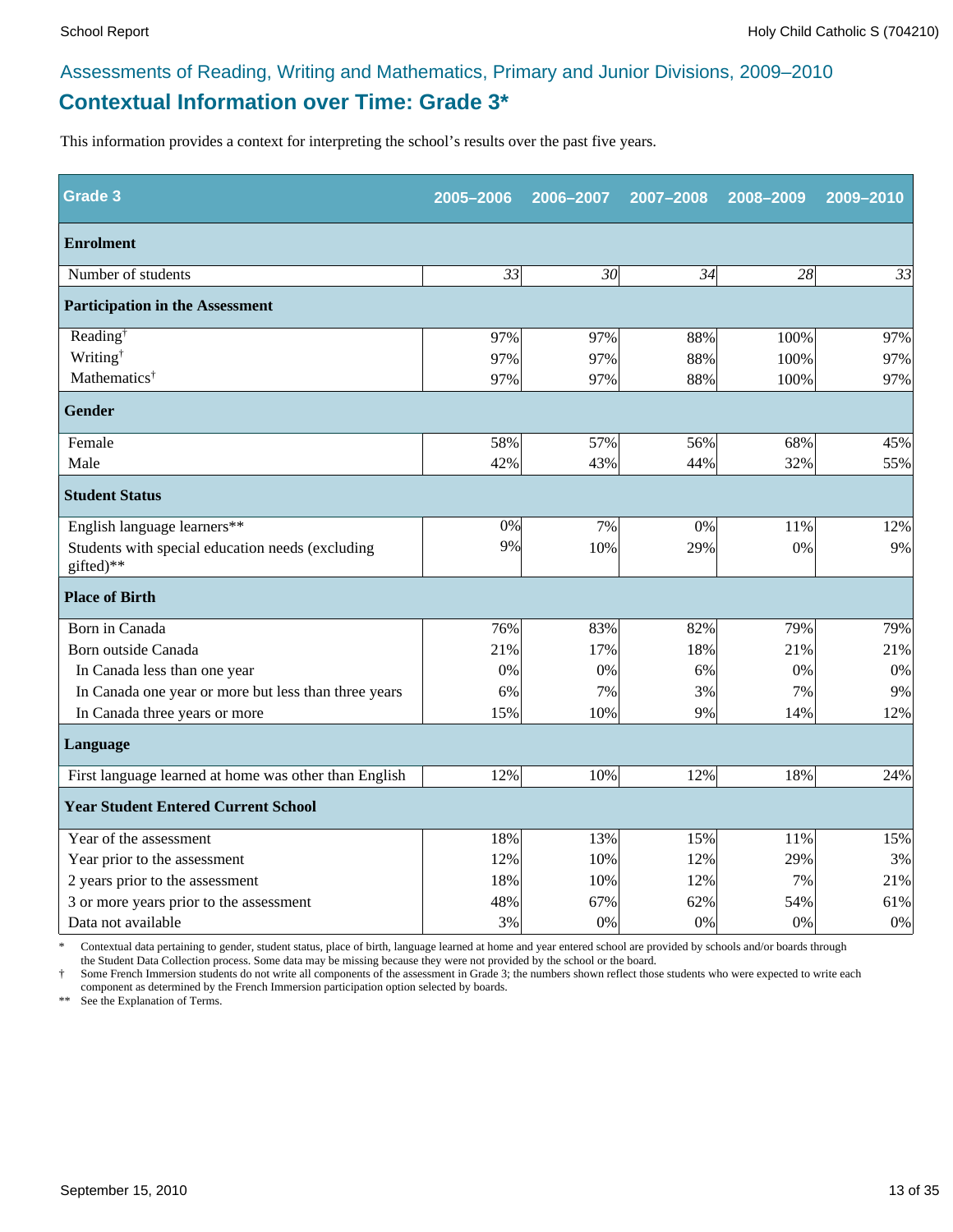### **Grade 3: Reading** Results over Time, 2006–2007 to 2009–2010®

| <b>Grade 3 Reading: School*</b>                                         |             |             |             |             |  |  |  |  |  |
|-------------------------------------------------------------------------|-------------|-------------|-------------|-------------|--|--|--|--|--|
| Year                                                                    | $'06 - '07$ | $'07 - '08$ | $'08 - '09$ | $'09 - '10$ |  |  |  |  |  |
| Number of<br><b>Students</b>                                            | 30          | 34          | 28          | 33          |  |  |  |  |  |
| Level 4                                                                 | 0%          | 3%          | 4%          | 3%          |  |  |  |  |  |
| Level 3                                                                 | 70%         | 41%         | 46%         | 64%         |  |  |  |  |  |
| Level 2                                                                 | 23%         | 35%         | 36%         | 21%         |  |  |  |  |  |
| Level 1                                                                 | 3%          | 9%          | 14%         | 9%          |  |  |  |  |  |
| $NE1**$                                                                 | 0%          | 0%          | 0%          | 0%          |  |  |  |  |  |
| Participating<br><b>Students</b>                                        | 97%         | 88%         | 100%        | 97%         |  |  |  |  |  |
| No Data                                                                 | 3%          | 3%          | 0%          | 0%          |  |  |  |  |  |
| <b>Exempt</b>                                                           | 0%          | 9%          | 0%          | 3%          |  |  |  |  |  |
| <b>At or Above</b><br><b>Provincial</b><br><b>Standard</b> <sup>†</sup> | 70%         | 44%         | 50%         | 67%         |  |  |  |  |  |

#### School Report **Example 2** and the set of the set of the set of the set of the set of the set of the set of the set of the set of the set of the set of the set of the set of the set of the set of the set of the set of the s



## **Percentage of All Grade 3 Students at All Levels in Reading: Board\*** NE1 Level 1 Level 2 Level 3 Level 4  $\mathfrak{p}$ 2006–2007 2007–2008 2008–2009 2009–2010 <sup>1</sup> <sup>2</sup> <sup>2</sup> <sup>7</sup> <sup>7</sup> <sup>7</sup> <sup>8</sup> 25 25 25 27 52 54 54 51 8 9 8 9



Refer to the EQAO Web site (www.eqao.com) for data from previous years.

\* Because percentages in tables and graphs are rounded, and because graphs do not show all reporting categories, percentages may not add to 100.

**\*\*** See the Explanation of Terms.

† These percentages are based on the actual number of students and cannot be calculated simply by adding the rounded percentages of students at Levels 3 and 4.

#### 60% 62% 62% 60% **At or Above Provincial Standard**†

*Student* 

Student.

**Grade 3 Reading: Board\***

#### **Grade 3 Reading: Province\***

| Year                                                                    | $'06 - '07$ | $'07 - '08$ | $'08 - '09$ | $'09 - '10$ |
|-------------------------------------------------------------------------|-------------|-------------|-------------|-------------|
| Number of<br><b>Students</b>                                            | 127 618     | 125 088     | 121 787     | 123813      |
| Level 4                                                                 | 6%          | 8%          | 7%          | 8%          |
| Level 3                                                                 | 55%         | 53%         | 53%         | 54%         |
| Level 2                                                                 | 25%         | 26%         | 26%         | 25%         |
| Level 1                                                                 | 6%          | 7%          | 7%          | 7%          |
| $NE1**$                                                                 | 2%          | 2%          | 2%          | 2%          |
| Participating<br><b>Students</b>                                        | 95%         | 95%         | 95%         | 96%         |
| No Data                                                                 | 1%          | 1%          | 1%          | 1%          |
| <b>Exempt</b>                                                           | 4%          | 4%          | 4%          | 3%          |
| <b>At or Above</b><br><b>Provincial</b><br><b>Standard</b> <sup>†</sup> | 62%         | 61%         | 61%         | 62%         |

**Exempt**  $\begin{vmatrix} 4\% & 4\% \end{vmatrix}$  4% 4% 3% **No Data**  $\begin{array}{|c|c|c|c|} \hline \textbf{1}\% & \textbf{1}\% & \textbf{1}\% & \textbf{1}\% \hline \end{array}$ *Participating* 95% 95% 95% 96%

**NE1\*\***  $\begin{vmatrix} 2\% & 2\% \end{vmatrix}$  1% 2% 2% **Level 1**  $\begin{array}{|c|c|c|c|} \hline \end{array}$  7% 7% 7% 8% **Level 2**  $\begin{vmatrix} 25\% & 25\% \end{vmatrix}$  25% 25% 27% **Level 3 1** 52% 54% 54% 54% 51% **Level 4** 8% 9% 8% 9% *6 083 6 161 5 780 6 100 Number of*

**Year '06–'07 '07–'08 '08–'09 '09–'10**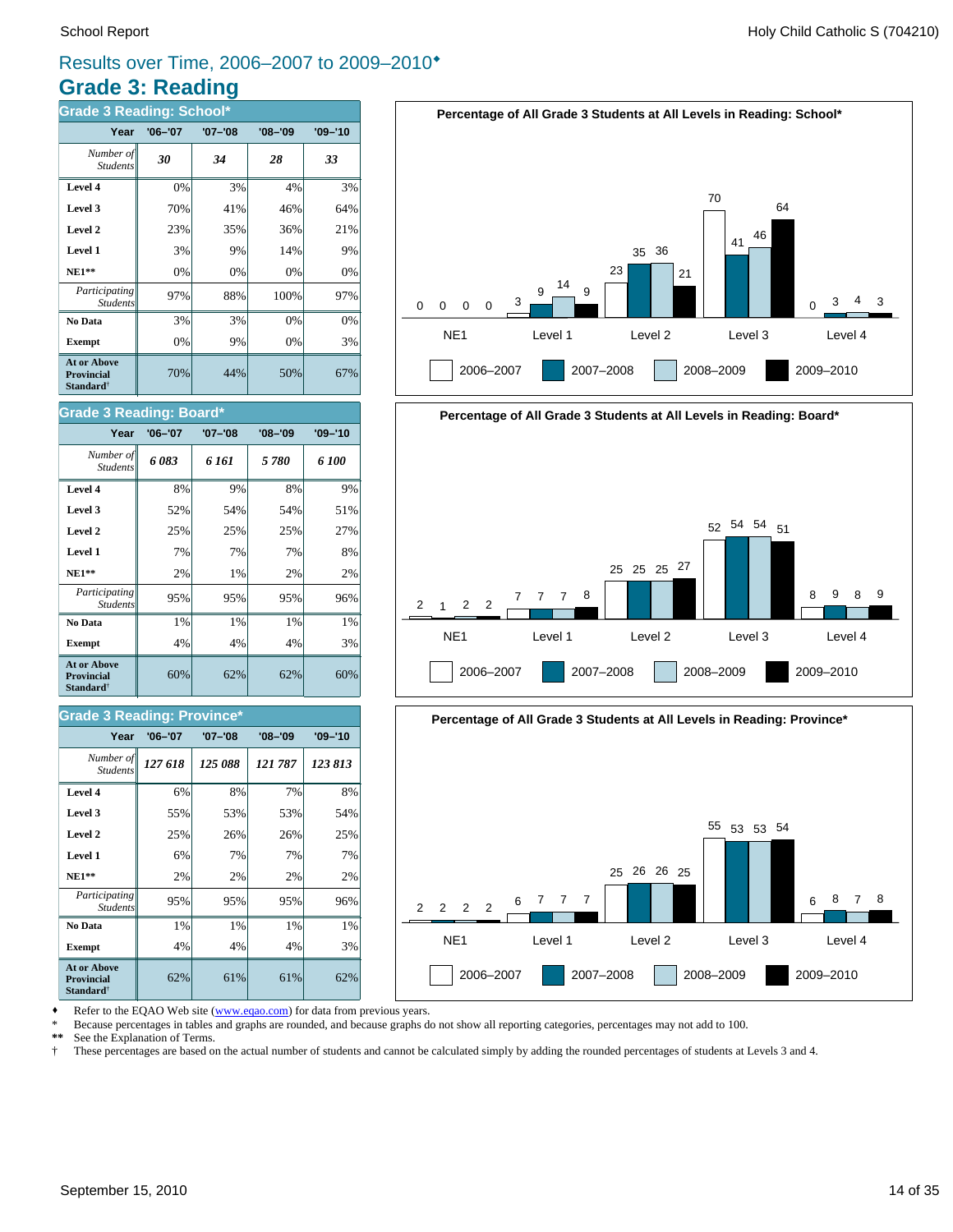### **Grade 3: Writing** Results over Time, 2006–2007 to 2009–2010®

| <b>Grade 3 Writing: School*</b>                                         |             |             |             |             |  |  |
|-------------------------------------------------------------------------|-------------|-------------|-------------|-------------|--|--|
| Year                                                                    | $'06 - '07$ | $'07 - '08$ | $'08 - '09$ | $'09 - '10$ |  |  |
| Number of<br><b>Students</b>                                            | 30          | 34          | 28          | 33          |  |  |
| Level 4                                                                 | 0%          | 6%          | 4%          | 3%          |  |  |
| Level 3                                                                 | 83%         | 44%         | 61%         | 79%         |  |  |
| Level 2                                                                 | 13%         | 38%         | 36%         | 15%         |  |  |
| Level 1                                                                 | 0%          | 0%          | 0%          | 0%          |  |  |
| $NE1**$                                                                 | 0%          | 0%          | 0%          | 0%          |  |  |
| Participating<br><b>Students</b>                                        | 97%         | 88%         | 100%        | 97%         |  |  |
| No Data                                                                 | 3%          | 3%          | 0%          | 0%          |  |  |
| <b>Exempt</b>                                                           | 0%          | 9%          | 0%          | 3%          |  |  |
| <b>At or Above</b><br><b>Provincial</b><br><b>Standard</b> <sup>†</sup> | 83%         | 50%         | 64%         | 82%         |  |  |

#### School Report **Example 2** and the set of the set of the set of the set of the set of the set of the set of the set of the set of the set of the set of the set of the set of the set of the set of the set of the set of the s



## **Percentage of All Grade 3 Students at All Levels in Writing: Board\*** NE1 Level 1 Level 2 Level 3 Level 4 1 2006–2007 2007–2008 2008–2009 2009–2010 <1 <1 <1 <1 <1 <1 <1 25 25 24 24 <sup>61</sup> <sup>63</sup> <sup>66</sup> <sup>67</sup> 8 7 6 5



Refer to the EQAO Web site (www.eqao.com) for data from previous years.

**Exempt**  $\begin{vmatrix} 4\% & 3\% \end{vmatrix}$  3% 3% 3% **No Data**  $\begin{array}{|c|c|c|c|} \hline \textbf{No Data} & 1\% & 1\% & 1\% \hline \end{array}$ *Participating* 95% 96% 96% 97%

**NE1\*\***  $\| \le 1\% \| \le 1\% \| \le 1\% \| \le 1\%$  **Level 1** <1% <1% <1% <1% **Level 2**  $\begin{array}{|c|c|c|c|} \hline \end{array}$  29% 28% 26% **Level 3**  $\begin{vmatrix} 58\% & 61\% & 63\% \end{vmatrix}$  63% 66% **Level 4 6%** 5% 4% 4%

64% 66% 68% 70%

69% 70% 72% 72%

**Exempt**  $\begin{array}{|c|c|c|c|} \hline \end{array}$  4% 4% 3% 3% **No Data**  $\begin{array}{|c|c|c|c|} \hline \textbf{No Data} & 1\% & 1\% & 1\% \hline \end{array}$ *Participating* 95% 95% 96% 97%

*127 618 125 088 121 788 123 800 Number of*

**Year '06–'07 '07–'08 '08–'09 '09–'10**

**NE1\*\***  $\parallel$  1% <1% <1% <1% <1% **Level 1**  $\left| \begin{array}{c} | & | & | \leq 1\% & | & | \leq 1\% & | \leq 1\% & | \end{array} \right|$ **Level 2**  $\begin{vmatrix} 25\% & 25\% \end{vmatrix}$  24% 24% **Level 3**  $\begin{vmatrix} 61\% & 63\% \end{vmatrix}$  66% 67% **Level 4** 8% 7% 6% 5% *6 083 6 161 5 780 6 100 Number of*

**Year '06–'07 '07–'08 '08–'09 '09–'10**

\* Because percentages in tables and graphs are rounded, and because graphs do not show all reporting categories, percentages may not add to 100.

**\*\*** See the Explanation of Terms.

*Student* 

**At or Above Provincial Standard**†

*Students*

**Grade 3 Writing: Province\***

Students

**At or Above Provincial Standard**†

Student.

**Grade 3 Writing: Board\***

† These percentages are based on the actual number of students and cannot be calculated simply by adding the rounded percentages of students at Levels 3 and 4.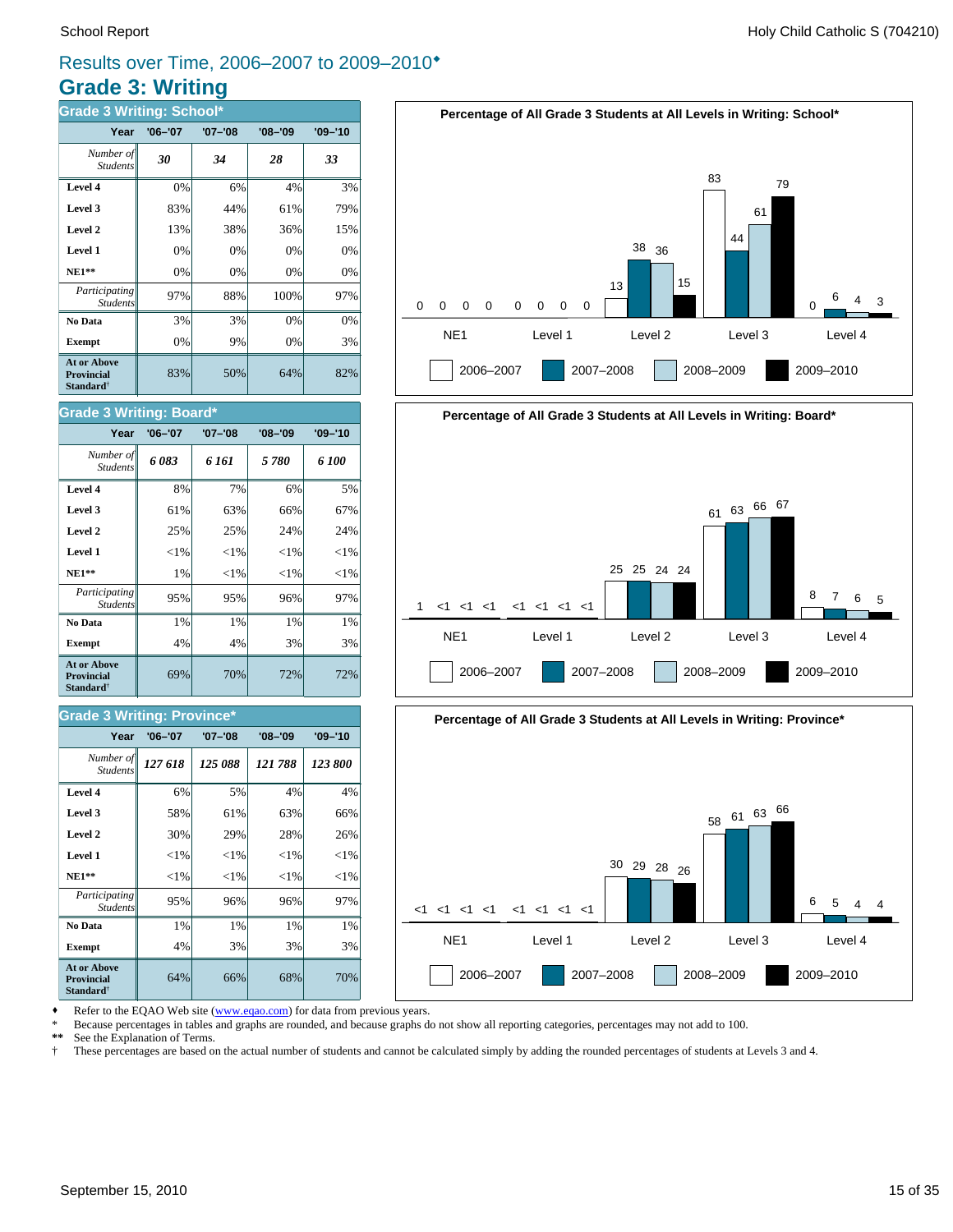### **Grade 3: Mathematics** Results over Time, 2006–2007 to 2009–2010®

| <b>Grade 3 Mathematics: School*</b>                                     |             |         |             |             |  |
|-------------------------------------------------------------------------|-------------|---------|-------------|-------------|--|
| Year                                                                    | $'06 - '07$ | '07-'08 | $'08 - '09$ | $'09 - '10$ |  |
| Number of<br><b>Students</b>                                            | 30          | 34      | 28          | 33          |  |
| Level 4                                                                 | 0%          | 9%      | 7%          | 3%          |  |
| Level 3                                                                 | 80%         | 24%     | 57%         | 58%         |  |
| Level 2                                                                 | 17%         | 56%     | 32%         | 30%         |  |
| Level 1                                                                 | 0%          | 0%      | 4%          | 6%          |  |
| $NE1**$                                                                 | 0%          | 0%      | 0%          | 0%          |  |
| Participating<br><b>Students</b>                                        | 97%         | 88%     | 100%        | 97%         |  |
| No Data                                                                 | 3%          | 3%      | 0%          | 0%          |  |
| <b>Exempt</b>                                                           | 0%          | 9%      | 0%          | 3%          |  |
| <b>At or Above</b><br><b>Provincial</b><br><b>Standard</b> <sup>†</sup> | 80%         | 32%     | 64%         | 61%         |  |

| <b>Grade 3 Mathematics: Board*</b>                               |             |          |             |             |  |
|------------------------------------------------------------------|-------------|----------|-------------|-------------|--|
| Year                                                             | $'06 - '07$ | '07-'08  | $'08 - '09$ | $'09 - '10$ |  |
| Number of<br><b>Students</b>                                     | 6243        | 6305     | 5960        | 6292        |  |
| Level 4                                                          | 13%         | 13%      | 15%         | 13%         |  |
| Level 3                                                          | 55%         | 55%      | 56%         | 56%         |  |
| Level 2                                                          | 24%         | 24%      | 22%         | 25%         |  |
| Level 1                                                          | 3%          | 3%       | 2%          | 3%          |  |
| $NE1**$                                                          | ${<}1\%$    | ${<}1\%$ | ${<}1%$     | ${<}1\%$    |  |
| Participating<br><b>Students</b>                                 | 95%         | 95%      | 96%         | 97%         |  |
| No Data                                                          | 1%          | 1%       | 1%          | 1%          |  |
| <b>Exempt</b>                                                    | 4%          | 4%       | 3%          | 3%          |  |
| At or Above<br><b>Provincial</b><br><b>Standard</b> <sup>†</sup> | 68%         | 68%      | 72%         | 68%         |  |

#### **Grade 3 Mathematics: Province\***

| Year                                                                    | $'06 - '07$ | $'07 - '08$ | $'08 - '09$ | $'09 - '10$ |
|-------------------------------------------------------------------------|-------------|-------------|-------------|-------------|
| Number of<br><b>Students</b>                                            | 130 996     | 128 659     | 125 464     | 127 726     |
| Level 4                                                                 | 11%         | 12%         | 12%         | 12%         |
| Level 3                                                                 | 57%         | 56%         | 58%         | 58%         |
| Level 2                                                                 | 24%         | 25%         | 23%         | 23%         |
| Level 1                                                                 | 3%          | 3%          | 2%          | 3%          |
| $NE1**$                                                                 | ${<}1\%$    | ${<}1\%$    | ${<}1\%$    | ${<}1\%$    |
| <i>Participating</i><br><b>Students</b>                                 | 95%         | 96%         | 96%         | 97%         |
| No Data                                                                 | 1%          | 1%          | 1%          | 1%          |
| <b>Exempt</b>                                                           | 3%          | 3%          | 3%          | 3%          |
| <b>At or Above</b><br><b>Provincial</b><br><b>Standard</b> <sup>†</sup> | 69%         | 68%         | 70%         | 71%         |







Refer to the EQAO Web site (www.eqao.com) for data from previous years.

\* Because percentages in tables and graphs are rounded, and because graphs do not show all reporting categories, percentages may not add to 100.<br>\*\* See the Explanation of Terms

\*\* See the Explanation of Terms.<br><sup>†</sup> These percentages are based on

† These percentages are based on the actual number of students and cannot be calculated simply by adding the rounded percentages of students at Levels 3 and 4.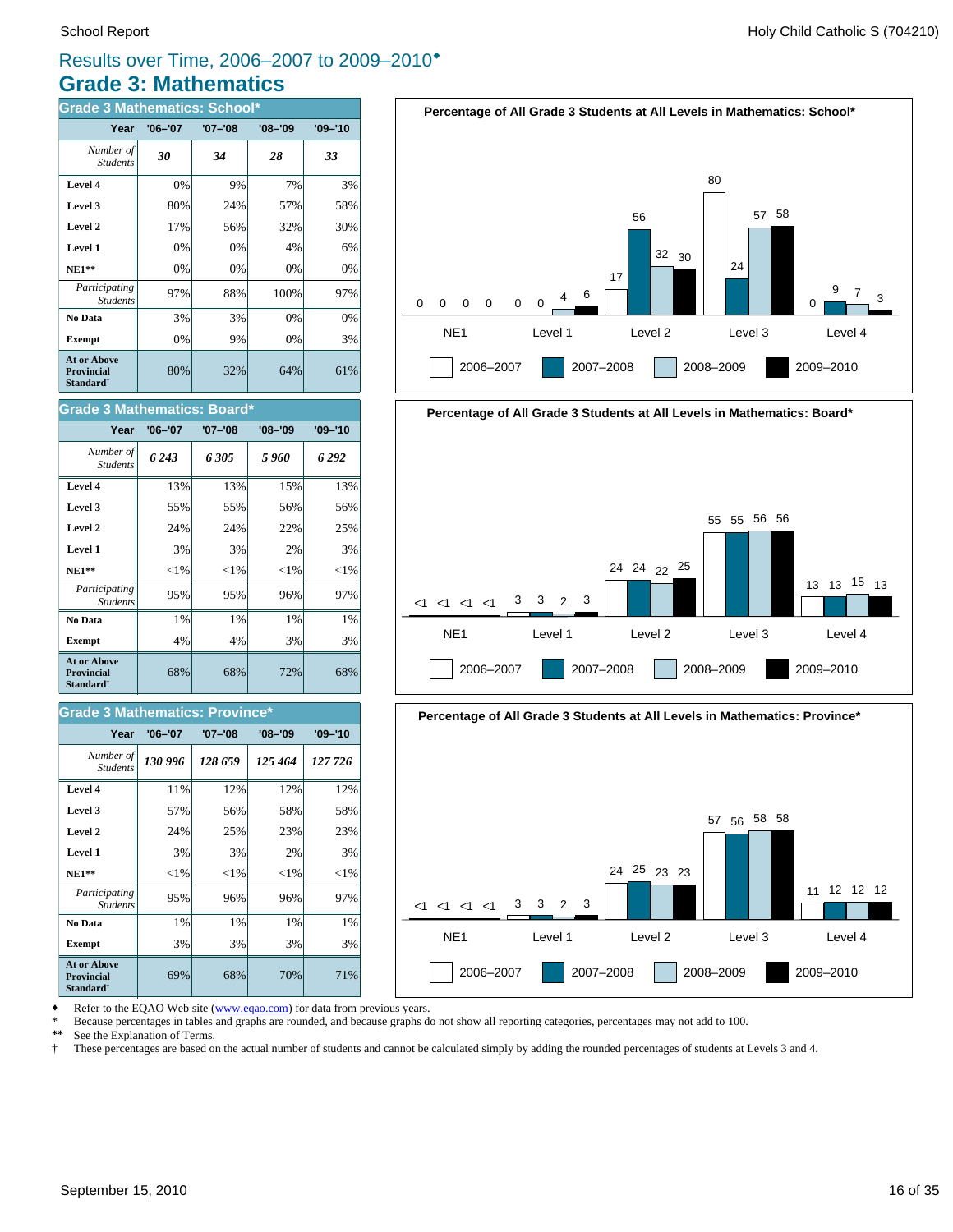### **Contextual Information over Time: Grade 6\*** Assessments of Reading, Writing and Mathematics, Primary and Junior Divisions, 2009–2010

This information provides a context for interpreting the school's results over the past five years.

| Grade 6                                                       | 2005-2006 | 2006-2007 | 2007-2008 | 2008-2009 | 2009-2010 |
|---------------------------------------------------------------|-----------|-----------|-----------|-----------|-----------|
| <b>Enrolment</b>                                              |           |           |           |           |           |
| Number of students                                            | 37        | 42        | 37        | 28        | 34        |
| <b>Participation in the Assessment</b>                        |           |           |           |           |           |
| Reading                                                       | 92%       | 100%      | 92%       | 93%       | 97%       |
| Writing                                                       | 95%       | 100%      | 92%       | 93%       | 97%       |
| Mathematics                                                   | 95%       | 100%      | 92%       | 93%       | 97%       |
| Gender                                                        |           |           |           |           |           |
| Female                                                        | 59%       | 40%       | 51%       | 61%       | 50%       |
| Male                                                          | 41%       | 60%       | 49%       | 39%       | 50%       |
| <b>Student Status</b>                                         |           |           |           |           |           |
| English language learners**                                   | 5%        | 2%        | 0%        | 11%       | 3%        |
| Students with special education needs (excluding<br>gifted)** | 19%       | 14%       | 14%       | 11%       | 15%       |
| <b>Place of Birth</b>                                         |           |           |           |           |           |
| Born in Canada                                                | 84%       | 86%       | 70%       | 68%       | 85%       |
| Born outside Canada                                           | 16%       | 14%       | 30%       | 32%       | 15%       |
| In Canada less than one year                                  | 0%        | 2%        | 0%        | 0%        | 0%        |
| In Canada one year or more but less than three years          | 8%        | 2%        | 8%        | 11%       | 0%        |
| In Canada three years or more                                 | 8%        | 10%       | 22%       | 21%       | 15%       |
| Language                                                      |           |           |           |           |           |
| First language learned at home was other than English         | 30%       | 24%       | 22%       | 14%       | 9%        |
| <b>Year Student Entered Current School</b>                    |           |           |           |           |           |
| Year of the assessment                                        | 8%        | 7%        | 22%       | 11%       | 12%       |
| Year prior to the assessment                                  | 14%       | 17%       | 5%        | 7%        | 0%        |
| 2 years prior to the assessment                               | 5%        | 2%        | 11%       | 0%        | 6%        |
| 3 or more years prior to the assessment                       | 73%       | 74%       | 62%       | 82%       | 82%       |
| Data not available                                            | 0%        | 0%        | 0%        | 0%        | 0%        |

\* Contextual data pertaining to gender, student status, place of birth, language learned at home and year entered school are provided by schools and/or boards through the Student Data Collection process. Some data may be missing because they were not provided by the school or the board.

\*\* See the Explanation of Terms.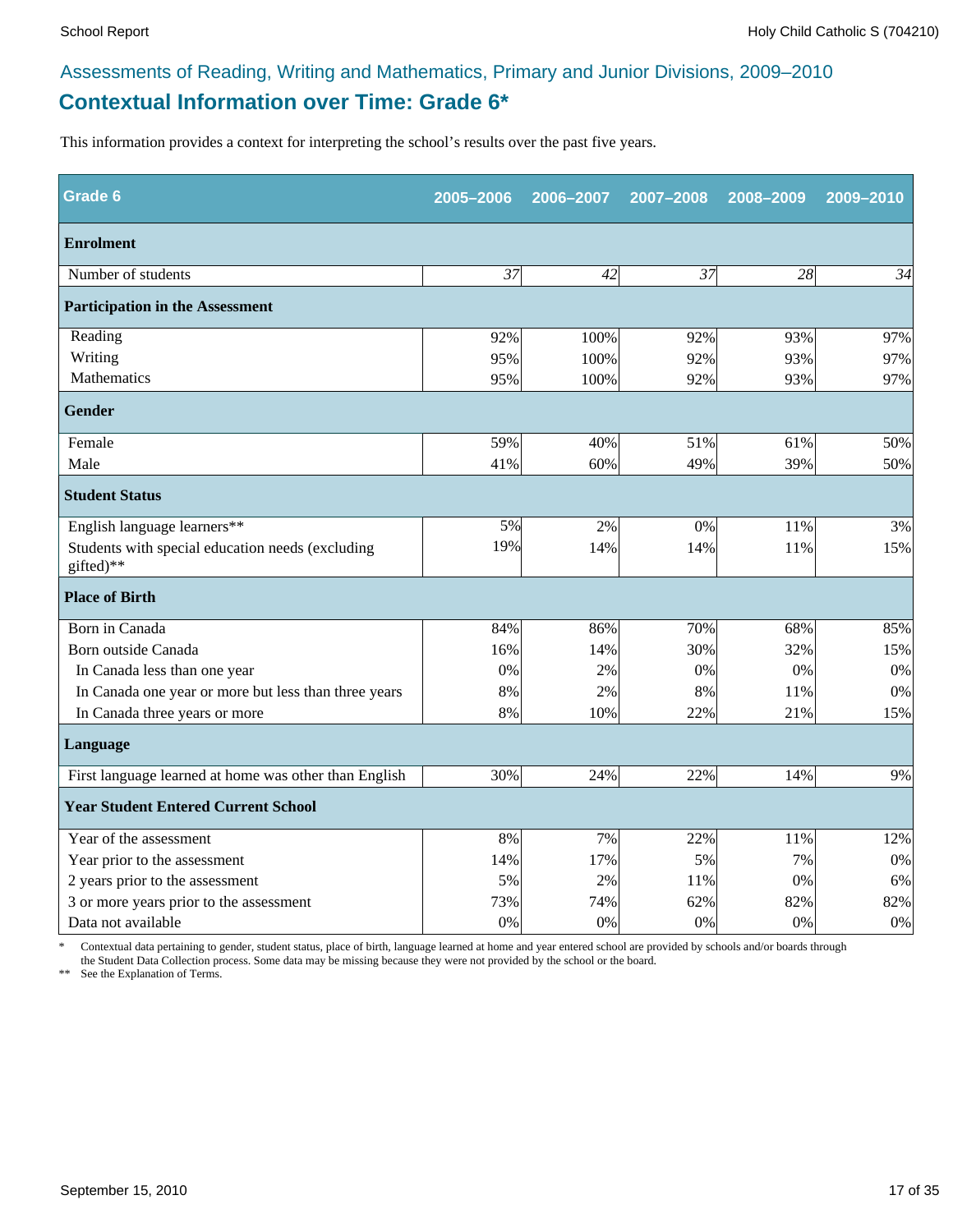### **Grade 6: Reading** Results over Time, 2006–2007 to 2009–2010®

| <b>Grade 6 Reading: School*</b>                                         |             |             |             |             |  |
|-------------------------------------------------------------------------|-------------|-------------|-------------|-------------|--|
| Year                                                                    | $'06 - '07$ | $'07 - '08$ | $'08 - '09$ | $'09 - '10$ |  |
| Number of<br><b>Students</b>                                            | 42          | 37          | 28          | 34          |  |
| Level 4                                                                 | 7%          | 5%          | 14%         | 3%          |  |
| Level 3                                                                 | 60%         | 51%         | 54%         | 65%         |  |
| Level 2                                                                 | 26%         | 35%         | 21%         | 24%         |  |
| Level 1                                                                 | 7%          | 0%          | 4%          | 6%          |  |
| $NE1**$                                                                 | 0%          | 0%          | 0%          | 0%          |  |
| Participating<br><b>Students</b>                                        | 100%        | 92%         | 93%         | 97%         |  |
| No Data                                                                 | 0%          | 5%          | 4%          | 0%          |  |
| <b>Exempt</b>                                                           | 0%          | 3%          | 4%          | 3%          |  |
| <b>At or Above</b><br><b>Provincial</b><br><b>Standard</b> <sup>†</sup> | 67%         | 57%         | 68%         | 68%         |  |







Refer to the EQAO Web site (www.eqao.com) for data from previous years.

\* Because percentages in tables and graphs are rounded, and because graphs do not show all reporting categories, percentages may not add to 100.

**\*\*** See the Explanation of Terms.

† These percentages are based on the actual number of students and cannot be calculated simply by adding the rounded percentages of students at Levels 3 and 4.

#### **Level 4** 9% 8% 11% 10% Student.

**Grade 6 Reading: Board\***

| <b>Exempt</b><br><b>At or Above</b><br><b>Provincial</b> | 3%<br>63% | 3%<br>64% | 3%<br>66% | 2%<br>67% |
|----------------------------------------------------------|-----------|-----------|-----------|-----------|
| No Data                                                  | 1%        | ${<}1\%$  | 1%        | 1%        |
| Participating<br><b>Students</b>                         | 96%       | 96%       | 97%       | 97%       |
| $NE1**$                                                  | 1%        | 1%        | $1\%$     | 1%        |
| Level 1                                                  | 7%        | 7%        | 7%        | 7%        |
| Level 2                                                  | 24%       | 24%       | 23%       | 23%       |
| Level 3                                                  | 54%       | 56%       | 55%       | 57%       |

*7 061 6 702 6 753 6 507 Number of*

**Year '06–'07 '07–'08 '08–'09 '09–'10**

#### **Grade 6 Reading: Province\***

| Year                                                                    | $'06 - '07$ | $'07 - '08$ | $'08 - '09$ | $'09 - '10$ |  |  |
|-------------------------------------------------------------------------|-------------|-------------|-------------|-------------|--|--|
| Number of<br><b>Students</b>                                            | 145 901     | 140 420     | 136 069     | 134 201     |  |  |
| Level 4                                                                 | 7%          | 7%          | 11%         | 11%         |  |  |
| Level 3                                                                 | 57%         | 59%         | 59%         | 61%         |  |  |
| Level 2                                                                 | 24%         | 24%         | 22%         | 20%         |  |  |
| Level 1                                                                 | 6%          | 5%          | 5%          | 5%          |  |  |
| $NE1**$                                                                 | 1%          | 1%          | ${<}1\%$    | ${<}1\%$    |  |  |
| Participating<br><b>Students</b>                                        | 95%         | 96%         | 96%         | 97%         |  |  |
| No Data                                                                 | 1%          | 1%          | 1%          | 1%          |  |  |
| <b>Exempt</b>                                                           | 3%          | 3%          | 3%          | 2%          |  |  |
| <b>At or Above</b><br><b>Provincial</b><br><b>Standard</b> <sup>†</sup> | 64%         | 66%         | 69%         | 72%         |  |  |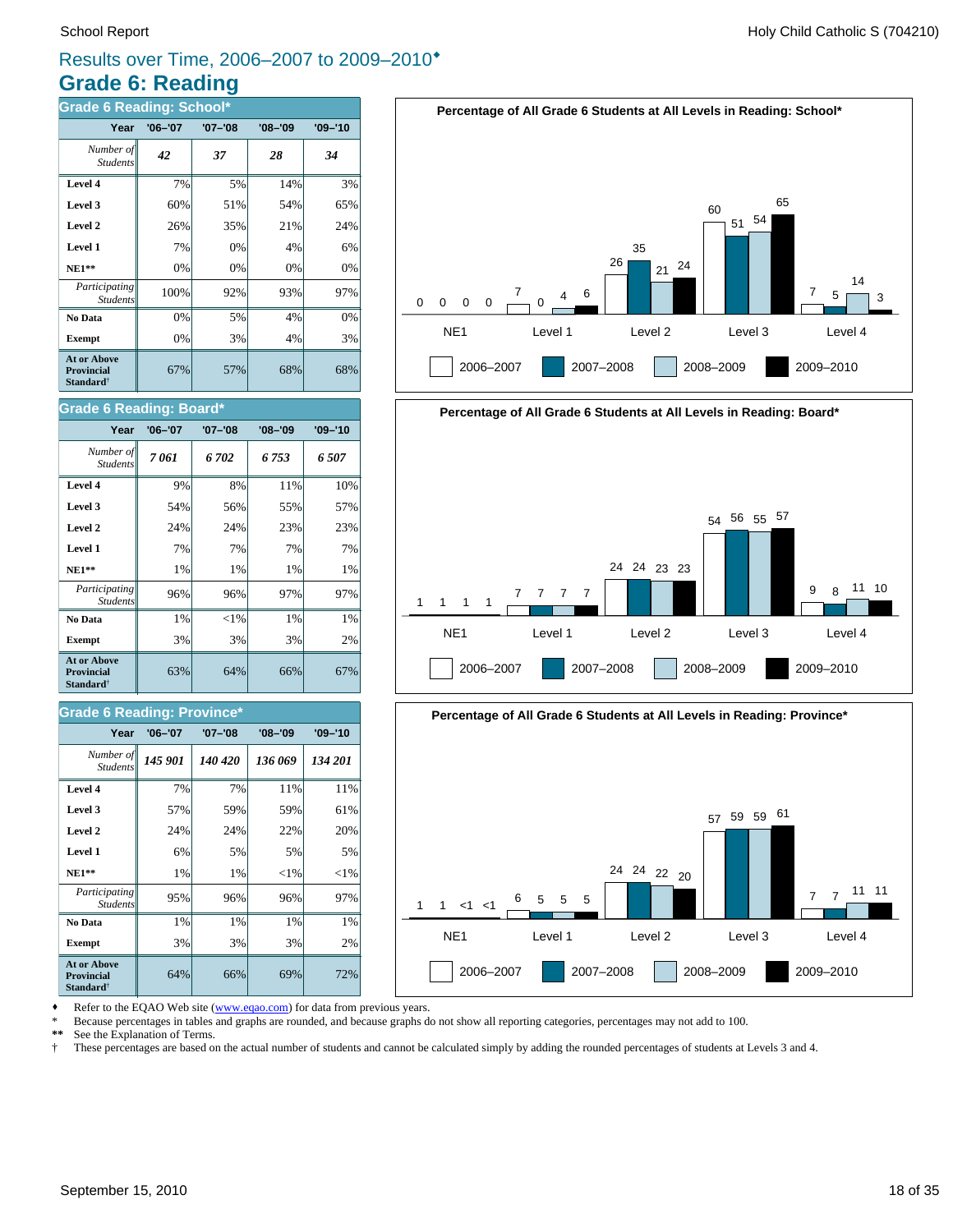### **Grade 6: Writing** Results over Time, 2006–2007 to 2009–2010®

| <b>Grade 6 Writing: School*</b>                                         |             |             |             |             |  |
|-------------------------------------------------------------------------|-------------|-------------|-------------|-------------|--|
| Year                                                                    | $'06 - '07$ | $'07 - '08$ | $'08 - '09$ | $'09 - '10$ |  |
| Number of<br><b>Students</b>                                            | 42          | 37          | 28          | 34          |  |
| Level 4                                                                 | 2%          | 5%          | 14%         | 6%          |  |
| Level 3                                                                 | 74%         | 73%         | 64%         | 62%         |  |
| Level 2                                                                 | 24%         | 14%         | 14%         | 29%         |  |
| Level 1                                                                 | 0%          | 0%          | 0%          | 0%          |  |
| $NE1**$                                                                 | 0%          | 0%          | 0%          | 0%          |  |
| Participating<br><b>Students</b>                                        | 100%        | 92%         | 93%         | 97%         |  |
| No Data                                                                 | 0%          | 5%          | 4%          | 0%          |  |
| <b>Exempt</b>                                                           | 0%          | 3%          | 4%          | 3%          |  |
| <b>At or Above</b><br><b>Provincial</b><br><b>Standard</b> <sup>†</sup> | 76%         | 78%         | 79%         | 68%         |  |

#### **Grade 6 Writing: Board\***

| Year                                                                    | $'06 - '07$ | '07-'08  | $'08 - '09$ | $'09 - '10$ |
|-------------------------------------------------------------------------|-------------|----------|-------------|-------------|
| Number of<br><b>Students</b>                                            | 7061        | 6 702    | 6 753       | 6 507       |
| Level 4                                                                 | 8%          | 10%      | 10%         | 10%         |
| Level 3                                                                 | 56%         | 59%      | 60%         | 62%         |
| Level 2                                                                 | 30%         | 25%      | 25%         | 25%         |
| Level 1                                                                 | 1%          | 1%       | ${<}1\%$    | 1%          |
| $NE1**$                                                                 | ${<}1\%$    | ${<}1\%$ | ${<}1\%$    | ${<}1\%$    |
| Participating<br><b>Students</b>                                        | 96%         | 96%      | 97%         | 97%         |
| No Data                                                                 | 1%          | ${<}1\%$ | 1%          | 1%          |
| <b>Exempt</b>                                                           | 3%          | 3%       | 3%          | 2%          |
| <b>At or Above</b><br><b>Provincial</b><br><b>Standard</b> <sup>†</sup> | 64%         | 69%      | 71%         | 71%         |

#### **Grade 6 Writing: Province\***

| Year                                                                    | '06–'07  | '07-'08  | $'08 - '09$ | $'09 - '10$ |
|-------------------------------------------------------------------------|----------|----------|-------------|-------------|
| Number of<br><b>Students</b>                                            | 145 901  | 140 420  | 136 075     | 134 288     |
| Level 4                                                                 | 7%       | 9%       | 9%          | 9%          |
| Level 3                                                                 | 54%      | 58%      | 58%         | 61%         |
| Level 2                                                                 | 33%      | 28%      | 29%         | 26%         |
| Level 1                                                                 | 2%       | 1%       | ${<}1\%$    | ${<}1\%$    |
| $NE1**$                                                                 | ${<}1\%$ | ${<}1\%$ | ${<}1\%$    | ${<}1\%$    |
| <i>Participating</i><br><b>Students</b>                                 | 95%      | 96%      | 96%         | 97%         |
| No Data                                                                 | 1%       | 1%       | 1%          | 1%          |
| <b>Exempt</b>                                                           | 3%       | 3%       | 3%          | 2%          |
| <b>At or Above</b><br><b>Provincial</b><br><b>Standard</b> <sup>†</sup> | 61%      | 67%      | 67%         | 70%         |







Refer to the EQAO Web site (www.eqao.com) for data from previous years.

\* Because percentages in tables and graphs are rounded, and because graphs do not show all reporting categories, percentages may not add to 100.<br>\*\* See the Explanation of Terms

\*\* See the Explanation of Terms.<br><sup>†</sup> These percentages are based on

† These percentages are based on the actual number of students and cannot be calculated simply by adding the rounded percentages of students at Levels 3 and 4.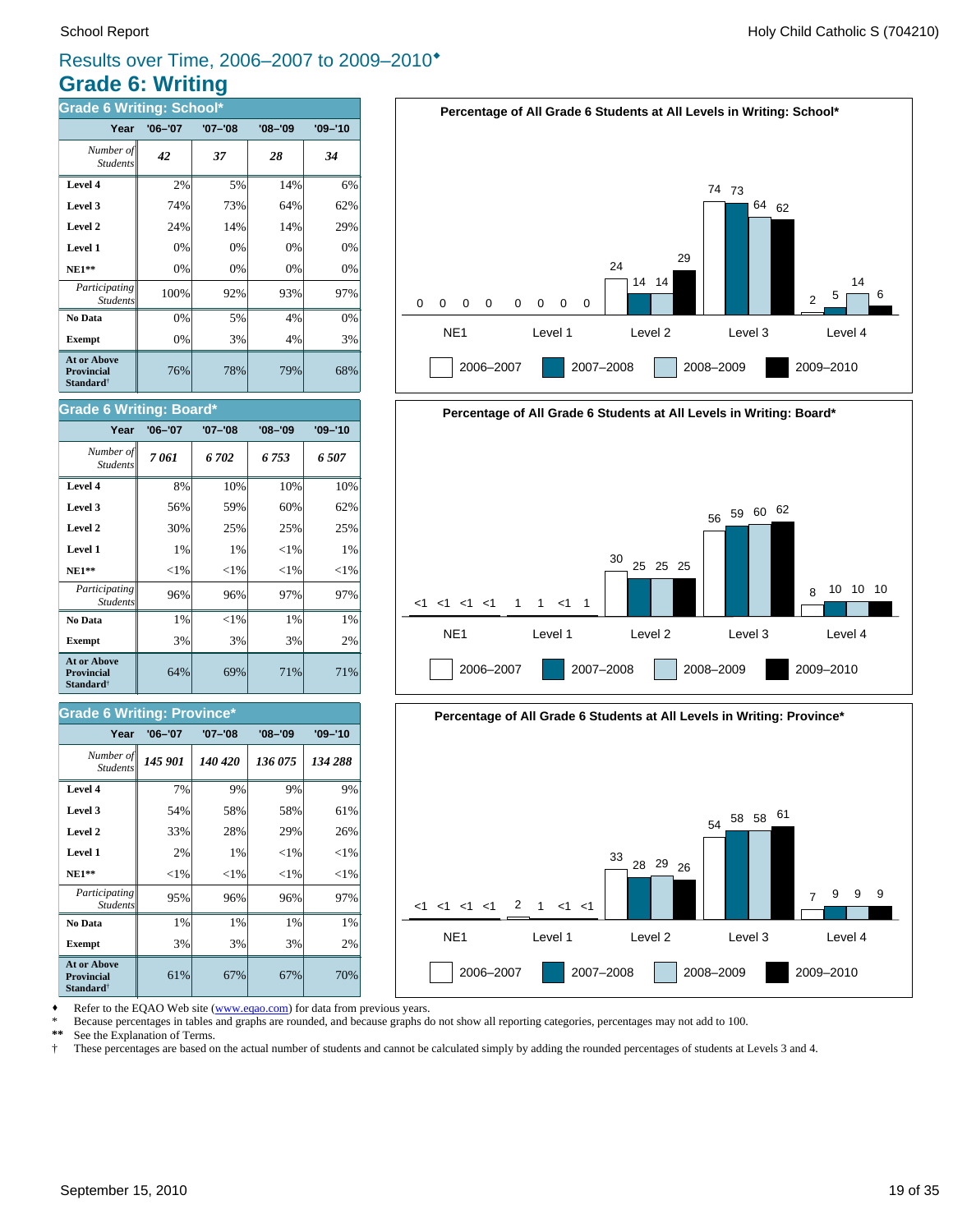12

### **Grade 6: Mathematics** Results over Time, 2006–2007 to 2009–2010®

| <b>Grade 6 Mathematics: School*</b>                                     |             |             |         |             |
|-------------------------------------------------------------------------|-------------|-------------|---------|-------------|
| Year                                                                    | $'06 - '07$ | $'07 - '08$ | '08–'09 | $'09 - '10$ |
| Number of<br><b>Students</b>                                            | 42          | 37          | 28      | 34          |
| Level 4                                                                 | 14%         | 8%          | 4%      | 12%         |
| Level 3                                                                 | 50%         | 51%         | 43%     | 50%         |
| Level 2                                                                 | 29%         | 30%         | 36%     | 32%         |
| Level 1                                                                 | 7%          | 3%          | 11%     | 3%          |
| $NE1**$                                                                 | 0%          | 0%          | 0%      | 0%          |
| Participating<br><b>Students</b>                                        | 100%        | 92%         | 93%     | 97%         |
| No Data                                                                 | 0%          | 5%          | 4%      | 0%          |
| <b>Exempt</b>                                                           | 0%          | 3%          | 4%      | 3%          |
| <b>At or Above</b><br><b>Provincial</b><br><b>Standard</b> <sup>†</sup> | 64%         | 59%         | 46%     | 62%         |





2006–2007 2007–2008 2008–2009 2009–2010



#### Refer to the EQAO Web site (www.eqao.com) for data from previous years.

\* Because percentages in tables and graphs are rounded, and because graphs do not show all reporting categories, percentages may not add to 100.

**\*\*** See the Explanation of Terms.

† These percentages are based on the actual number of students and cannot be calculated simply by adding the rounded percentages of students at Levels 3 and 4.

#### *7 061 6 702 6 756 6 502 Number of Students*

**Grade 6 Mathematics: Board\***

| 12%      | 13%      | 14%      | 13%      |
|----------|----------|----------|----------|
| 46%      | 47%      | 48%      | 45%      |
| 31%      | 28%      | 27%      | 31%      |
| 6%       | 8%       | 7%       | 8%       |
| ${<}1\%$ | ${<}1\%$ | ${<}1\%$ | ${<}1\%$ |
| 96%      | 96%      | 97%      | 97%      |
| 1%       | 1%       | 1%       | 1%       |
| 3%       | 3%       | 3%       | 2%       |
| 58%      | 59%      | 62%      | 58%      |
|          |          |          |          |

**Year '06–'07 '07–'08 '08–'09 '09–'10**

#### **Grade 6 Mathematics: Province\***

| Year                                                                    | $'06 - '07$ | $'07 - '08$ | $'08 - '09$ | $'09 - '10$ |
|-------------------------------------------------------------------------|-------------|-------------|-------------|-------------|
| Number of<br><b>Students</b>                                            | 145 901     | 140 358     | 136 075     | 134 241     |
| Level 4                                                                 | 11%         | 11%         | 13%         | 14%         |
| Level 3                                                                 | 48%         | 49%         | 49%         | 47%         |
| Level 2                                                                 | 30%         | 29%         | 27%         | 30%         |
| Level 1                                                                 | 6%          | 6%          | 6%          | 6%          |
| $NE1**$                                                                 | ${<}1\%$    | ${<}1\%$    | ${<}1\%$    | ${<}1\%$    |
| Participating<br><b>Students</b>                                        | 95%         | 96%         | 96%         | 97%         |
| No Data                                                                 | 1%          | 1%          | 1%          | 1%          |
| <b>Exempt</b>                                                           | 4%          | 3%          | 3%          | 3%          |
| <b>At or Above</b><br><b>Provincial</b><br><b>Standard</b> <sup>†</sup> | 59%         | 61%         | 63%         | 61%         |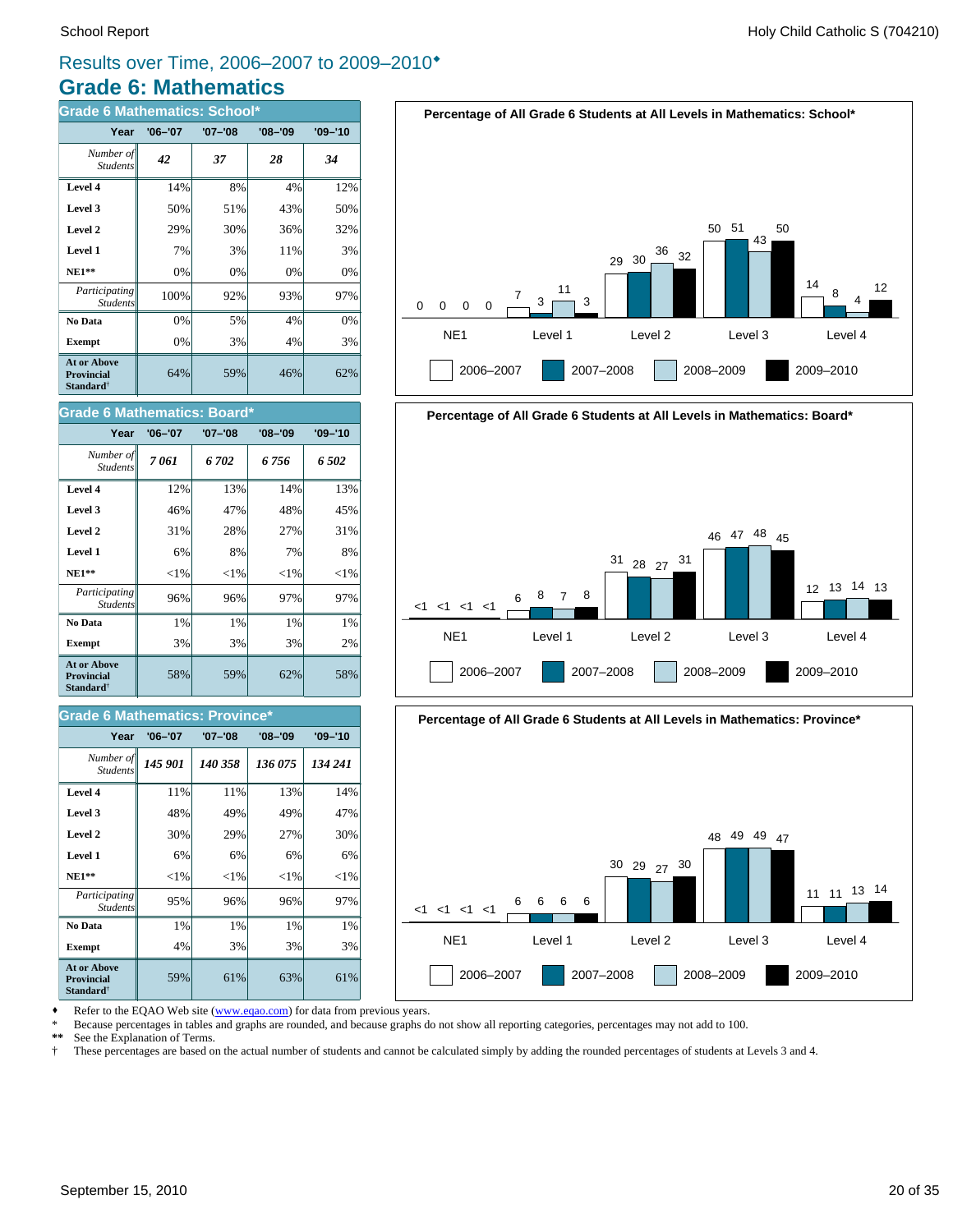

|        | $-000 - 0000$ |             | $-000 - 000$  |             | $-001 - 0000$ |             | $-000 - 000$  |             | ---- -- -     |      |
|--------|---------------|-------------|---------------|-------------|---------------|-------------|---------------|-------------|---------------|------|
|        | <b>Female</b> | <b>Male</b> | <b>Female</b> | <b>Male</b> | <b>Female</b> | <b>Male</b> | <b>Female</b> | <b>Male</b> | <b>Female</b> | Male |
| School | 19            | 14          | 17            | 13          | 19            | 15          | 19            | 9           | 15            | 18   |

† Includes only students for whom gender data were available.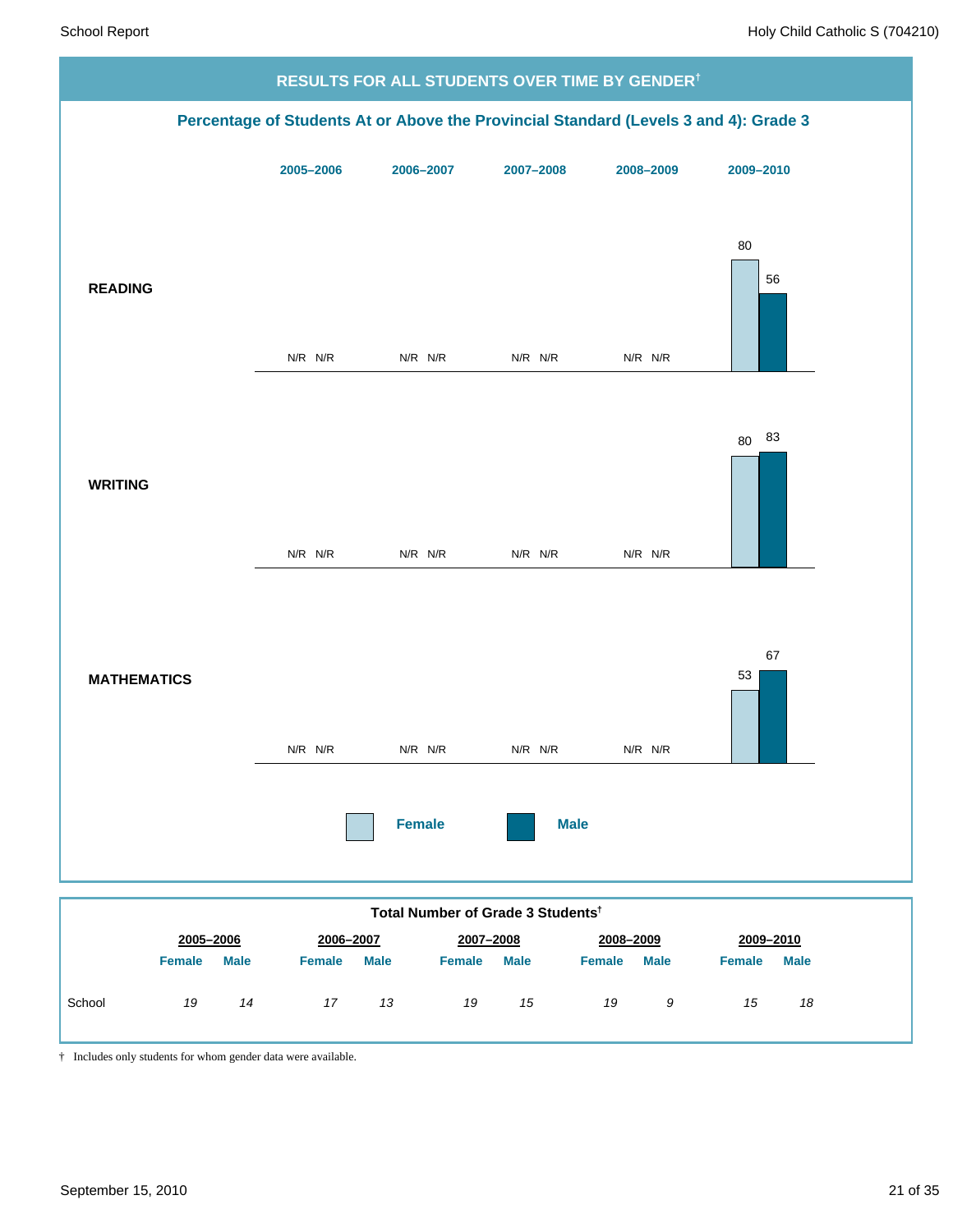

|        | 2005-2006<br>2006-2007 |             | 2007-2008     |             | 2008-2009     |             |               | 2009-2010   |               |             |
|--------|------------------------|-------------|---------------|-------------|---------------|-------------|---------------|-------------|---------------|-------------|
|        | <b>Female</b>          | <b>Male</b> | <b>Female</b> | <b>Male</b> | <b>Female</b> | <b>Male</b> | <b>Female</b> | <b>Male</b> | <b>Female</b> | <b>Male</b> |
| School | 22                     | 15          | 17            | 25          | 19            | 18          | 17            | 11          | 17            | 17          |

† Includes only students for whom gender data were available.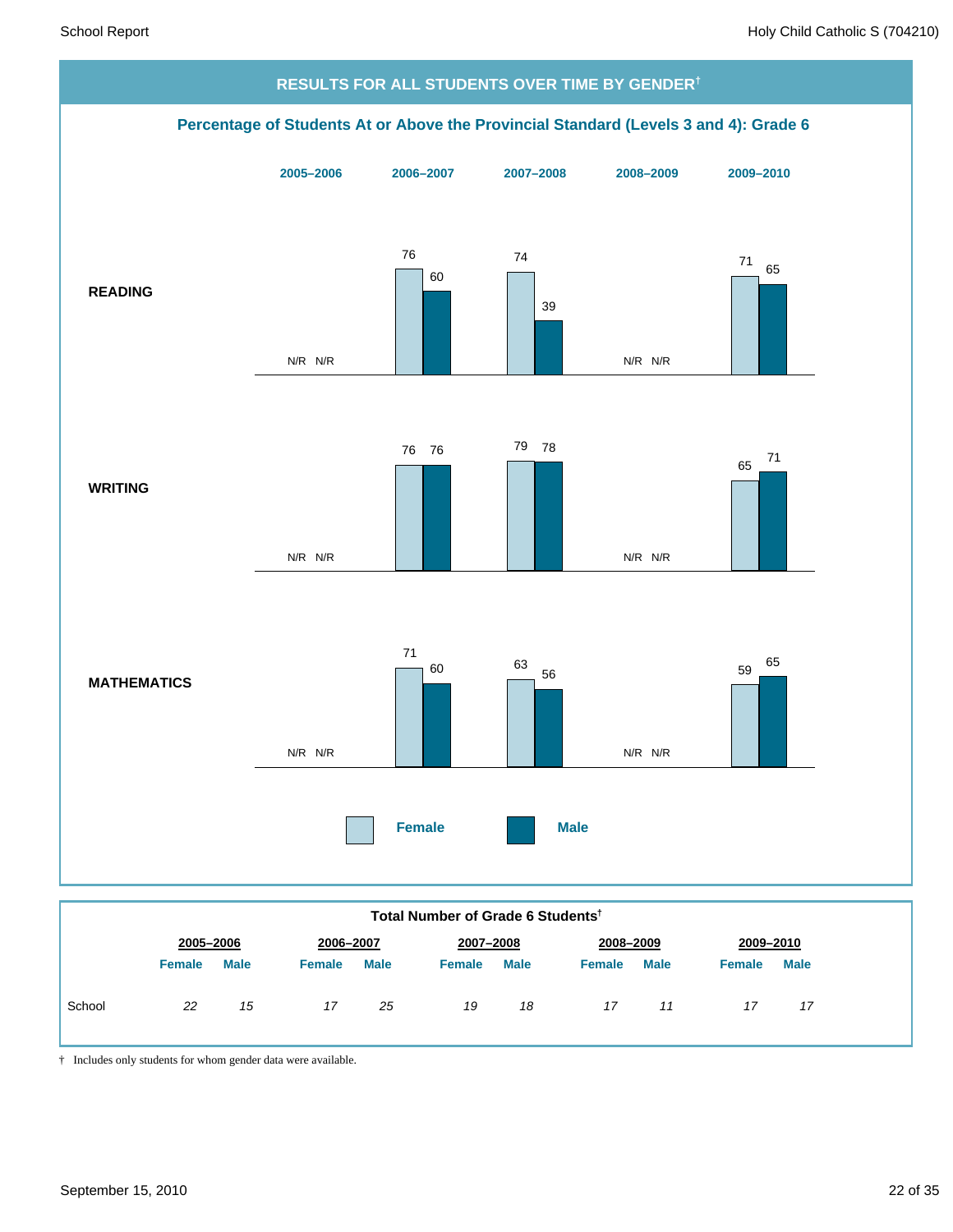|                                                                                                                 | <b>STUDENT QUESTIONNAIRE RESULTS FOR SCHOOL: GRADE 3 (# = 32)</b><br>Note: In 2009-2010 the focus of some questions was on mathematics; in 2010-2011 the focus will be on reading and writing. |                                                             |
|-----------------------------------------------------------------------------------------------------------------|------------------------------------------------------------------------------------------------------------------------------------------------------------------------------------------------|-------------------------------------------------------------|
| Never                                                                                                           | <b>Sometimes</b><br>Most of the time                                                                                                                                                           |                                                             |
| <b>STUDENT ENGAGEMENT</b><br>How do you feel about mathematics?                                                 | Percentage of Students*                                                                                                                                                                        | Number of<br>students<br>who answered<br>"most of the time" |
| I like mathematics.                                                                                             | 19<br>56<br>25                                                                                                                                                                                 | 8                                                           |
| I am good at mathematics.                                                                                       | 75<br>9<br>16                                                                                                                                                                                  | 5                                                           |
| I am able to answer difficult mathematics questions.                                                            | 53<br>34<br>12                                                                                                                                                                                 | 4                                                           |
| I try to do my best when I do mathematics activities in class.                                                  | 50<br>6 <sup>1</sup><br>44                                                                                                                                                                     | 14                                                          |
| <b>COGNITIVE STRATEGIES</b><br>How often do you do the following when you are working on a mathematics problem? |                                                                                                                                                                                                |                                                             |
| I read over the whole problem first to make sure I know what I am<br>supposed to do.                            | 53<br>47                                                                                                                                                                                       | 15                                                          |
| I ask for help if I do not understand the problem.                                                              | 62<br>31                                                                                                                                                                                       | 10                                                          |
| I think about the steps I will use to solve the problem.                                                        | 47<br>28<br>25                                                                                                                                                                                 | 8                                                           |
| I check my work for mistakes.                                                                                   | 59<br>28<br>12                                                                                                                                                                                 | 4                                                           |
| I check my answer to see if it makes sense.                                                                     | 50<br>44<br>6                                                                                                                                                                                  | 14                                                          |
| <b>INSTRUCTIONAL TOOLS</b><br>How often do you use the following during mathematics activities at school?       |                                                                                                                                                                                                |                                                             |
| Manipulatives                                                                                                   | 59<br>31<br>9                                                                                                                                                                                  | $10\,$                                                      |
| A calculator                                                                                                    | 16<br>72<br>12                                                                                                                                                                                 | $\overline{4}$                                              |
| A computer to learn mathematics                                                                                 | 78<br>12<br>9                                                                                                                                                                                  | $\mathfrak{Z}$                                              |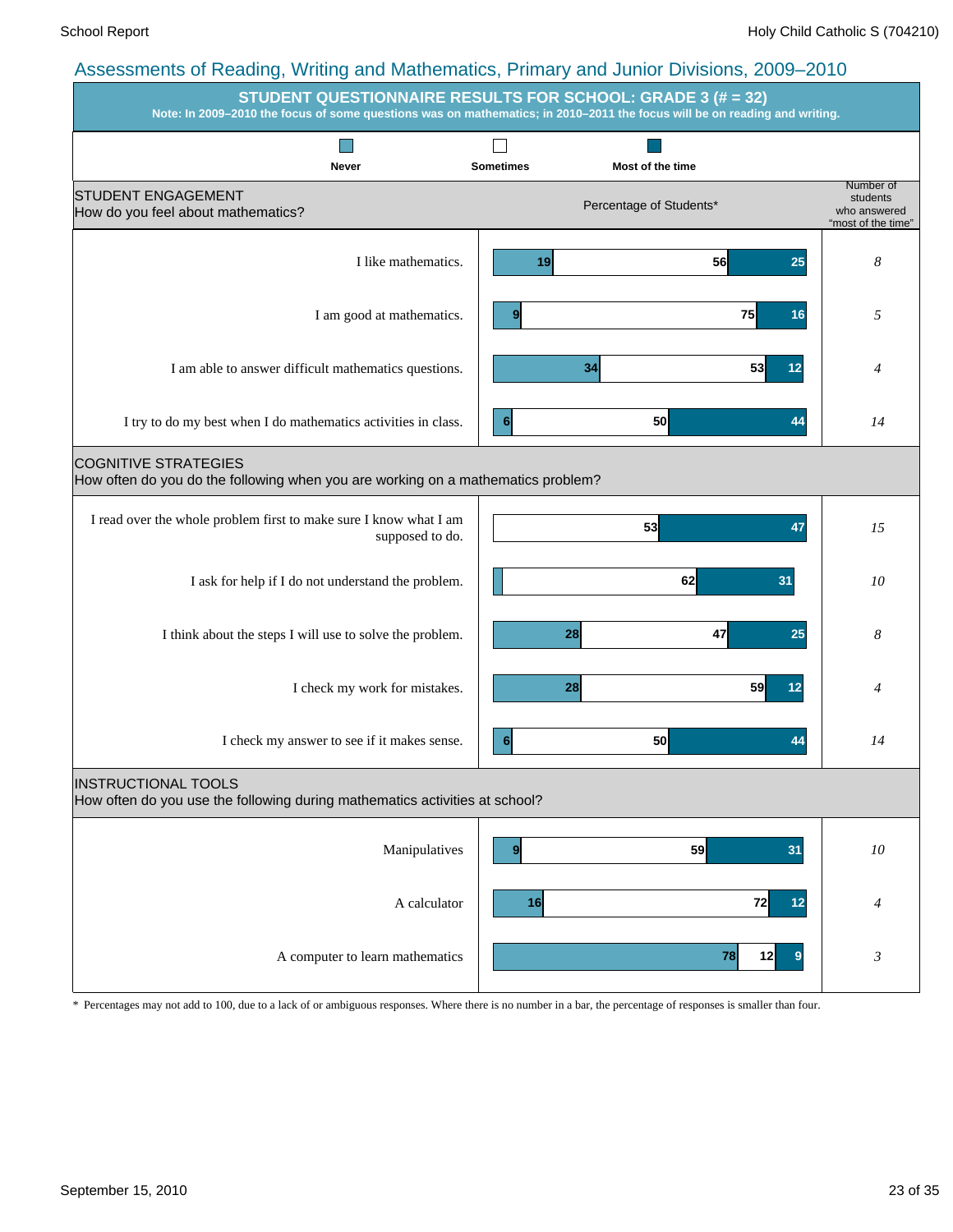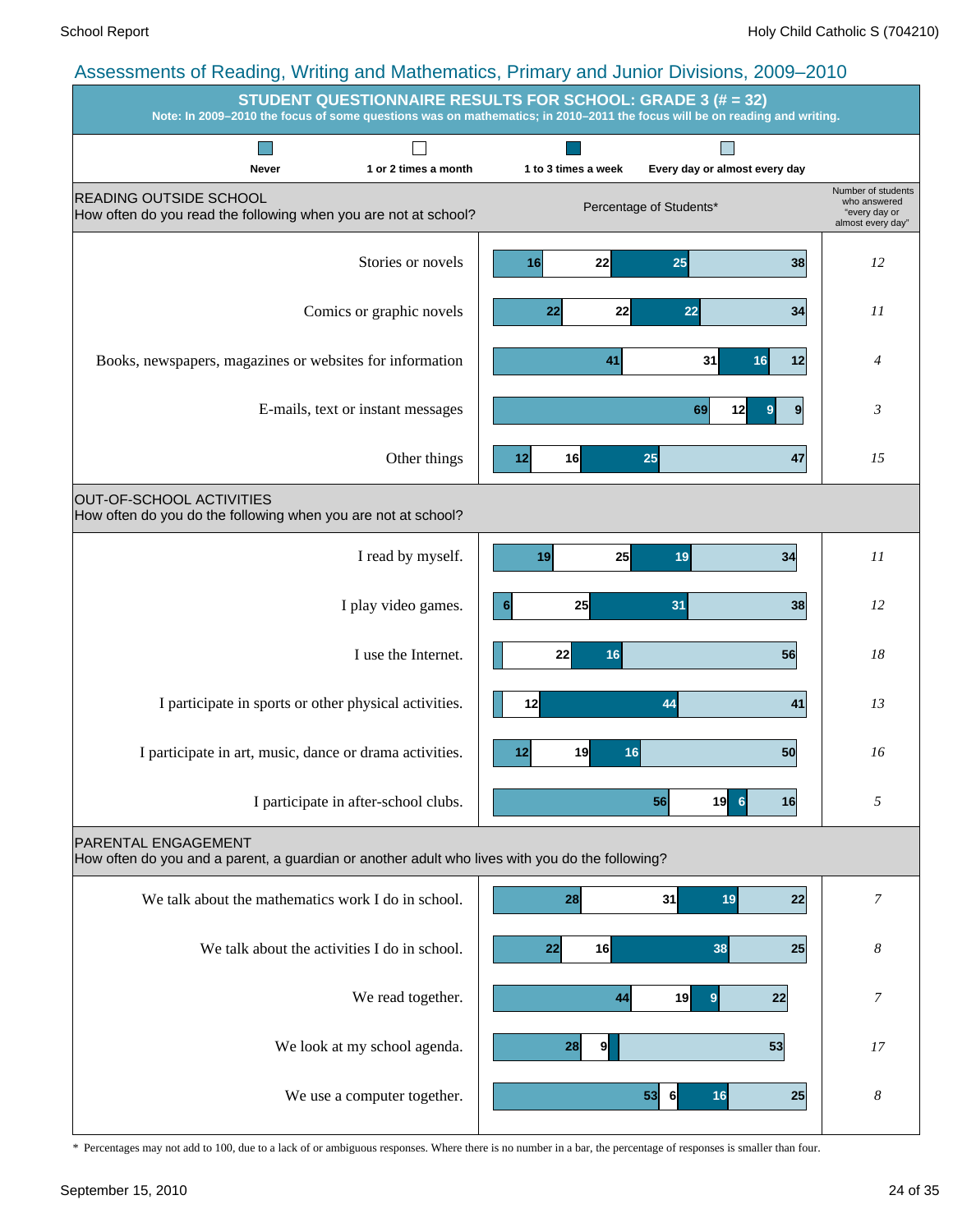| $\ldots, \ldots$<br>. 9                                                           |                                  |                                                              | STUDENT QUESTIONNAIRE RESULTS FOR SCHOOL: GRADE 3 (# = 32)<br>Note: In 2009-2010 the focus of some questions was on mathematics; in 2010-2011 the focus will be on reading and writing. |                                                                             |
|-----------------------------------------------------------------------------------|----------------------------------|--------------------------------------------------------------|-----------------------------------------------------------------------------------------------------------------------------------------------------------------------------------------|-----------------------------------------------------------------------------|
| 0 programs                                                                        | 1 program                        | 2 or 3 programs                                              | 4 programs or more                                                                                                                                                                      |                                                                             |
| <b>SCREEN TIME</b><br>How many TV programs do you normally watch on a school day? |                                  |                                                              | Percentage of Students*                                                                                                                                                                 | Number of students<br>who answered<br>"4 programs or<br>more"               |
|                                                                                   | Before school                    | 38                                                           | 38<br>12                                                                                                                                                                                | 4                                                                           |
|                                                                                   | After school                     | 9<br>19                                                      | 62                                                                                                                                                                                      | 20                                                                          |
| <b>Only English/</b><br><b>Mostly English</b>                                     |                                  | Another language (or other languages)<br>as often as English | Mostly another language (or other languages)/<br>Only another language (or other languages)                                                                                             |                                                                             |
| <b>LANGUAGES SPOKEN</b>                                                           |                                  |                                                              | Percentage of Students*                                                                                                                                                                 | Number of students<br>who answered<br>"only English" or<br>"mostly English" |
|                                                                                   | Languages student speaks at home |                                                              | 34<br>22<br>44                                                                                                                                                                          | 14                                                                          |
| Languages in which people speak to student at home                                |                                  | 38                                                           | 38<br>25                                                                                                                                                                                | 12                                                                          |
| <b>SCHOOLS ATTENDED</b><br>How many schools did you attend before this one?       |                                  |                                                              | Percentage of Students                                                                                                                                                                  | Number of students                                                          |
|                                                                                   | Only this school                 |                                                              | 50                                                                                                                                                                                      | 16                                                                          |
|                                                                                   | 1 other school                   | 28                                                           |                                                                                                                                                                                         | 9                                                                           |
|                                                                                   | 2 other schools                  | 12                                                           |                                                                                                                                                                                         | 4                                                                           |
|                                                                                   | 3 other schools                  |                                                              |                                                                                                                                                                                         | 2                                                                           |
|                                                                                   | 4 other schools or more          | 3                                                            |                                                                                                                                                                                         | 1                                                                           |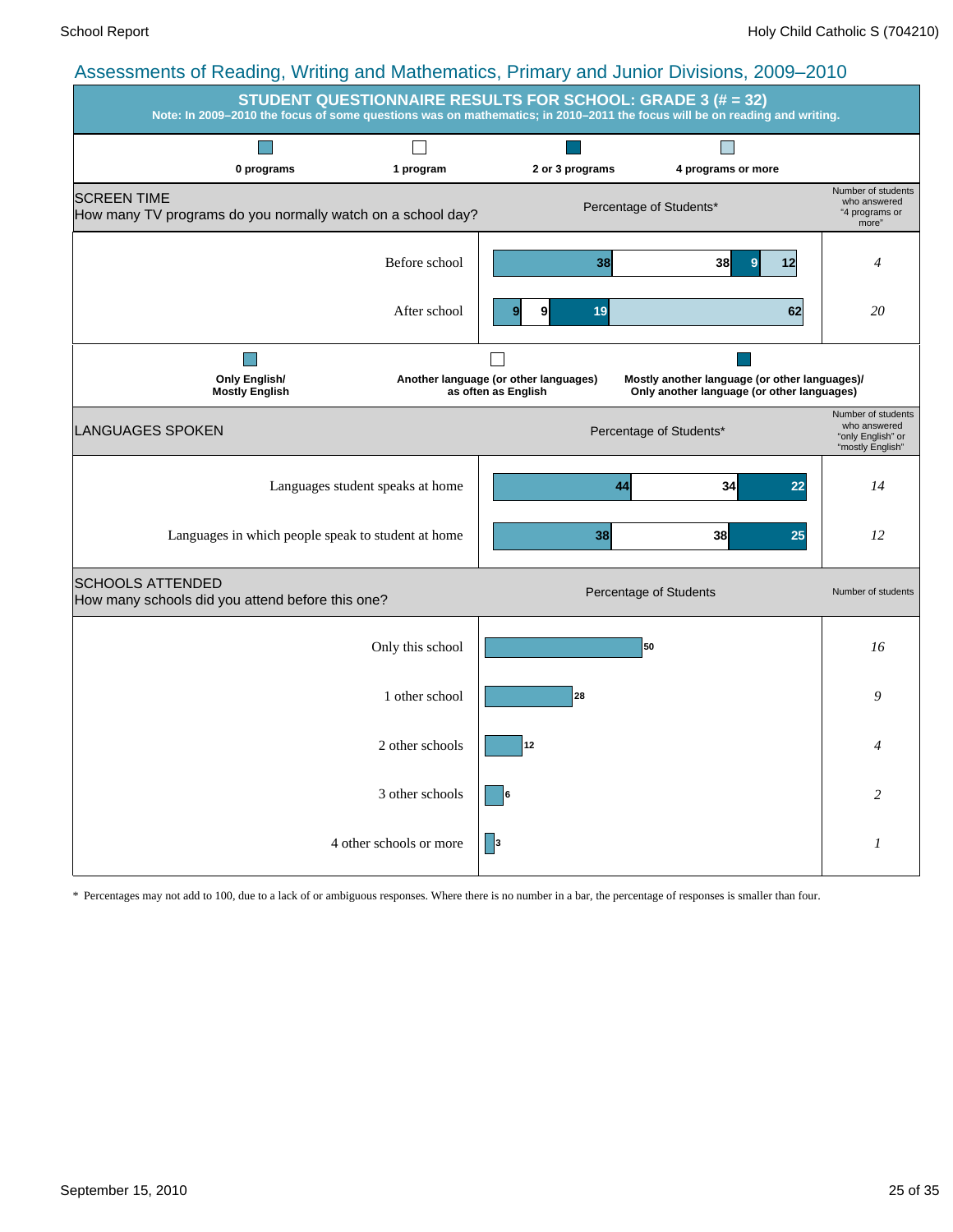| ship ne shi todan igi<br>. 9<br><b>GRADE 3: STUDENT QUESTIONNAIRE RESULTS</b>                                                                                                                     |                                    | <b>School</b>                           |                                     |                                                                                  | <b>Board</b>                      |                                            |                                              | <b>Province</b>                  |                                     |
|---------------------------------------------------------------------------------------------------------------------------------------------------------------------------------------------------|------------------------------------|-----------------------------------------|-------------------------------------|----------------------------------------------------------------------------------|-----------------------------------|--------------------------------------------|----------------------------------------------|----------------------------------|-------------------------------------|
| FOR SCHOOL, BOARD AND PROVINCE (all students,<br>female, male)<br>Note: In 2009-2010 the focus of some questions was<br>on mathematics; in 2010-2011 the focus will be on<br>reading and writing. | <b>All Students</b><br>$= 32$<br>共 | emale*<br>(5)<br>$\mathbf H$<br>巷<br>Œ. | (7)<br><b>Male*</b><br>$\rm H$<br>进 | <b>All Students</b><br>6 056)<br>$\rm I\hspace{-.1em}I$<br>进                     | 3011<br>Female*<br>$\rm{II}$<br>巷 | (245)<br>$\infty$<br>lale*<br>$\rm H$<br>共 | 123 025<br>All Students<br>$\mathbf{H}$<br>共 | 60511<br>Female*<br>$\rm H$<br>违 | 514<br>$= 62$<br><b>Male</b> *<br>进 |
| STUDENT ENGAGEMENT IN MATHEMATICS                                                                                                                                                                 |                                    |                                         |                                     | Percentage of students who answered "most of the time" <sup>†</sup>              |                                   |                                            |                                              |                                  |                                     |
| I like mathematics.                                                                                                                                                                               | 25%                                | 20%                                     | 29%                                 | 48%                                                                              | 45%                               | 51%                                        | 50%                                          | 49%                              | 51%                                 |
| I am good at mathematics.                                                                                                                                                                         | 16%                                | 33%                                     | $0\%$                               | 44%                                                                              | 42%                               | 47%                                        | 49%                                          | 47%                              | 51%                                 |
| I am able to answer difficult mathematics questions.                                                                                                                                              | 12%                                | 13%                                     | 12%                                 | 22%                                                                              | 19%                               | 25%                                        | 26%                                          | 23%                              | 29%                                 |
| I try to do my best when I do mathematics activities in<br>class.                                                                                                                                 | 44%                                | 33%                                     | 53%                                 | 84%                                                                              | 87%                               | 81%                                        | 87%                                          | 90%                              | 85%                                 |
| <b>COGNITIVE STRATEGIES USED IN</b><br><b>MATHEMATICS</b>                                                                                                                                         |                                    |                                         |                                     | Percentage of students who answered "most of the time" <sup>†</sup>              |                                   |                                            |                                              |                                  |                                     |
| I read over the whole problem first to make sure I know<br>what I am supposed to do.                                                                                                              | 47%                                | 33%                                     | 59%                                 | 65%                                                                              | 70%                               | 60%                                        | 70%                                          | 75%                              | 65%                                 |
| I ask for help if I do not understand the problem.                                                                                                                                                | 31%                                | 27%                                     | 35%                                 | 40%                                                                              | 45%                               | 35%                                        | 46%                                          | 51%                              | 42%                                 |
| I think about the steps I will use to solve the problem.                                                                                                                                          | 25%                                | 27%                                     | 24%                                 | 45%                                                                              | 45%                               | 45%                                        | 48%                                          | 49%                              | 47%                                 |
| I check my work for mistakes.                                                                                                                                                                     | 12%                                | 13%                                     | 12%                                 | 49%                                                                              | 53%                               | 45%                                        | 50%                                          | 54%                              | 45%                                 |
| I check my answer to see if it makes sense.                                                                                                                                                       | 44%                                | 40%                                     | 47%                                 | 57%                                                                              | 60%                               | 53%                                        | 60%                                          | 64%                              | 56%                                 |
| INSTRUCTIONAL TOOLS USED IN<br><b>MATHEMATICS</b>                                                                                                                                                 |                                    |                                         |                                     | Percentage of students who answered "most of the time" <sup>†</sup>              |                                   |                                            |                                              |                                  |                                     |
| Manipulatives                                                                                                                                                                                     | 31%                                | 20%                                     | 41%                                 | 29%                                                                              | 31%                               | 28%                                        | 24%                                          | 26%                              | 23%                                 |
| A calculator                                                                                                                                                                                      | 12%                                | 13%                                     | 12%                                 | 12%                                                                              | 10%                               | 13%                                        | 11%                                          | 10%                              | 11%                                 |
| A computer to learn mathematics                                                                                                                                                                   | 9%                                 | 7%                                      | 12%                                 | 15%                                                                              | 14%                               | 15%                                        | 16%                                          | 16%                              | 16%                                 |
| READING OUTSIDE SCHOOL                                                                                                                                                                            |                                    |                                         |                                     | Percentage of students who answered "every day or almost every day" <sup>‡</sup> |                                   |                                            |                                              |                                  |                                     |
| Stories or novels                                                                                                                                                                                 | 38%                                | 73%                                     | 6%                                  | 42%                                                                              | 50%                               | 35%                                        | 47%                                          | 54%                              | 41%                                 |
| Comics or graphic novels                                                                                                                                                                          | 34%                                | 33%                                     | 35%                                 | 24%                                                                              | 17%                               | 30%                                        | 21%                                          | 15%                              | 27%                                 |
| Books, newspapers, magazines or websites for<br>information                                                                                                                                       | 12%                                | 13%                                     | 12%                                 | 28%                                                                              | 31%                               | 24%                                        | 27%                                          | 30%                              | 25%                                 |
| E-mails, text or instant messages                                                                                                                                                                 | 9%                                 | 13%                                     | $6\%$                               | 18%                                                                              | 18%                               | 18%                                        | 17%                                          | 17%                              | 16%                                 |
| Other things                                                                                                                                                                                      | 47%                                | 47%                                     | 47%                                 | 47%                                                                              | 49%                               | 46%                                        | 45%                                          | 47%                              | 43%                                 |

\* Only includes students for whom gender data were available.

† Other response options were "never" and "sometimes."

‡ Other response options were "never," "1 or 2 times a month" and "1 to 3 times a week."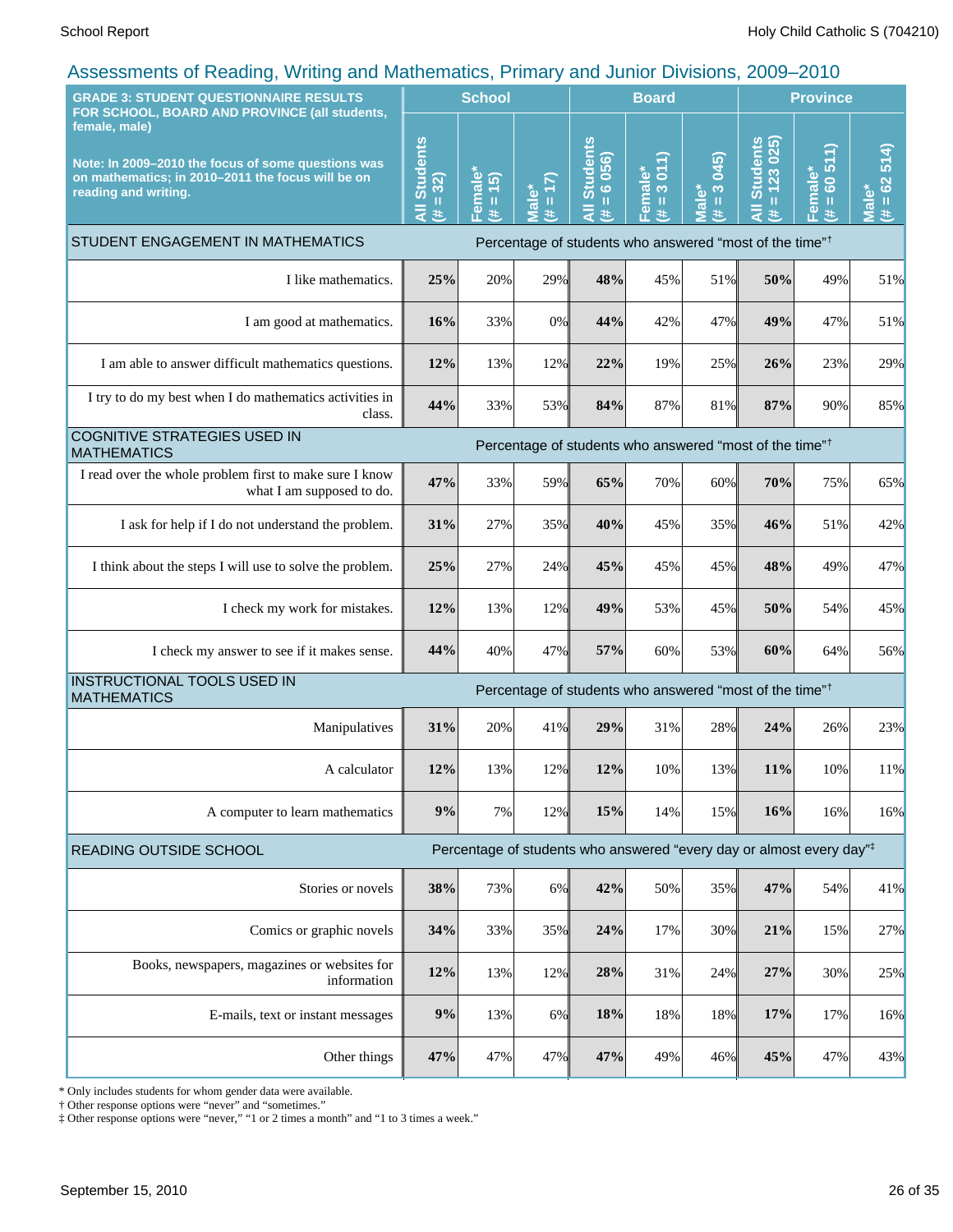| <b>GRADE 3: STUDENT QUESTIONNAIRE RESULTS</b><br>FOR SCHOOL, BOARD AND PROVINCE (all students,                                                   |                                      | <b>School</b>                             |                       |                                                                                  | <b>Board</b>                          |                                                                           | <b>Province</b>                                 |                                                                       |                                                            |
|--------------------------------------------------------------------------------------------------------------------------------------------------|--------------------------------------|-------------------------------------------|-----------------------|----------------------------------------------------------------------------------|---------------------------------------|---------------------------------------------------------------------------|-------------------------------------------------|-----------------------------------------------------------------------|------------------------------------------------------------|
| female, male)<br>Note: In 2009-2010 the focus of some questions was<br>on mathematics; in 2010-2011 the focus will be on<br>reading and writing. | <b>Students</b><br>$= 32$<br>Ę<br>¥. | <sup>≒</sup> emale*<br>(5)<br>$\,$ H<br>共 | $= 17$<br>Male*<br>Ħ. | <b>Students</b><br>6 056)<br>$\mathbf u$<br>$\bar{z}$<br>共                       | 3.011<br>Female*<br>$\mathbf{u}$<br>共 | 045)<br>$\frac{1}{3}$<br>$\mathbf{\underline{\omega}}$<br>$\bar{a}$<br>3k | <b>Students</b><br>$= 123025$<br>$\bar{a}$<br>共 | €<br>$\overline{5}$<br>Female*<br>$\overline{6}$<br>$\mathbf{u}$<br>共 | 514)<br>$(# = 62)$<br><u>ّه</u><br>$\overline{\mathbf{a}}$ |
| <b>OUT-OF-SCHOOL ACTIVITIES</b>                                                                                                                  |                                      |                                           |                       | Percentage of students who answered "every day or almost every day" <sup>†</sup> |                                       |                                                                           |                                                 |                                                                       |                                                            |
| I read by myself.                                                                                                                                | 34%                                  | 67%                                       | 6%                    | 54%                                                                              | 62%                                   | 47%                                                                       | 57%                                             | 64%                                                                   | 50%                                                        |
| I play video games.                                                                                                                              | 38%                                  | 47%                                       | 29%                   | 38%                                                                              | 21%                                   | 55%                                                                       | 37%                                             | 18%                                                                   | 55%                                                        |
| I use the Internet.                                                                                                                              | 56%                                  | 67%                                       | 47%                   | 43%                                                                              | 41%                                   | 45%                                                                       | 42%                                             | 39%                                                                   | 44%                                                        |
| I participate in sports or other physical activities.                                                                                            | 41%                                  | 33%                                       | 47%                   | 46%                                                                              | 40%                                   | 52%                                                                       | 49%                                             | 44%                                                                   | 54%                                                        |
| I participate in art, music, dance or drama activities.                                                                                          | 50%                                  | 60%                                       | 41%                   | 26%                                                                              | 33%                                   | 19%                                                                       | 27%                                             | 36%                                                                   | 19%                                                        |
| I participate in after-school clubs.                                                                                                             | 16%                                  | 20%                                       | 12%                   | 14%                                                                              | 13%                                   | 15%                                                                       | 12%                                             | 11%                                                                   | 12%                                                        |
| PARENTAL ENGAGEMENT                                                                                                                              |                                      |                                           |                       | Percentage of students who answered "every day or almost every day" <sup>†</sup> |                                       |                                                                           |                                                 |                                                                       |                                                            |
| We talk about the mathematics work I do in school.                                                                                               | 22%                                  | 27%                                       | 18%                   | 30%                                                                              | 34%                                   | 27%                                                                       | 27%                                             | 30%                                                                   | 24%                                                        |
| We talk about the activities I do in school.                                                                                                     | 25%                                  | 40%                                       | 12%                   | 46%                                                                              | 51%                                   | 40%                                                                       | 46%                                             | 51%                                                                   | 40%                                                        |
| We read together.                                                                                                                                | 22%                                  | 20%                                       | 24%                   | 20%                                                                              | 22%                                   | 19%                                                                       | 21%                                             | 23%                                                                   | 19%                                                        |
| We look at my school agenda.                                                                                                                     | 53%                                  | 40%                                       | 65%                   | 47%                                                                              | 47%                                   | 47%                                                                       | 54%                                             | 56%                                                                   | 53%                                                        |
| We use a computer together.                                                                                                                      | 25%                                  | 27%                                       | 24%                   | 17%                                                                              | 17%                                   | 17%                                                                       | 13%                                             | 13%                                                                   | 13%                                                        |
| <b>SCREEN TIME (WATCHING TV)</b>                                                                                                                 |                                      |                                           |                       | Percentage of students who answered "4 programs or more"#                        |                                       |                                                                           |                                                 |                                                                       |                                                            |
| Before school                                                                                                                                    | 12%                                  | 13%                                       | 12%                   | 11%                                                                              | $8\%$                                 | 13%                                                                       | 10%                                             | 6%                                                                    | 14%                                                        |
| After school                                                                                                                                     | 62%                                  | 53%                                       | 71%                   | 59%                                                                              | 55%                                   | 63%                                                                       | 53%                                             | 49%                                                                   | 57%                                                        |

\* Only includes students for whom gender data were available.

† Other response options were "never," "1 or 2 times a month" and "1 to 3 times a week."

‡ Other response options were "0 programs," "1 program" and "2 or 3 programs."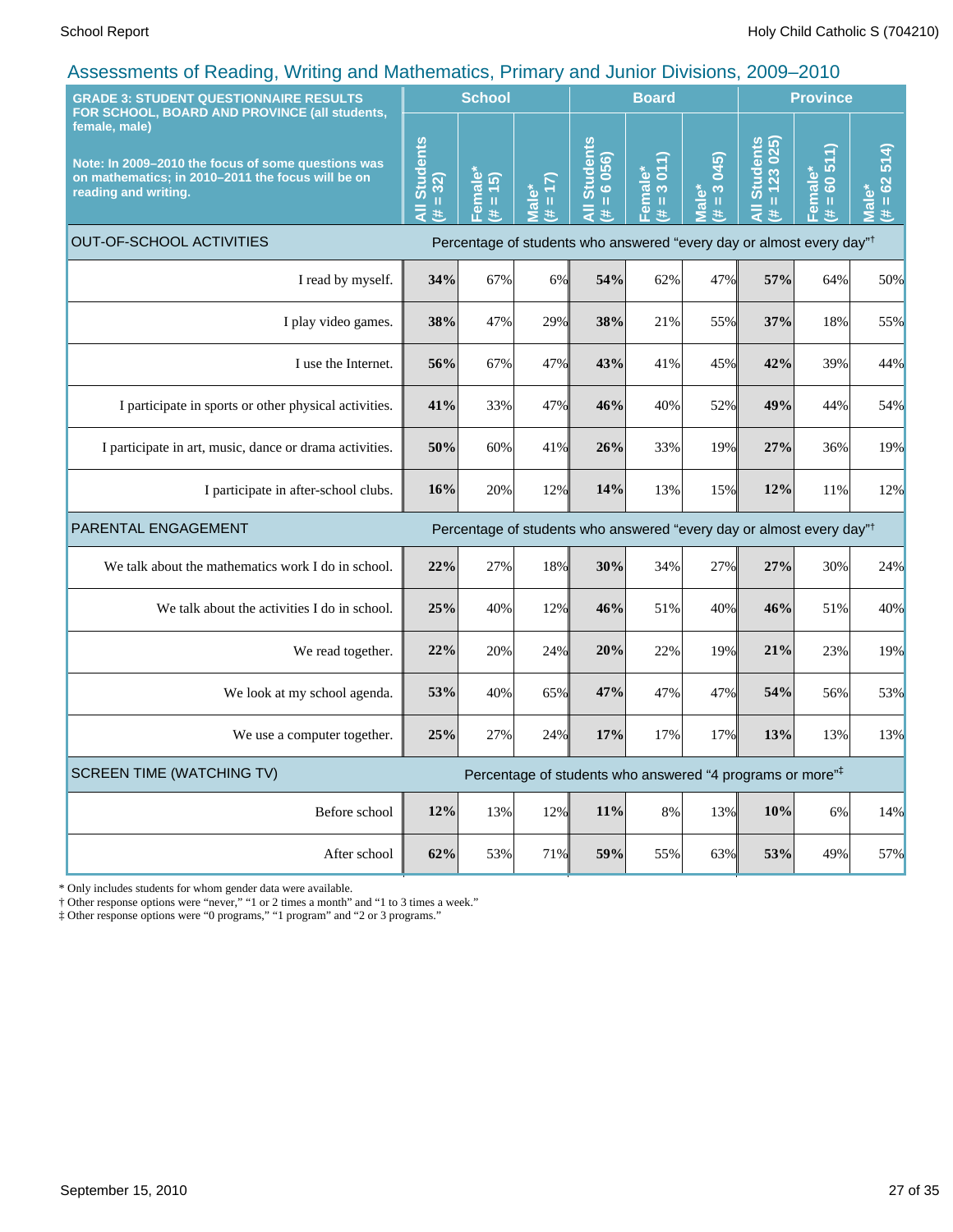| <b>GRADE 3: STUDENT QUESTIONNAIRE RESULTS</b><br>FOR SCHOOL, BOARD AND PROVINCE (all students,                                                   |                                                                      | <b>School</b>                                                                                                                                                                                   |               |                                      | <b>Board</b>              |                                      | <b>Province</b>                 |                                                                                                                                                                                           |                                     |
|--------------------------------------------------------------------------------------------------------------------------------------------------|----------------------------------------------------------------------|-------------------------------------------------------------------------------------------------------------------------------------------------------------------------------------------------|---------------|--------------------------------------|---------------------------|--------------------------------------|---------------------------------|-------------------------------------------------------------------------------------------------------------------------------------------------------------------------------------------|-------------------------------------|
| female, male)<br>Note: In 2009-2010 the focus of some questions was<br>on mathematics; in 2010-2011 the focus will be on<br>reading and writing. | <b>Students</b><br>32)<br>$\mathbf H$<br>$\overline{5}$<br>$\ddot{}$ | Female*<br>$\overline{5}$<br>$\mathbf{H}% =\mathbf{H}^{T}\mathbf{v}^{T}\mathbf{v}^{T}\mathbf{v}^{T}+\mathbf{H}^{T}\mathbf{v}^{T}\mathbf{v}^{T}+\mathbf{H}^{T}\mathbf{v}^{T}\mathbf{v}^{T}$<br># | (17)<br>Male* | <b>All Students</b><br>$= 6056$<br>共 | 3011<br>Female*<br>П<br># | 045)<br>$\frac{3}{2}$<br>Viale*<br>Ħ | $= 123025$<br>All Students<br>共 | 511<br>Female*<br>8<br>$\mathbf{H}% =\mathbf{H}^{T}\mathbf{v}^{T}\mathbf{v}^{T}\mathbf{v}^{T}+\mathbf{H}^{T}\mathbf{v}^{T}\mathbf{v}^{T}+\mathbf{H}^{T}\mathbf{v}^{T}\mathbf{v}^{T}$<br>共 | 514)<br>$= 62$<br><b>Male*</b><br>共 |
| LANGUAGES STUDENTS SPEAK AT HOME <sup>†</sup>                                                                                                    |                                                                      |                                                                                                                                                                                                 |               |                                      |                           | Percentage of students               |                                 |                                                                                                                                                                                           |                                     |
| Only English/Mostly English                                                                                                                      | 44%                                                                  | 33%                                                                                                                                                                                             | 53%           | 59%                                  | 56%                       | 61%                                  | 73%                             | 72%                                                                                                                                                                                       | 74%                                 |
| Another language (or other languages) as often as English                                                                                        | 34%                                                                  | 53%                                                                                                                                                                                             | 18%           | 25%                                  | 27%                       | 23%                                  | 16%                             | 17%                                                                                                                                                                                       | 15%                                 |
| Mostly another language (or other languages)/<br>Only another language (or other languages)                                                      | 22%                                                                  | 13%                                                                                                                                                                                             | 29%           | 16%                                  | 17%                       | 15%                                  | 10%                             | 10%                                                                                                                                                                                       | 10%                                 |
| LANGUAGES SPOKEN TO STUDENTS AT HOME <sup>†</sup>                                                                                                |                                                                      |                                                                                                                                                                                                 |               |                                      | Percentage of students    |                                      |                                 |                                                                                                                                                                                           |                                     |
| Only English/Mostly English                                                                                                                      | 38%                                                                  | 27%                                                                                                                                                                                             | 47%           | 51%                                  | 48%                       | 53%                                  | 70%                             | 69%                                                                                                                                                                                       | 71%                                 |
| Another language (or other languages) as often<br>as English                                                                                     | 38%                                                                  | 53%                                                                                                                                                                                             | 24%           | 24%                                  | 26%                       | 22%                                  | 14%                             | 15%                                                                                                                                                                                       | 13%                                 |
| Mostly another language (or other languages)/<br>Only another language (or other languages)                                                      | 25%                                                                  | 20%                                                                                                                                                                                             | 29%           | 25%                                  | 26%                       | 24%                                  | 15%                             | 16%                                                                                                                                                                                       | 15%                                 |
| SCHOOLS ATTENDED <sup>1</sup>                                                                                                                    |                                                                      |                                                                                                                                                                                                 |               |                                      | Percentage of students    |                                      |                                 |                                                                                                                                                                                           |                                     |
| Only this school/1 other school                                                                                                                  | 78%                                                                  | 67%                                                                                                                                                                                             | 88%           | 81%                                  | 82%                       | 80%                                  | 80%                             | 80%                                                                                                                                                                                       | 80%                                 |
| 2 other schools/3 other schools                                                                                                                  | 19%                                                                  | 27%                                                                                                                                                                                             | 12%           | 15%                                  | 14%                       | 16%                                  | 16%                             | 16%                                                                                                                                                                                       | 16%                                 |
| 4 other schools or more                                                                                                                          | 3%                                                                   | 7%                                                                                                                                                                                              | 0%            | 3%                                   | 3%                        | 3%                                   | 4%                              | 4%                                                                                                                                                                                        | 4%                                  |

\* Only includes students for whom gender data were available.

† Percentages may not add to 100, due to a lack of or ambiguous responses.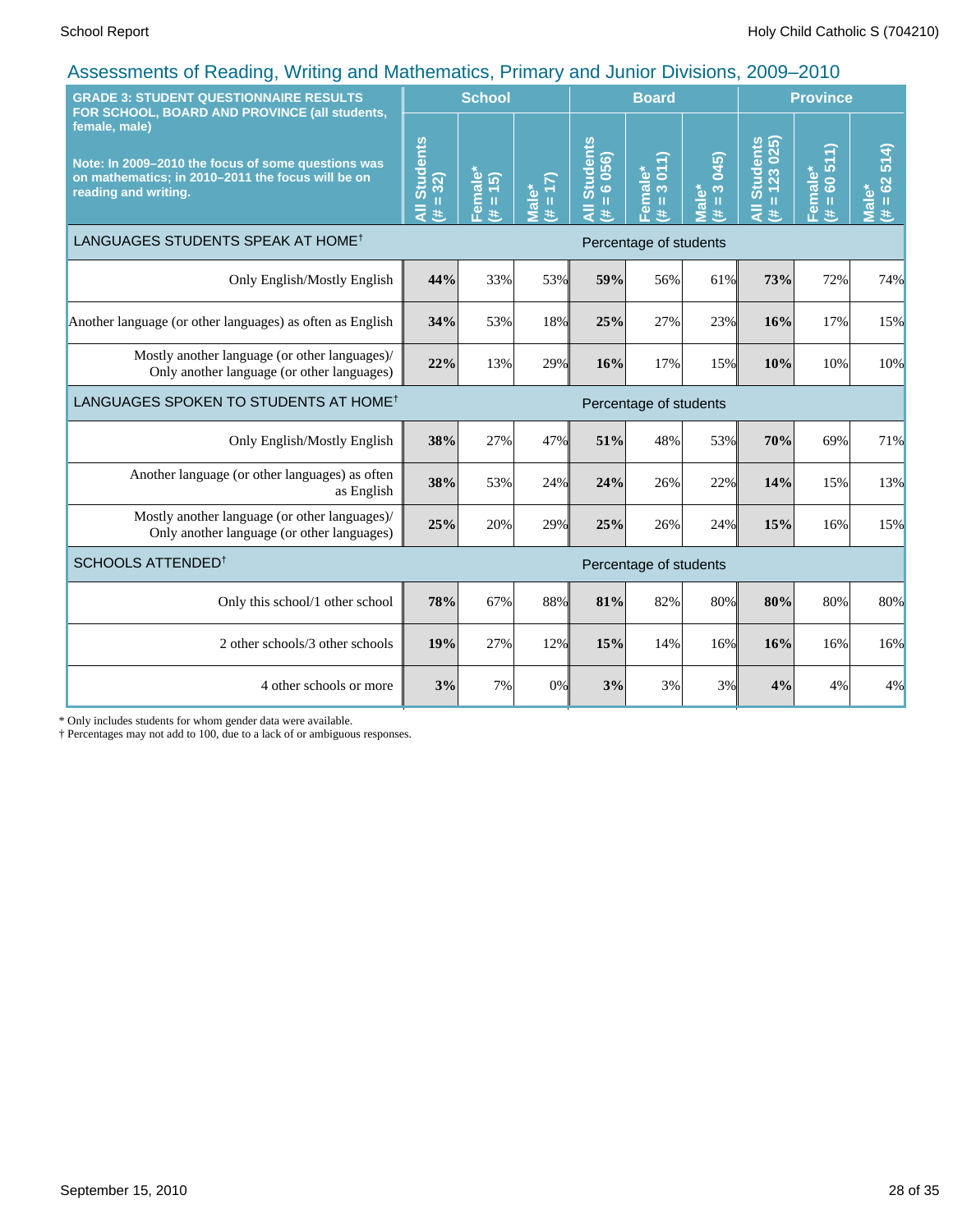|                                                                                                                 | $\ldots$ $\ldots$ $\ldots$ $\ldots$ $\ldots$ $\ldots$ $\ldots$ $\ldots$ $\ldots$ $\ldots$ $\ldots$ $\ldots$ $\ldots$ $\ldots$<br><b>STUDENT QUESTIONNAIRE RESULTS FOR SCHOOL: GRADE 6 (# = 33)</b><br>Note: In 2009-2010 the focus of some questions was on mathematics; in 2010-2011 the focus will be on reading and writing. |                                                          |
|-----------------------------------------------------------------------------------------------------------------|---------------------------------------------------------------------------------------------------------------------------------------------------------------------------------------------------------------------------------------------------------------------------------------------------------------------------------|----------------------------------------------------------|
|                                                                                                                 |                                                                                                                                                                                                                                                                                                                                 |                                                          |
| Never<br><b>STUDENT ENGAGEMENT</b><br>How do you feel about mathematics?                                        | <b>Sometimes</b><br>Most of the time<br>Percentage of Students*                                                                                                                                                                                                                                                                 | Number of students<br>who answered<br>"most of the time" |
| I like mathematics.                                                                                             | 64<br>27<br>$6\phantom{1}6$                                                                                                                                                                                                                                                                                                     | 9                                                        |
| I am good at mathematics.                                                                                       | 39<br>52                                                                                                                                                                                                                                                                                                                        | 17                                                       |
| I am able to answer difficult mathematics questions.                                                            | 15<br>64<br>18                                                                                                                                                                                                                                                                                                                  | 6                                                        |
| I try to do my best when I do mathematics activities in class.                                                  | 21<br>76                                                                                                                                                                                                                                                                                                                        | 25                                                       |
| <b>COGNITIVE STRATEGIES</b><br>How often do you do the following when you are working on a mathematics problem? |                                                                                                                                                                                                                                                                                                                                 |                                                          |
| I read over the whole problem first to make sure I know what<br>I am supposed to do.                            | 45<br>52                                                                                                                                                                                                                                                                                                                        | 17                                                       |
| I ask for help if I do not understand the problem.                                                              | 30<br>67                                                                                                                                                                                                                                                                                                                        | 22                                                       |
| I think about the steps I will use to solve the problem.                                                        | 67<br>24<br>$6\phantom{1}6$                                                                                                                                                                                                                                                                                                     | 8                                                        |
| I check my work for mistakes.                                                                                   | 55<br>18<br>24                                                                                                                                                                                                                                                                                                                  | 8                                                        |
| I check my answer to see if it makes sense.                                                                     | 39<br>15<br>45                                                                                                                                                                                                                                                                                                                  | 15                                                       |
| <b>INSTRUCTIONAL TOOLS</b><br>How often do you use the following during mathematics activities at school?       |                                                                                                                                                                                                                                                                                                                                 |                                                          |
| Manipulatives                                                                                                   | 64<br>36                                                                                                                                                                                                                                                                                                                        | 12                                                       |
| A calculator                                                                                                    | 55<br>39                                                                                                                                                                                                                                                                                                                        | 13                                                       |
| A computer to learn mathematics                                                                                 | 39<br>58                                                                                                                                                                                                                                                                                                                        | $\theta$                                                 |
| The Internet to explore information related to mathematics                                                      | 61<br>36                                                                                                                                                                                                                                                                                                                        | $\boldsymbol{\theta}$                                    |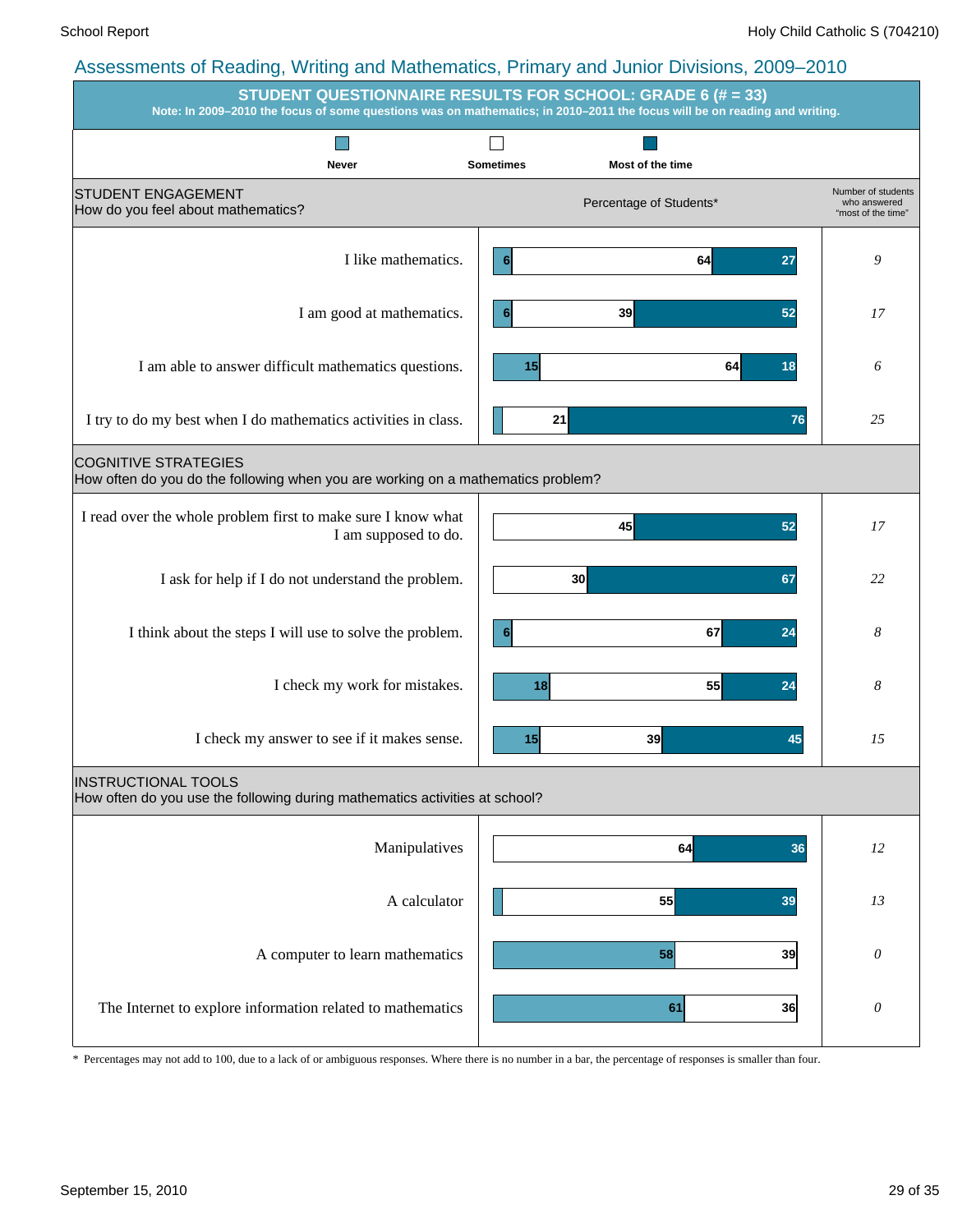#### Assessments of Reading, Writing and Mathematics, Primary and Junior Divisions, 2009–2010 **STUDENT QUESTIONNAIRE RESULTS FOR SCHOOL: GRADE 6 (# = 33) Note: In 2009–2010 the focus of some questions was on mathematics; in 2010–2011 the focus will be on reading and writing. Tall**  $\Box$  $\overline{\phantom{a}}$ **Never 1 or 2 times a month 1 to 3 times a week Every day or almost every day** Number of students READING OUTSIDE SCHOOL who answered Percentage of Students\* How often do you read the following when you are not at school? "every day or almost every day" Stories or novels **9 52 52 4 12 4 4 9 52 24 12** Comics or graphic novels **6 6 64 18 1 1 6 64 18** Books, newspapers, magazines or websites for information **9 15 15 16 16 16 16 17 17 1 16 17 18 15 55 27** E-mails, text or instant messages **18 18 18 18 18 18 18 6 9 24 55** Other things **9** 18 24 45 15 **9 18 24 45** OUT-OF-SCHOOL ACTIVITIES How often do you do the following when you are not at school? I read by myself. *6* **45 30 18** I play video games. **1 22 23 24 24 23 23 23** 23 **12 21 24 39** I use the Internet. *24* **24 73** I participate in sports or other physical activities. *18* **6 39 55** I participate in art, music, dance or drama activities. *4* **27 36 21 12** I participate in after-school clubs. **42 42 42 42 42 42 4 42 4 42 18 24 12** PARENTAL ENGAGEMENT How often do you and a parent, a guardian or another adult who lives with you do the following? We talk about the mathematics work I do in school.  $\begin{vmatrix} 1 & 21 \\ 2 & 18 \end{vmatrix}$  **7 7 21 21 7 21 18 36 21** We talk about the activities I do in school. **9** 21 21 48 21 7 **9 21 48 21** We read together. *1* **58 24 12** We look at my school agenda. **12 12 27 18 12 28 12 12 12 27 18 36** We use a computer together.  $\begin{vmatrix} 1 & 45 \\ 1 & 45 \end{vmatrix}$  and  $\begin{vmatrix} 1 & 1 \\ 1 & 45 \end{vmatrix}$  15 **45 30 15**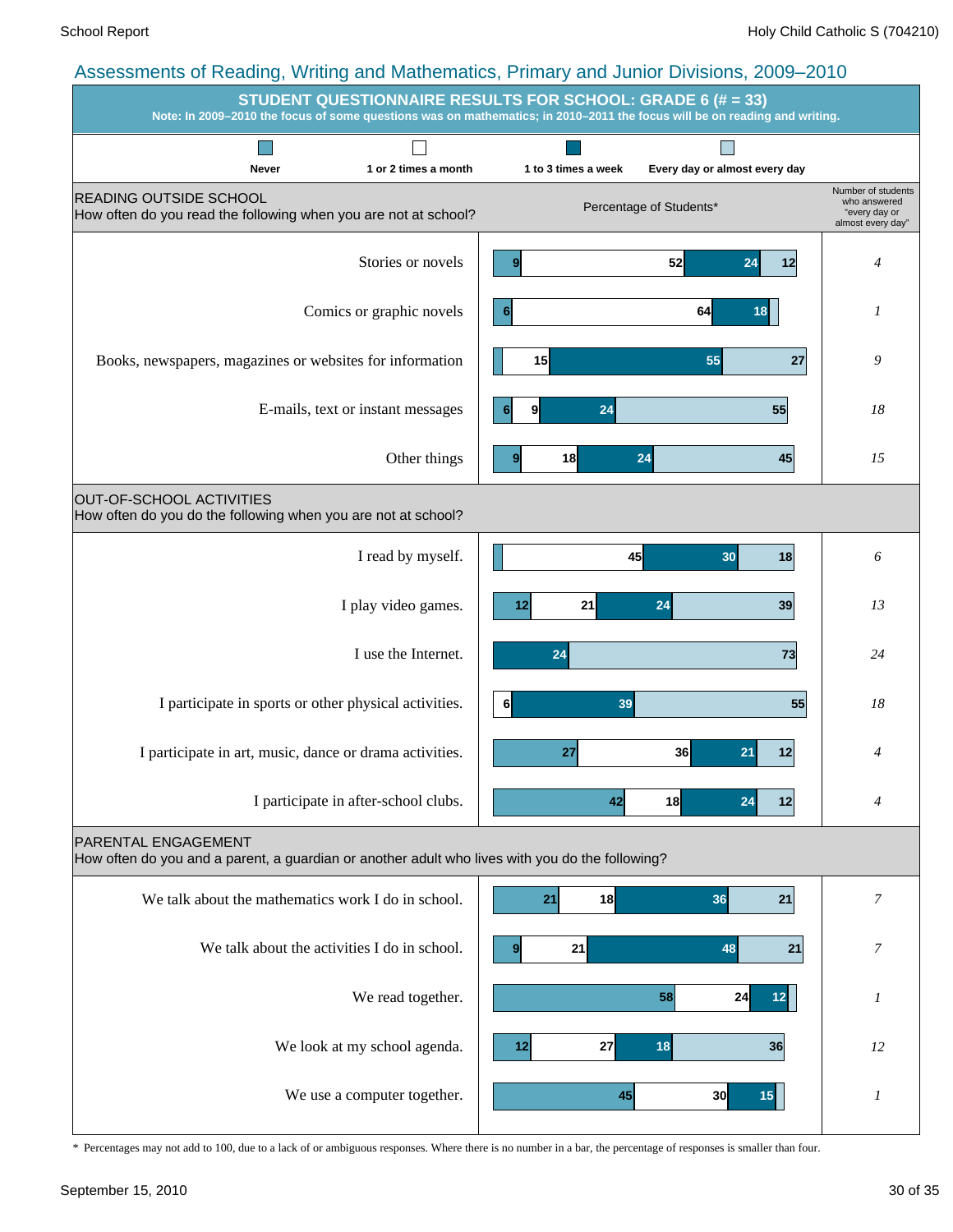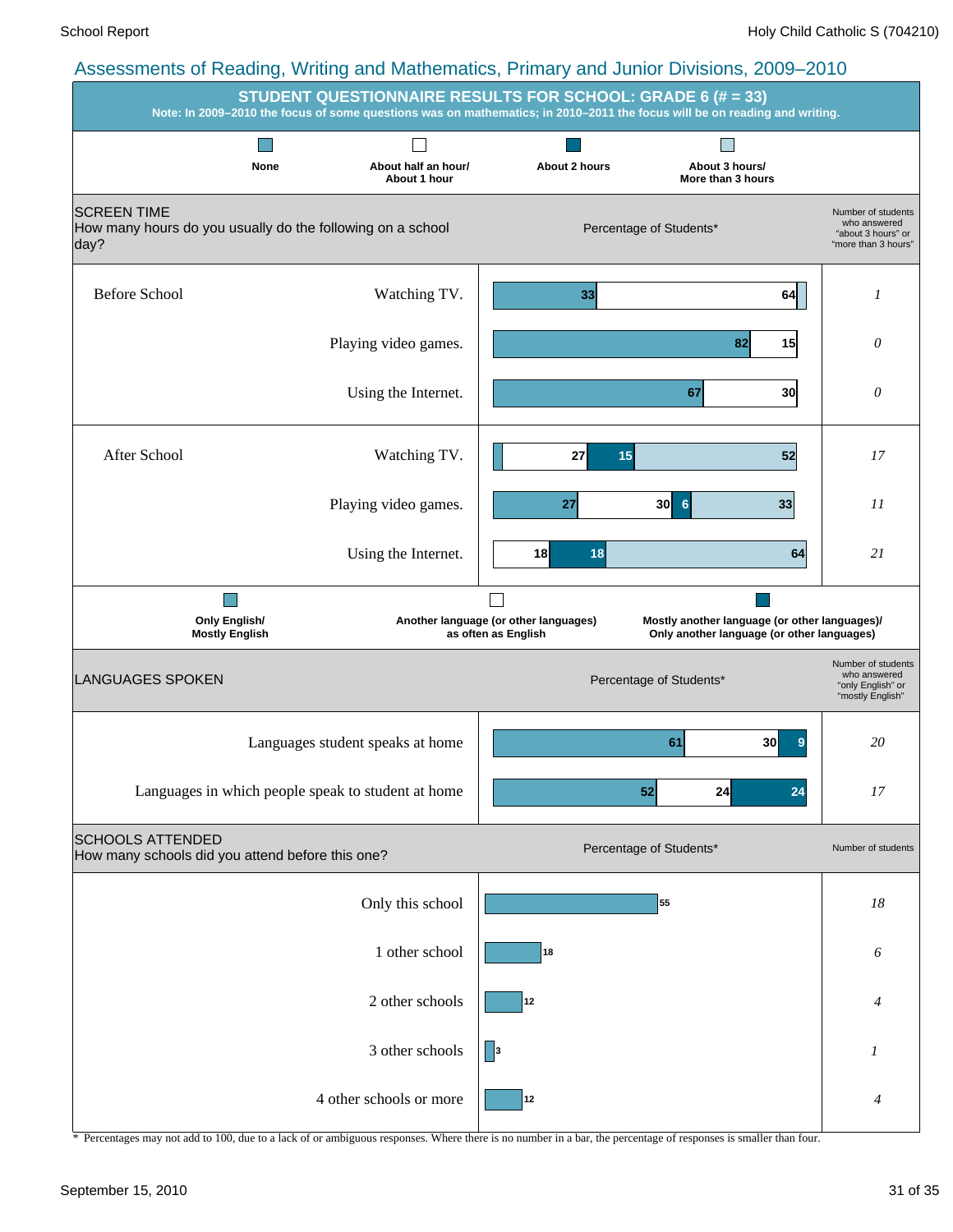| <b>GRADE 6: STUDENT QUESTIONNAIRE RESULTS</b><br>FOR SCHOOL, BOARD AND PROVINCE (all students,                                                   |                             | <b>School</b>                                                |                      |                                                                   | <b>Board</b>                           |                                                               |                                                                                  | <b>Province</b>                       |                                                                      |
|--------------------------------------------------------------------------------------------------------------------------------------------------|-----------------------------|--------------------------------------------------------------|----------------------|-------------------------------------------------------------------|----------------------------------------|---------------------------------------------------------------|----------------------------------------------------------------------------------|---------------------------------------|----------------------------------------------------------------------|
| female, male)<br>Note: In 2009-2010 the focus of some questions was<br>on mathematics; in 2010-2011 the focus will be on<br>reading and writing. | All Students<br>$= 33$<br>违 | <mark>=emale</mark> *<br>$\overline{17}$<br>$\, \, \Pi$<br>违 | $= 16$<br>Male*<br>进 | <b>Students</b><br>6 296)<br>$\mathbf{u}$<br>$\bar{\bar{z}}$<br>进 | 3 146)<br>Female*<br>$\mathbf{I}$<br>£ | (345)<br>$\infty$<br><b>Male*</b><br>$\mathbf \mathbf I$<br>B | Il Students<br>= 129 209)<br>₹<br>主                                              | 475)<br>Female*<br>63<br>$\rm H$<br>违 | 718)<br>$(# = 65)$<br>$\mathbf{\omega}$<br>$\overline{\overline{B}}$ |
| STUDENT ENGAGEMENT IN MATHEMATICS                                                                                                                |                             |                                                              |                      |                                                                   |                                        |                                                               | Percentage of students who answered "most of the time" <sup>†</sup>              |                                       |                                                                      |
| I like mathematics.                                                                                                                              | 27%                         | 18%                                                          | 38%                  | 38%                                                               | 34%                                    | 42%                                                           | 40%                                                                              | 37%                                   | 44%                                                                  |
| I am good at mathematics.                                                                                                                        | 52%                         | 35%                                                          | 69%                  | 44%                                                               | 42%                                    | 47%                                                           | 48%                                                                              | 45%                                   | 51%                                                                  |
| I am able to answer difficult mathematics questions.                                                                                             | 18%                         | 12%                                                          | 25%                  | 25%                                                               | 21%                                    | 29%                                                           | 28%                                                                              | 23%                                   | 32%                                                                  |
| I try to do my best when I do mathematics activities in<br>class.                                                                                | 76%                         | 65%                                                          | 88%                  | 82%                                                               | 85%                                    | 78%                                                           | 84%                                                                              | 88%                                   | 81%                                                                  |
| <b>COGNITIVE STRATEGIES USED IN</b><br><b>MATHEMATICS</b>                                                                                        |                             |                                                              |                      |                                                                   |                                        |                                                               | Percentage of students who answered "most of the time" <sup>†</sup>              |                                       |                                                                      |
| I read over the whole problem first to make sure I know<br>what I am supposed to do.                                                             | 52%                         | 53%                                                          | 50%                  | 70%                                                               | 76%                                    | 64%                                                           | 72%                                                                              | 78%                                   | 66%                                                                  |
| I ask for help if I do not understand the problem.                                                                                               | 67%                         | 71%                                                          | 62%                  | 45%                                                               | 49%                                    | 42%                                                           | 52%                                                                              | 57%                                   | 47%                                                                  |
| I think about the steps I will use to solve the problem.                                                                                         | 24%                         | 18%                                                          | 31%                  | 38%                                                               | 37%                                    | 38%                                                           | 39%                                                                              | 40%                                   | 38%                                                                  |
| I check my work for mistakes.                                                                                                                    | 24%                         | 29%                                                          | 19%                  | 37%                                                               | 40%                                    | 34%                                                           | 36%                                                                              | 39%                                   | 33%                                                                  |
| I check my answer to see if it makes sense.                                                                                                      | 45%                         | 41%                                                          | 50%                  | 58%                                                               | 62%                                    | 54%                                                           | 59%                                                                              | 62%                                   | 55%                                                                  |
| INSTRUCTIONAL TOOLS USED IN<br><b>MATHEMATICS</b>                                                                                                |                             |                                                              |                      |                                                                   |                                        |                                                               | Percentage of students who answered "most of the time" <sup>†</sup>              |                                       |                                                                      |
| Manipulatives                                                                                                                                    | 36%                         | 53%                                                          | 19%                  | 11%                                                               | 12%                                    | 10%                                                           | 9%                                                                               | 10%                                   | 9%                                                                   |
| A calculator                                                                                                                                     | 39%                         | 41%                                                          | 38%                  | 39%                                                               | 43%                                    | 35%                                                           | 38%                                                                              | 42%                                   | 35%                                                                  |
| A computer to learn mathematics                                                                                                                  | 0%                          | 0%                                                           | 0%                   | 6%                                                                | 6%                                     | 6%                                                            | 6%                                                                               | 5%                                    | 6%                                                                   |
| The Internet to explore information related to<br>mathematics                                                                                    | 0%                          | 0%                                                           | 0%                   | 5%                                                                | 5%                                     | 5%                                                            | 5%                                                                               | 5%                                    | $5\%$                                                                |
| READING OUTSIDE SCHOOL                                                                                                                           |                             |                                                              |                      |                                                                   |                                        |                                                               | Percentage of students who answered "every day or almost every day" <sup>‡</sup> |                                       |                                                                      |
| Stories or novels                                                                                                                                | 12%                         | 18%                                                          | $6\%$                | 31%                                                               | 38%                                    | 23%                                                           | 38%                                                                              | 48%                                   | 30%                                                                  |
| Comics or graphic novels                                                                                                                         | 3%                          | 0%                                                           | $6\%$                | 15%                                                               | 11%                                    | 20%                                                           | 14%                                                                              | 10%                                   | 18%                                                                  |
| Books, newspapers, magazines or websites for<br>information                                                                                      | 27%                         | 24%                                                          | 31%                  | 29%                                                               | 34%                                    | 25%                                                           | 29%                                                                              | 32%                                   | 27%                                                                  |
| E-mails, text or instant messages                                                                                                                | 55%                         | 76%                                                          | 31%                  | 47%                                                               | 54%                                    | 40%                                                           | 46%                                                                              | 53%                                   | 40%                                                                  |
| Other things                                                                                                                                     | 45%                         | 59%                                                          | 31%                  | 38%                                                               | 38%                                    | 37%                                                           | 35%                                                                              | 36%                                   | 35%                                                                  |

\* Only includes students for whom gender data were available.

† Other response options were "never" and "sometimes."

‡ Other response options were "never," "1 or 2 times a month" and "1 to 3 times a week."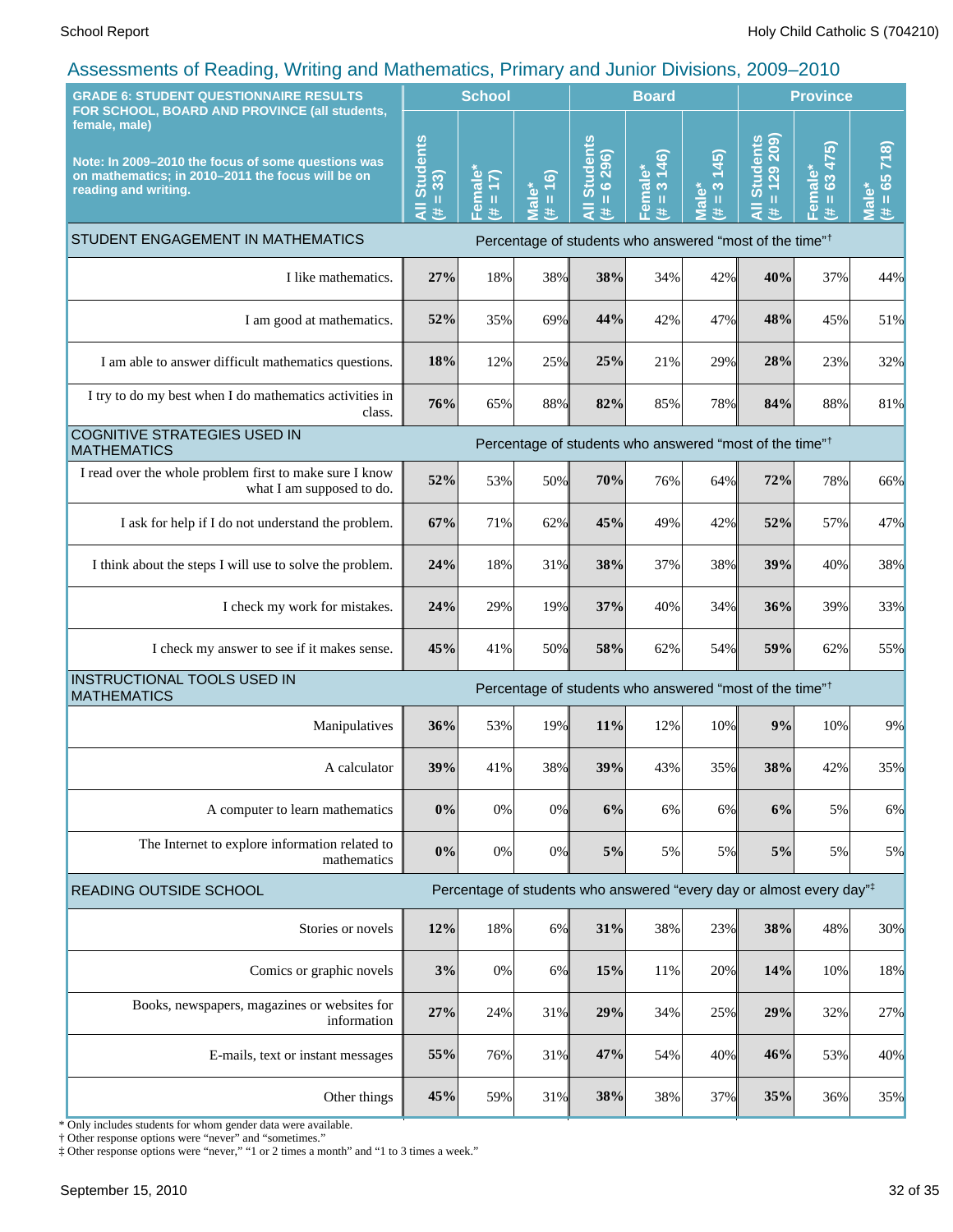| <b>GRADE 6: STUDENT QUESTIONNAIRE RESULTS</b><br>FOR SCHOOL, BOARD AND PROVINCE (all students,    |                                                                                                         | <b>School</b>                                                                    |                                                                                  |                                         | <b>Board</b>                                      |                                |                                                | <b>Province</b>                 |                                   |                                         |
|---------------------------------------------------------------------------------------------------|---------------------------------------------------------------------------------------------------------|----------------------------------------------------------------------------------|----------------------------------------------------------------------------------|-----------------------------------------|---------------------------------------------------|--------------------------------|------------------------------------------------|---------------------------------|-----------------------------------|-----------------------------------------|
| female, male)<br>reading and writing.                                                             | Note: In 2009-2010 the focus of some questions was<br>on mathematics; in 2010-2011 the focus will be on | <b>Students</b><br>33)<br>$\mathbf H$<br>₹<br>共                                  | Female<br>(1)<br>$\mathbf{H}$<br>违                                               | (9)<br><b>Male*</b><br>$\mathbf u$<br>违 | <b>All Students</b><br>296)<br>$\frac{6}{1}$<br>进 | 3 146)<br>Female*<br>(# = 3 14 | (45)<br>$\infty$<br>lale*<br>$\mathbf{I}$<br>违 | All Students<br>$= 129209$<br>违 | 475)<br>Female*<br>$\sharp = 634$ | 718<br>$= 65$<br>Male <sup>®</sup><br>违 |
| <b>OUT-OF-SCHOOL ACTIVITIES</b>                                                                   |                                                                                                         | Percentage of students who answered "every day or almost every day" <sup>†</sup> |                                                                                  |                                         |                                                   |                                |                                                |                                 |                                   |                                         |
| I read by myself.                                                                                 |                                                                                                         | 18%                                                                              | 18%                                                                              | 19%                                     | 40%                                               | 48%                            | 31%                                            | 47%                             | 56%                               | 39%                                     |
| I play video games.                                                                               |                                                                                                         | 39%                                                                              | 24%                                                                              | 56%                                     | 30%                                               | 13%                            | 47%                                            | 28%                             | 11%                               | 45%                                     |
| I use the Internet.                                                                               |                                                                                                         | 73%                                                                              | 76%                                                                              | 69%                                     | 61%                                               | 65%                            | 57%                                            | 59%                             | 61%                               | 57%                                     |
| I participate in sports or other physical activities.                                             |                                                                                                         | 55%                                                                              | 35%                                                                              | 75%                                     | 47%                                               | 37%                            | 56%                                            | 50%                             | 43%                               | 58%                                     |
| I participate in art, music, dance or drama activities.                                           |                                                                                                         | 12%                                                                              | 24%                                                                              | 0%                                      | 19%                                               | 26%                            | 13%                                            | 20%                             | 26%                               | 13%                                     |
| I participate in after-school clubs.                                                              |                                                                                                         | 12%                                                                              | 18%                                                                              | 6%                                      | 8%                                                | 8%                             | 9%                                             | 8%                              | 9%                                | 7%                                      |
| PARENTAL ENGAGEMENT                                                                               |                                                                                                         |                                                                                  | Percentage of students who answered "every day or almost every day" <sup>†</sup> |                                         |                                                   |                                |                                                |                                 |                                   |                                         |
| We talk about the mathematics work I do in school.                                                |                                                                                                         | 21%                                                                              | 18%                                                                              | 25%                                     | 16%                                               | 17%                            | 16%                                            | 16%                             | 17%                               | 15%                                     |
| We talk about the activities I do in school.                                                      |                                                                                                         | 21%                                                                              | 18%                                                                              | 25%                                     | 37%                                               | 41%                            | 34%                                            | 38%                             | 42%                               | 34%                                     |
| We read together.                                                                                 |                                                                                                         | 3%                                                                               | 0%                                                                               | 6%                                      | 4%                                                | 4%                             | 4%                                             | 4%                              | 4%                                | 4%                                      |
| We look at my school agenda.                                                                      |                                                                                                         | 36%                                                                              | 47%                                                                              | 25%                                     | 18%                                               | 17%                            | 19%                                            | 29%                             | 29%                               | 30%                                     |
| We use a computer together.                                                                       |                                                                                                         | 3%                                                                               | 6%                                                                               | 0%                                      | 6%                                                | 6%                             | 6%                                             | 5%                              | 5%                                | 5%                                      |
| <b>SCREEN TIME</b><br>Percentage of students who answered "about 3 hours" or "more than 3 hours"# |                                                                                                         |                                                                                  |                                                                                  |                                         |                                                   |                                |                                                |                                 |                                   |                                         |
| <b>Before School</b>                                                                              | Watching TV                                                                                             | $3\%$                                                                            | 6%                                                                               | 0%                                      | $3\%$                                             | 2%                             | 4%                                             | $2\%$                           | 1%                                | 2%                                      |
|                                                                                                   | Playing video games                                                                                     | $0\%$                                                                            | $0\%$                                                                            | 0%                                      | $2\%$                                             | 1%                             | 4%                                             | $1\%$                           | ${<}1\%$                          | 3%                                      |
|                                                                                                   | Using the Internet                                                                                      | $0\%$                                                                            | $0\%$                                                                            | 0%                                      | $3\%$                                             | 2%                             | 3%                                             | $2\%$                           | 2%                                | 2%                                      |
| After School                                                                                      | Watching TV                                                                                             | 52%                                                                              | 59%                                                                              | 44%                                     | 29%                                               | 29%                            | 29%                                            | 21%                             | 19%                               | 22%                                     |
| Playing video games                                                                               |                                                                                                         | 33%                                                                              | 24%                                                                              | 44%                                     | 14%                                               | 5%                             | 24%                                            | 12%                             | 3%                                | 20%                                     |
| Using the Internet                                                                                |                                                                                                         | 64%                                                                              | 65%                                                                              | 62%                                     | 28%                                               | 29%                            | 26%                                            | 20%                             | 20%                               | 19%                                     |

\* Only includes students for whom gender data were available.

† Other response options were "never," "1 or 2 times a month" and "1 to 3 times a week."

‡ Other response options were "none," "about half an hour," "about 1 hour" and "about 2 hours."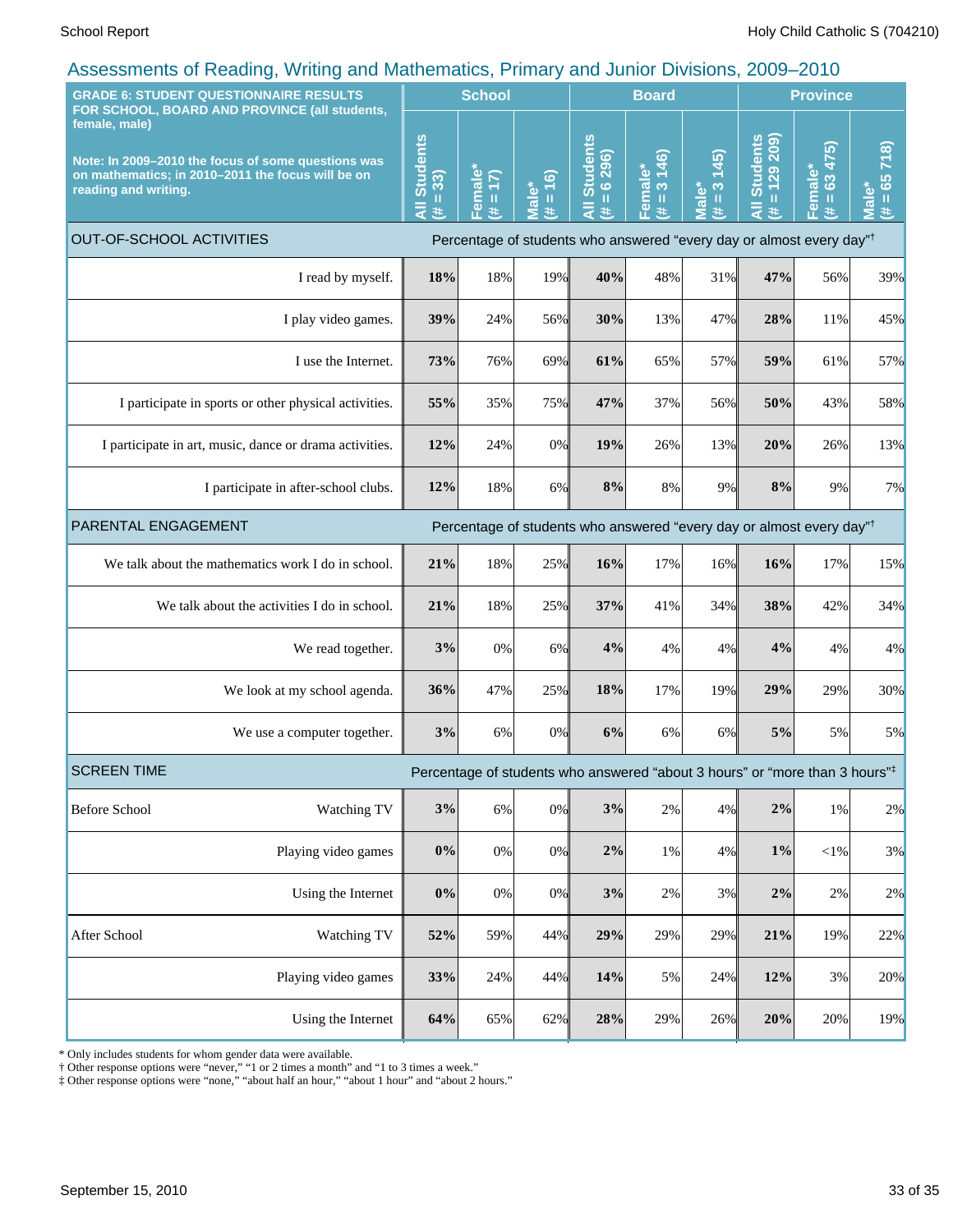| <b>GRADE 6: STUDENT QUESTIONNAIRE RESULTS</b><br>FOR SCHOOL, BOARD AND PROVINCE (all students,                                                   |                                     | <b>School</b>                                      |                      |                                               | <b>Board</b>           |                                                 |                                                                 | <b>Province</b>                                                                                                      |                                     |  |
|--------------------------------------------------------------------------------------------------------------------------------------------------|-------------------------------------|----------------------------------------------------|----------------------|-----------------------------------------------|------------------------|-------------------------------------------------|-----------------------------------------------------------------|----------------------------------------------------------------------------------------------------------------------|-------------------------------------|--|
| female, male)<br>Note: In 2009-2010 the focus of some questions was<br>on mathematics; in 2010-2011 the focus will be on<br>reading and writing. | <b>Students</b><br>$= 33$<br>Ę<br>Ħ | Female*<br>$\overline{\mathbf{E}}$<br>$\rm H$<br># | $(44 = 16)$<br>Male* | <b>Students</b><br>$= 6296$<br>$\bar{a}$<br>共 | Female*<br>(# = 3 146) | (45)<br>$\frac{3}{2}$<br>Male <sup>*</sup><br># | $= 129209$<br><b>Students</b><br>$\overline{\overline{z}}$<br>共 | 475)<br>Female*<br>63<br>$\mathbf{H}% _{0}\left( t\right) =\mathbf{H}_{0}\left( t\right) , \label{eq-qt:rel-}%$<br>共 | 718)<br>$= 65$<br><b>Male*</b><br>进 |  |
| LANGUAGES STUDENTS SPEAK AT HOME <sup>†</sup>                                                                                                    | Percentage of students              |                                                    |                      |                                               |                        |                                                 |                                                                 |                                                                                                                      |                                     |  |
| Only English/Mostly English                                                                                                                      | 61%                                 | 65%                                                | 56%                  | 62%                                           | 61%                    | 64%                                             | 77%                                                             | 77%                                                                                                                  | 77%                                 |  |
| Another language (or other languages) as often as English                                                                                        | 30%                                 | 18%                                                | 44%                  | 24%                                           | 26%                    | 23%                                             | 15%                                                             | 15%                                                                                                                  | 14%                                 |  |
| Mostly another language (or other languages)/<br>Only another language (or other languages)                                                      | 9%                                  | 18%                                                | 0%                   | 12%                                           | 13%                    | 12%                                             | 7%                                                              | 7%                                                                                                                   | 8%                                  |  |
| LANGUAGES SPOKEN TO STUDENTS AT HOME <sup>†</sup>                                                                                                |                                     | Percentage of students                             |                      |                                               |                        |                                                 |                                                                 |                                                                                                                      |                                     |  |
| Only English/Mostly English                                                                                                                      | 52%                                 | 53%                                                | 50%                  | 50%                                           | 49%                    | 52%                                             | 72%                                                             | 72%                                                                                                                  | 72%                                 |  |
| Another language (or other languages) as often<br>as English                                                                                     | 24%                                 | 24%                                                | 25%                  | 26%                                           | 26%                    | 25%                                             | 14%                                                             | 15%                                                                                                                  | 13%                                 |  |
| Mostly another language (or other languages)/<br>Only another language (or other languages)                                                      | 24%                                 | 24%                                                | 25%                  | 23%                                           | 24%                    | 22%                                             | 13%                                                             | 13%                                                                                                                  | 13%                                 |  |
| SCHOOLS ATTENDED <sup>+</sup>                                                                                                                    | Percentage of students              |                                                    |                      |                                               |                        |                                                 |                                                                 |                                                                                                                      |                                     |  |
| Only this school/1 other school                                                                                                                  | 73%                                 | 82%                                                | 62%                  | 76%                                           | 76%                    | 76%                                             | 68%                                                             | 68%                                                                                                                  | 68%                                 |  |
| 2 other schools/3 other schools                                                                                                                  | 15%                                 | 12%                                                | 19%                  | 19%                                           | 19%                    | 19%                                             | 24%                                                             | 24%                                                                                                                  | 23%                                 |  |
| 4 other schools or more                                                                                                                          |                                     | 6%                                                 | 19%                  | 5%                                            | 4%                     | 5%                                              | 7%                                                              | 7%                                                                                                                   | 7%                                  |  |

\* Only includes students for whom gender data were available.

† Percentages may not add to 100, due to a lack of or ambiguous responses.